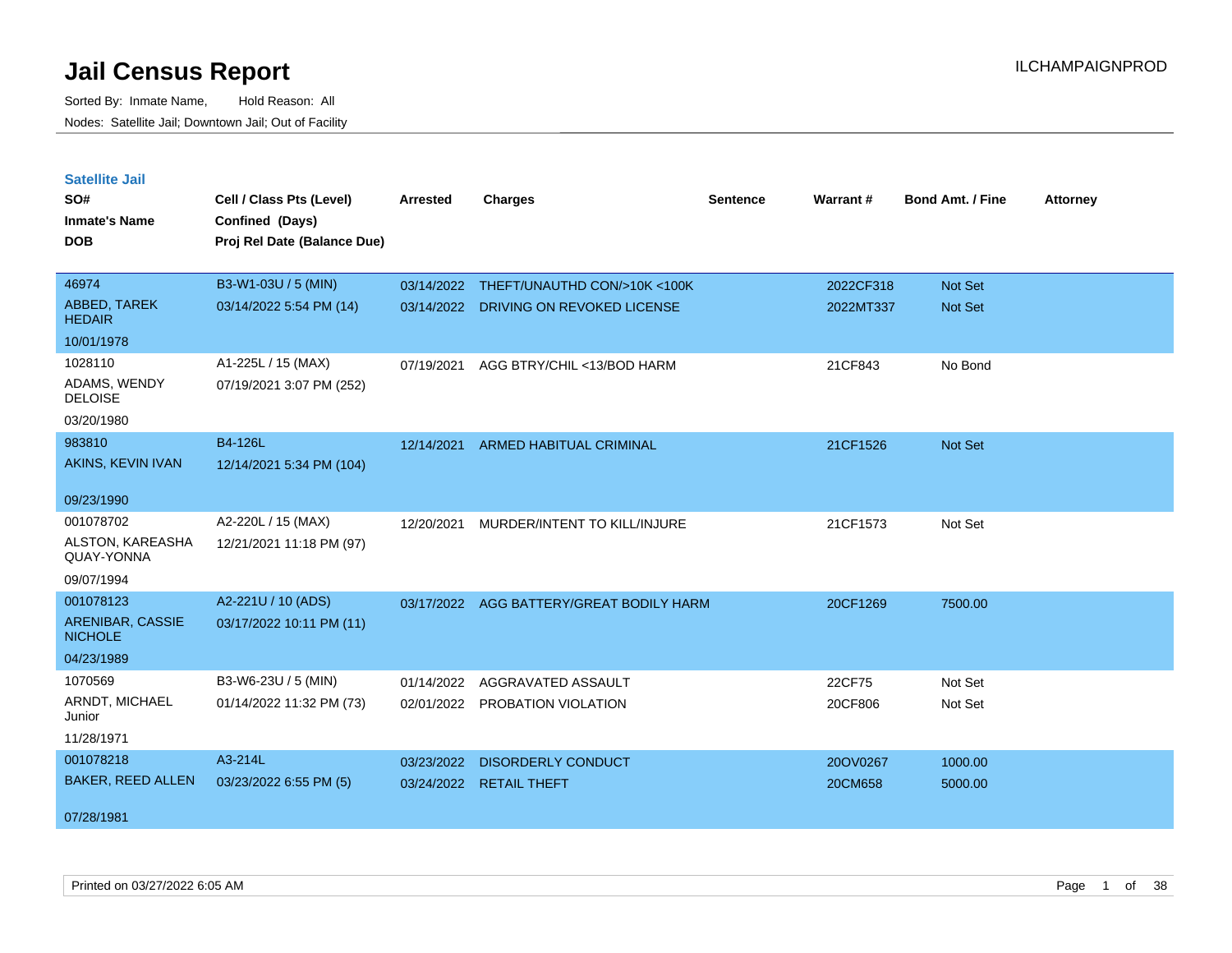| SO#                                           | Cell / Class Pts (Level)    | <b>Arrested</b>          | <b>Charges</b>                                  | <b>Sentence</b> | <b>Warrant#</b>        | <b>Bond Amt. / Fine</b> | <b>Attorney</b> |
|-----------------------------------------------|-----------------------------|--------------------------|-------------------------------------------------|-----------------|------------------------|-------------------------|-----------------|
|                                               |                             |                          |                                                 |                 |                        |                         |                 |
| <b>Inmate's Name</b>                          | Confined (Days)             |                          |                                                 |                 |                        |                         |                 |
| <b>DOB</b>                                    | Proj Rel Date (Balance Due) |                          |                                                 |                 |                        |                         |                 |
| 001078985                                     | BOOKH-3                     |                          |                                                 |                 |                        |                         |                 |
| <b>BANZADIO DIAWA,</b>                        | 03/27/2022 5:25 AM (1)      |                          | 03/27/2022 DOMESTIC BATTERY                     |                 | 2022CMAWOW             | <b>Not Set</b>          |                 |
| <b>JOSEPH</b>                                 |                             |                          |                                                 |                 |                        |                         |                 |
| 03/02/1967                                    |                             |                          |                                                 |                 |                        |                         |                 |
| 001078565                                     | B1-104U / 15 (MAX)          | 11/05/2021               | POSSESSION OF STOLEN FIREARM                    |                 | 21CF1366               | Not Set                 |                 |
| <b>BARBER, MARK</b><br>ANTHONY, Junior        | 11/05/2021 7:40 AM (143)    | 11/05/2021<br>11/05/2021 | RECEIVE/POSS/SELL STOLEN VEH<br><b>BURGLARY</b> |                 | 2021CF1309<br>21CF1369 | 25000.00<br>Not Set     |                 |
| 09/24/2003                                    |                             |                          |                                                 |                 |                        |                         |                 |
| 65868                                         | B4-222U / 15 (MAX)          |                          | 03/11/2022 METH DELIVERY/15<100 GRAMS           | 8y (DOC)        | 20CF1249               | No Bond                 |                 |
| <b>BARBER, MARK</b><br><b>ANTHONY, Senior</b> | 03/11/2022 10:13 AM (17)    |                          |                                                 |                 |                        |                         |                 |
| 08/15/1983                                    |                             |                          |                                                 |                 |                        |                         |                 |
| 518851                                        | B3-W2-05U / 10 (MED)        | 01/11/2022               | FELON POSS/USE WEAPON/FIREARM                   |                 | 20CF361                | 15000.00                |                 |
| BARKER, ALEXANDER  01/11/2022 2:37 PM (76)    |                             | 01/11/2022               | POSS AMT CON SUB EXCEPT(A)/(D)                  |                 | 2020CF863              | 15000.00                |                 |
| <b>MASSIE</b>                                 |                             |                          | 01/11/2022 BAD CHK/OBTAIN CON PROP/>150         |                 | 20CF192                | 15000.00                |                 |
| 09/24/1986                                    |                             |                          | 01/11/2022 BAD CHK/OBTAIN CON PROP/>150         |                 | 19CF1686               | 15000.00                |                 |
|                                               |                             |                          | 01/11/2022 METH DELIVERY/15<100 GRAMS           | 20y (DOC)       | 20CF1383               | No Bond                 |                 |
|                                               |                             | 01/11/2022               | DRIVING ON REVOKED LICENSE                      |                 | 2020TR16539            | 1500.00                 |                 |
|                                               |                             |                          | 01/11/2022 OBSTRUCTING IDENTIFICATION           |                 | 2020CM222              | 1500.00                 |                 |
| 969121                                        | A4-206L / 15 (MAX)          | 11/25/2021               | HOME INVASION/GREAT BOD HARM                    | 4y (DOC)        | 2021CF840              | No Bond                 |                 |
| <b>BECKLEY, ANTHONY</b>                       | 11/25/2021 7:16 PM (123)    | 11/25/2021               | CRIM TRESPASS TO RESIDENCE                      |                 | 21CF1444               | Not Set                 |                 |
| <b>PATRICK</b>                                |                             |                          |                                                 |                 |                        |                         |                 |
| 06/30/1989                                    |                             |                          |                                                 |                 |                        |                         |                 |
| 001078969                                     | A3-114U / 10 (ADS)          |                          | 03/22/2022 AGG UNLAWFUL USE WEAPON/PERSON       |                 | 22CF345                | Not Set                 |                 |
| BEVERLY, SAYVION<br><b>LAMONTE</b>            | 03/22/2022 10:20 PM (6)     |                          |                                                 |                 |                        |                         |                 |
| 11/20/2002                                    |                             |                          |                                                 |                 |                        |                         |                 |
| 517915                                        | B3-W3-11U / 5 (MIN)         | 08/03/2021               | <b>BURGLARY</b>                                 |                 | 21CF289                | 20000.00                |                 |
| <b>BOXLEY, CHARLES</b>                        | 08/03/2021 2:18 PM (237)    | 08/03/2021               | <b>BURGLARY</b>                                 |                 | 21CF679                | 20000.00                |                 |
| <b>OMAR</b>                                   |                             | 08/03/2021               | FORGERY/ISSUE/DELIVER DOCUMENT                  |                 |                        | No Bond                 |                 |
| 01/10/1985                                    |                             |                          |                                                 |                 |                        |                         |                 |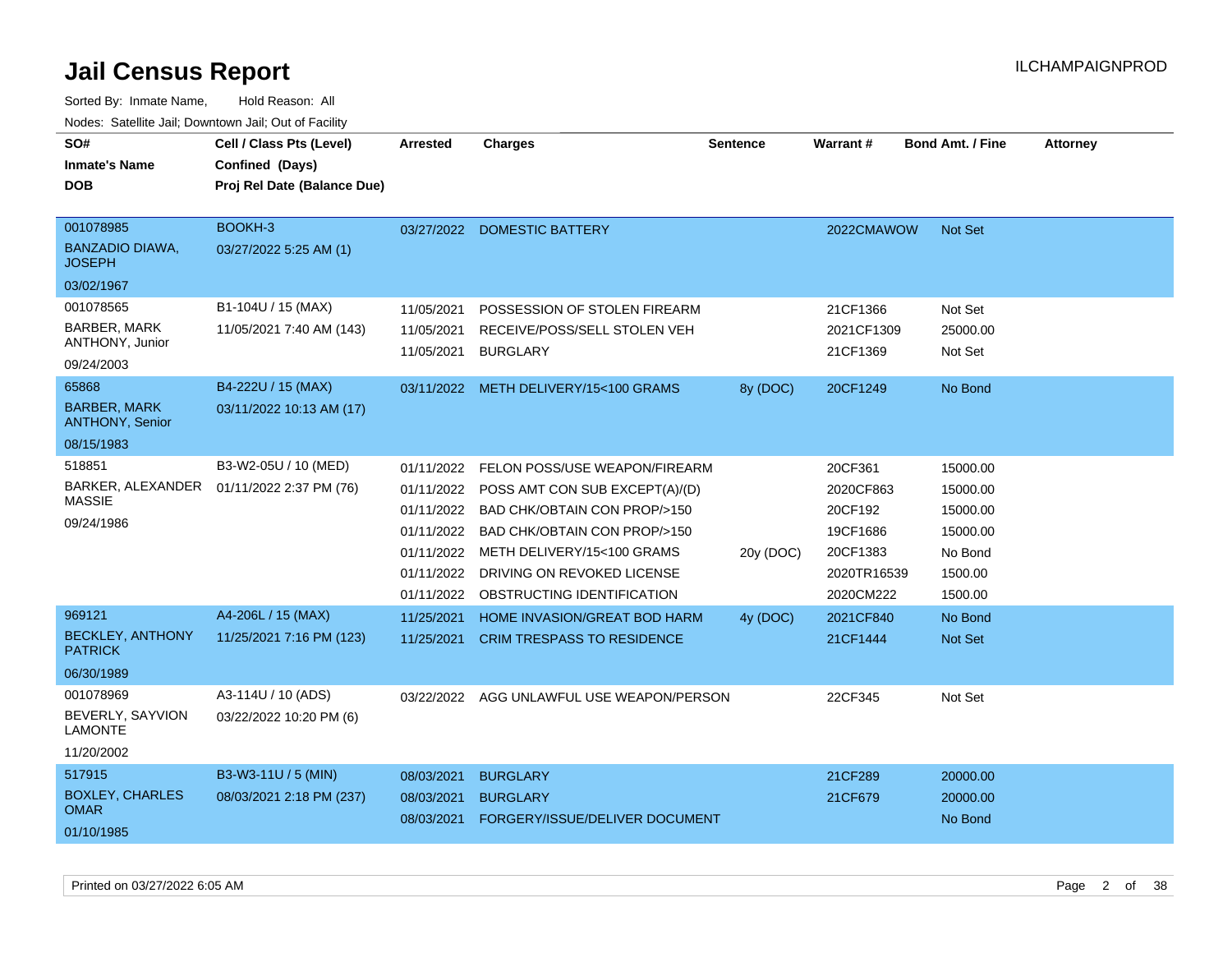Sorted By: Inmate Name, Hold Reason: All

| Nodes: Satellite Jail; Downtown Jail; Out of Facility |                             |                   |                                           |                 |                 |                         |                 |  |  |  |
|-------------------------------------------------------|-----------------------------|-------------------|-------------------------------------------|-----------------|-----------------|-------------------------|-----------------|--|--|--|
| SO#                                                   | Cell / Class Pts (Level)    | <b>Arrested</b>   | <b>Charges</b>                            | <b>Sentence</b> | <b>Warrant#</b> | <b>Bond Amt. / Fine</b> | <b>Attorney</b> |  |  |  |
| <b>Inmate's Name</b>                                  | Confined (Days)             |                   |                                           |                 |                 |                         |                 |  |  |  |
| <b>DOB</b>                                            | Proj Rel Date (Balance Due) |                   |                                           |                 |                 |                         |                 |  |  |  |
|                                                       |                             |                   |                                           |                 |                 |                         |                 |  |  |  |
| 993169                                                | A1-125U / 10 (MED)          |                   | 03/04/2022 RESIDENTIAL BURGLARY           | 6y (DOC)        | 21CF1059        | No Bond                 |                 |  |  |  |
| <b>BRAATEN, KAYLAN</b><br><b>AMBER</b>                | 03/04/2022 9:40 AM (24)     |                   |                                           |                 |                 |                         |                 |  |  |  |
| 10/29/1990                                            |                             |                   |                                           |                 |                 |                         |                 |  |  |  |
| 923208                                                | B3-W3-12L / 10 (MED)        | 01/22/2022        | CRIM TRES TO RES/PERS PRESENT             |                 | 22CF92          | Not Set                 |                 |  |  |  |
| BREADY, ANDREW<br><b>NICHOLAS</b>                     | 01/22/2022 7:43 PM (65)     |                   |                                           |                 |                 |                         |                 |  |  |  |
| 06/08/1988                                            |                             |                   |                                           |                 |                 |                         |                 |  |  |  |
| 61675                                                 | B1-202L / 10 (MED)          |                   | 02/10/2022 AGG DISCHARGE FIREARM/OCC BLDG |                 | 20CF374         | 100000.00               |                 |  |  |  |
| <b>BROWN, ANTONIO</b><br><b>BURNETT</b>               | 02/10/2022 3:28 PM (46)     |                   |                                           |                 |                 |                         |                 |  |  |  |
| 03/04/1983                                            |                             |                   |                                           |                 |                 |                         |                 |  |  |  |
| 51247                                                 | B1-202U / 10 (MED)          | 04/15/2021        | FELON POSS/USE WEAPON/FIREARM             |                 | 21CF411         | Not Set                 |                 |  |  |  |
| BROWN, DANTE<br><b>MAURICE</b>                        | 04/15/2021 6:24 PM (347)    |                   |                                           |                 |                 |                         |                 |  |  |  |
| 04/19/1979                                            |                             |                   |                                           |                 |                 |                         |                 |  |  |  |
| 1028357                                               | A3-212L                     | 03/23/2022        | DOMESTIC BATTERY/OTHER PRIOR              |                 | 22CF348         | Not Set                 |                 |  |  |  |
| <b>BROWN, MARCUS</b><br><b>RICKELL</b>                | 03/23/2022 7:13 PM (5)      |                   | 03/23/2022 FELON POSS/USE WEAPON/FIREARM  |                 | 22CF349         | No Bond                 |                 |  |  |  |
| 01/06/1995                                            |                             |                   |                                           |                 |                 |                         |                 |  |  |  |
| 990921                                                | B4-121L / 15 (MAX)          | 01/20/2022        | MFG/DEL 1<15 GR COCAINE/ANLG              |                 | 19CF369         | 25000.00                |                 |  |  |  |
| <b>BROWN, QUINTIN</b><br><b>MARSHAUN</b>              | 01/20/2022 7:19 PM (67)     |                   | 01/20/2022 ARMED HABITUAL CRIMINAL        |                 | 21CF935         | 750000.00               |                 |  |  |  |
| 09/26/1991                                            |                             |                   |                                           |                 |                 |                         |                 |  |  |  |
| 29957                                                 | B4-222L / 15 (MAX)          | 11/13/2021        | FELON POSS/USE WEAPON/FIREARM             |                 | 21CF1390        | Not Set                 |                 |  |  |  |
| <b>BROWN, RODNEY</b><br><b>LOUIS</b>                  | 11/13/2021 8:57 PM (135)    | 11/13/2021        | AGG CRIM SX AB/>5 YR OLDER VIC            |                 | 2019CF0718      | 250000.00               |                 |  |  |  |
| 01/07/1968                                            |                             |                   |                                           |                 |                 |                         |                 |  |  |  |
| 981645                                                | B4-122L / 15 (MAX)          | 01/27/2022 MURDER |                                           |                 | 22CF114         | 1000000.00              |                 |  |  |  |
| BRUMFIELD,<br><b>JONATHAN EZEKEIL</b>                 | 01/27/2022 8:15 PM (60)     |                   |                                           |                 |                 |                         |                 |  |  |  |
| 08/03/1989                                            |                             |                   |                                           |                 |                 |                         |                 |  |  |  |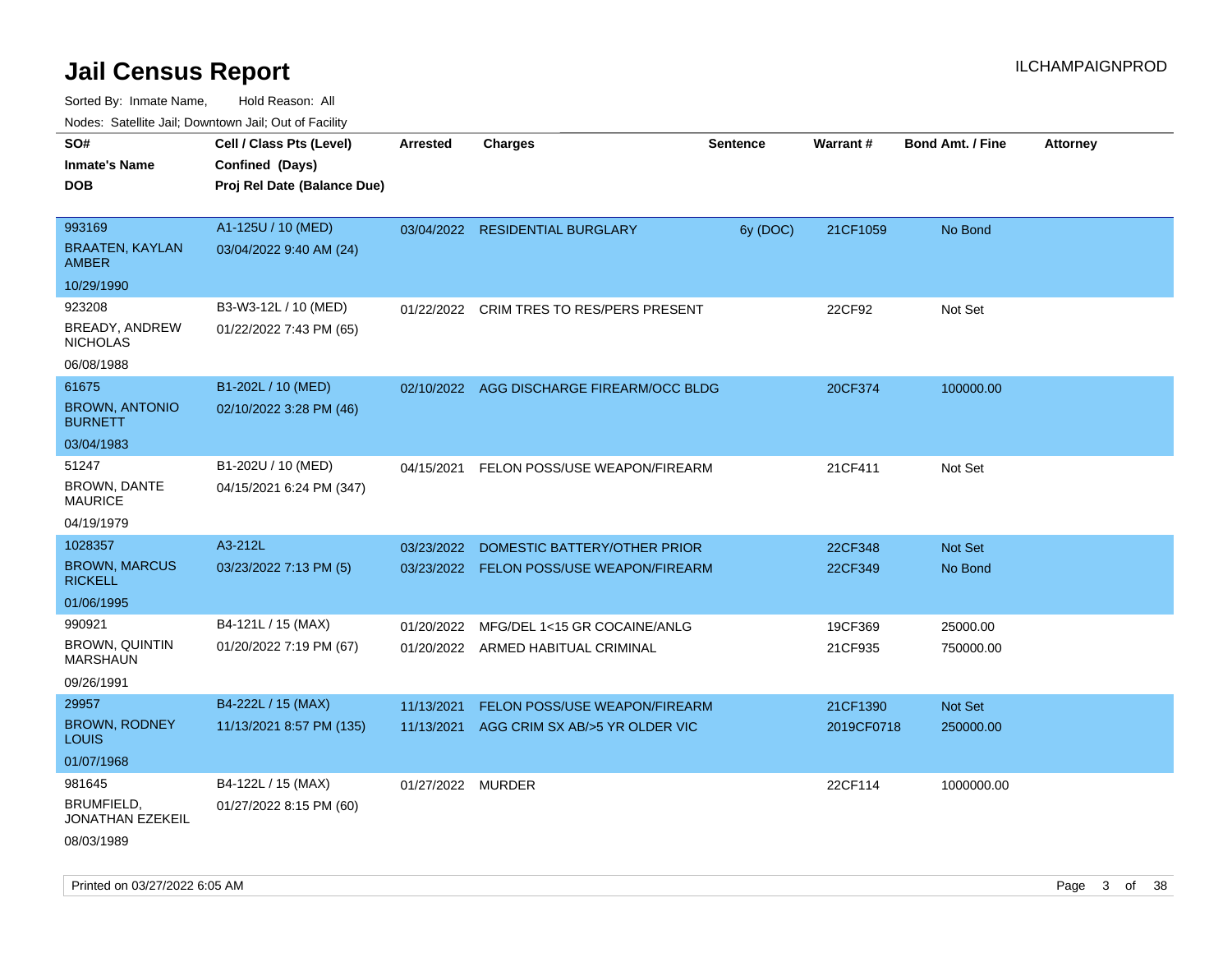Sorted By: Inmate Name, Hold Reason: All

| Nodes: Satellite Jail; Downtown Jail; Out of Facility |                                             |                 |                                          |          |               |                         |          |
|-------------------------------------------------------|---------------------------------------------|-----------------|------------------------------------------|----------|---------------|-------------------------|----------|
| SO#                                                   | Cell / Class Pts (Level)                    | <b>Arrested</b> | <b>Charges</b>                           | Sentence | Warrant#      | <b>Bond Amt. / Fine</b> | Attorney |
| <b>Inmate's Name</b>                                  | Confined (Days)                             |                 |                                          |          |               |                         |          |
| <b>DOB</b>                                            | Proj Rel Date (Balance Due)                 |                 |                                          |          |               |                         |          |
|                                                       |                                             |                 |                                          |          |               |                         |          |
| 001078739                                             | A2-122L / 5 (ADS)                           |                 | 01/05/2022 CRIMINAL TRESPASS BUILDING    |          | 2020CM392     | 1000.00                 |          |
| BRYANT, JUDITH ANN                                    | 01/05/2022 6:36 PM (82)                     |                 |                                          |          |               |                         |          |
|                                                       |                                             |                 |                                          |          |               |                         |          |
| 10/22/1957                                            |                                             |                 |                                          |          |               |                         |          |
| 49431                                                 | B1-201L / 10 (MED)                          | 03/11/2022      | AGG BTRY/PREGNANT/HANDICAPPED            |          | 2018CF1744    | 10000.00                |          |
| BUFFORD, LANCE<br><b>CORNELL</b>                      | 03/11/2022 5:01 PM (17)                     | 03/11/2022      | VIO BAIL BOND/CLASS X OFFENSE            | 3y (DOC) | 2018CF350     | No Bond                 |          |
| 12/18/1979                                            |                                             |                 | 03/11/2022 CIVIL FTA WARRANT             |          | 2005F180      | 15000.00                |          |
| 1047579                                               | A1-124L / 10 (MED)                          |                 |                                          |          |               |                         |          |
| <b>BUTLER, TAMYRA</b>                                 | 02/24/2022 5:40 AM (32)                     |                 | 02/24/2022 ARMED ROBBERY/NO FIREARM      |          | 22CF232       | <b>Not Set</b>          |          |
| <b>COSHAWN</b>                                        |                                             |                 |                                          |          |               |                         |          |
| 07/06/1988                                            |                                             |                 |                                          |          |               |                         |          |
| 001077954                                             | B3-W7-26L / 10 (MED)                        |                 | 12/21/2021 RESIDENTIAL BURGLARY          |          | 21CF1570      | Not Set                 |          |
|                                                       | CALKINS, STEVEN RAY 12/21/2021 6:35 AM (97) |                 |                                          |          |               |                         |          |
|                                                       |                                             |                 |                                          |          |               |                         |          |
| 01/01/1992                                            |                                             |                 |                                          |          |               |                         |          |
| 39474                                                 | B1-101U / 10 (ADS)                          |                 | 07/06/2021 MFG/DEL 15<100 GR HEROIN/ANLG |          | 21CF792       | <b>Not Set</b>          |          |
| <b>CAMPBELL, AARON</b>                                | 07/06/2021 11:56 PM (265)                   |                 |                                          |          |               |                         |          |
| <b>JACOB</b>                                          |                                             |                 |                                          |          |               |                         |          |
| 07/18/1974                                            |                                             |                 |                                          |          |               |                         |          |
| 001078953                                             | A4-203L / 10 (MED)                          | 03/15/2022      | POSSESSION OF STOLEN FIREARM             |          | 2022CF319     | Not Set                 |          |
| CAMPBELL,<br><b>MOHAMMED BURNELL</b>                  | 03/15/2022 10:50 PM (13)                    |                 |                                          |          |               |                         |          |
| 09/25/1991                                            |                                             |                 |                                          |          |               |                         |          |
| 1060436                                               | B1-106U / 10 (MED)                          | 01/06/2022      | AGGRAVATED UNLAWFUL RESTRAINT            |          | 22CF29        | <b>Not Set</b>          |          |
| <b>CARTER, DERESHEO</b>                               | 01/06/2022 8:43 PM (81)                     |                 | 01/06/2022 FELON ESCAPE/PEACE OFFICER    |          | <b>22CF28</b> | <b>Not Set</b>          |          |
| <b>DEWAYNE</b>                                        |                                             |                 |                                          |          |               |                         |          |
| 09/10/1991                                            |                                             |                 |                                          |          |               |                         |          |
| 001077353                                             | B1-106L / 15 (MAX)                          | 02/12/2022      | FELON POSS/USE WEAPON/FIREARM            |          | 22CF173       | No Bond                 |          |
| CARTER, JAMES                                         | 02/13/2022 1:19 AM (43)                     |                 | 02/12/2022 ALCOHOL SALES - MINOR 19-20   |          | 2020OV127     | 1000.00                 |          |
| <b>IVORY</b>                                          |                                             |                 |                                          |          |               |                         |          |
| 08/12/2000                                            |                                             |                 |                                          |          |               |                         |          |

Printed on 03/27/2022 6:05 AM Page 4 of 38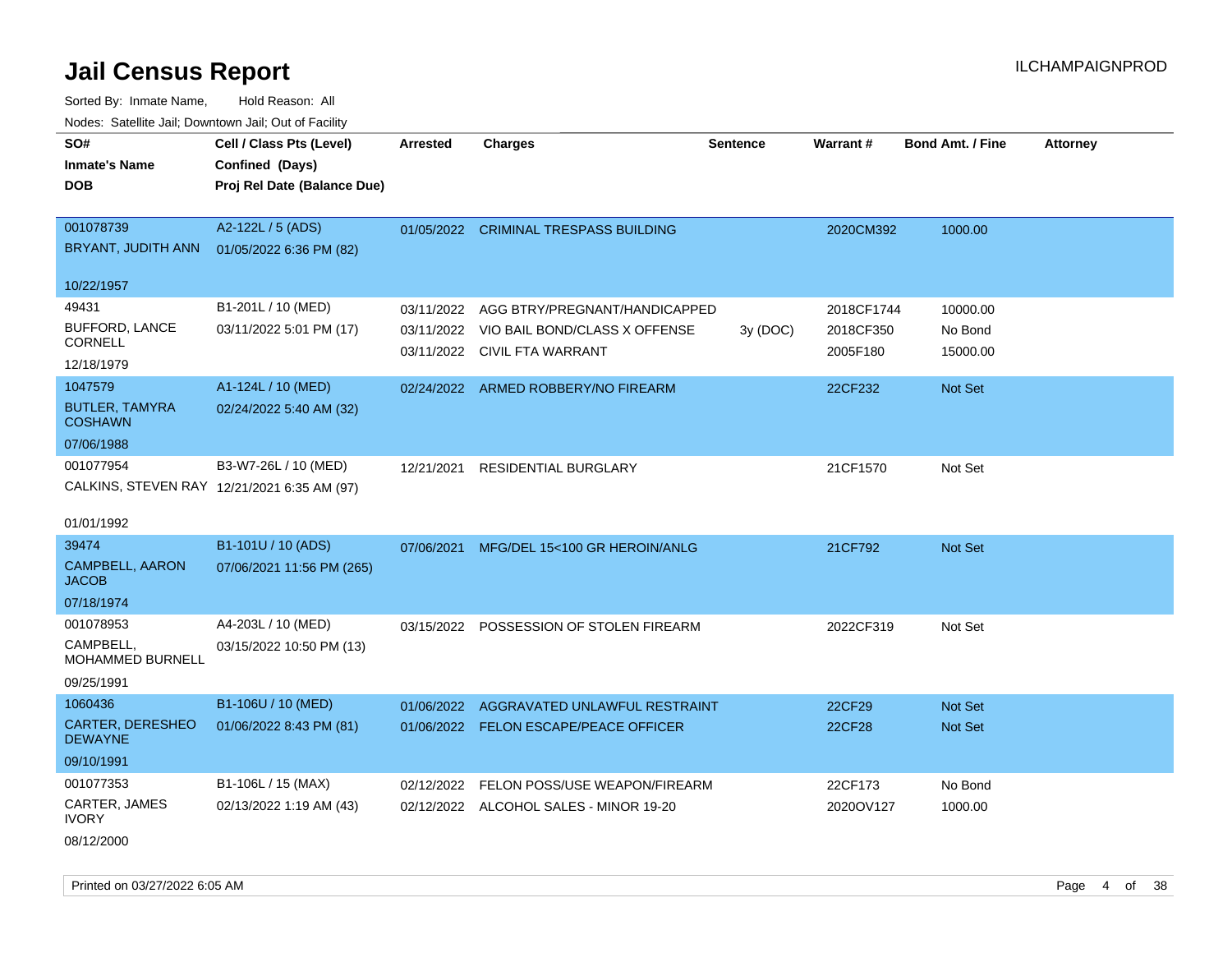| roaco. Calcinio dan, Downtown dan, Oal or Fability |                                              |            |                                               |                 |                 |                         |                 |
|----------------------------------------------------|----------------------------------------------|------------|-----------------------------------------------|-----------------|-----------------|-------------------------|-----------------|
| SO#                                                | Cell / Class Pts (Level)                     | Arrested   | Charges                                       | <b>Sentence</b> | <b>Warrant#</b> | <b>Bond Amt. / Fine</b> | <b>Attorney</b> |
| Inmate's Name                                      | Confined (Days)                              |            |                                               |                 |                 |                         |                 |
| <b>DOB</b>                                         | Proj Rel Date (Balance Due)                  |            |                                               |                 |                 |                         |                 |
|                                                    |                                              |            |                                               |                 |                 |                         |                 |
| 957936                                             | A4-201L / 15 (MAX)                           |            | 03/10/2022 DELIVERY OF OR POSSESSION OF W/INT |                 | 22CF295         | <b>Not Set</b>          |                 |
| <b>CAVETTE, JUSTIN</b><br><b>EUGENE</b>            | 03/10/2022 12:10 PM (18)                     |            |                                               |                 |                 |                         |                 |
| 08/02/1988                                         |                                              |            |                                               |                 |                 |                         |                 |
| 1029088                                            | B1-107L / 10 (MED)                           | 12/21/2021 | FELON POSS/USE FIREARM PRIOR                  |                 | 21CF1338        | 250000.00               |                 |
| CHAPPLE, MALIK<br>BIANCO                           | 12/22/2021 10:02 AM (96)                     |            |                                               |                 |                 |                         |                 |
| 10/25/1994                                         |                                              |            |                                               |                 |                 |                         |                 |
| 001078812                                          | B1-207U / 15 (MAX)                           |            | 02/01/2022 ARMED ROBBERY/ARMED W/FIREARM      |                 | 22CF145         | <b>Not Set</b>          |                 |
| COBB, SINTRAE<br><b>SANCHEZ</b>                    | 02/01/2022 8:33 PM (55)                      |            |                                               |                 |                 |                         |                 |
| 07/05/2002                                         |                                              |            |                                               |                 |                 |                         |                 |
| 001077485                                          | A1-227U / 15 (MAX)                           | 12/21/2021 | MURDER/INTENT TO KILL/INJURE                  |                 | 2021CF1282      | 1000000.00              |                 |
| COLBERT, ARIEANA<br><b>FELICIA</b>                 | 12/21/2021 2:08 PM (97)                      |            |                                               |                 |                 |                         |                 |
| 12/13/2000                                         |                                              |            |                                               |                 |                 |                         |                 |
| 34805                                              | B4-227U / 15 (MAX)                           | 10/01/2021 | DOMESTIC BATTERY                              |                 | 21CF1183        | <b>Not Set</b>          |                 |
|                                                    | CONERLY, KIN JOSEPH 10/01/2021 1:53 AM (178) | 10/01/2021 | ARMED HABITUAL CRIMINAL                       |                 | 21CF1184        | Not Set                 |                 |
|                                                    |                                              | 10/06/2021 | POSS STOLEN VEHICLE > \$25,000                |                 | 19CF1786        | <b>Not Set</b>          |                 |
| 11/16/1971                                         |                                              |            |                                               |                 |                 |                         |                 |
| 1074319                                            | B1-104L / 15 (MAX)                           | 10/12/2021 | AGGRAVATED CRUELTY TO ANIMALS                 |                 | 21CF1238        | Not Set                 |                 |
| CRAIG, DAVUCCI<br>DAVION                           | 10/12/2021 11:36 AM (167)                    | 10/14/2021 | MURDER                                        |                 | 21CF1239        | Not Set                 |                 |
| 08/02/2001                                         |                                              |            |                                               |                 |                 |                         |                 |
| 49829                                              | A3-117L / 10 (ADS)                           | 03/20/2022 | AGGRAVATED DOMESTIC BATTERY                   |                 | 22CF337         | No Bond                 |                 |
| <b>CRANDALL, TERRY</b><br>LEE, Junior              | 03/20/2022 11:02 PM (8)                      |            |                                               |                 |                 |                         |                 |
| 01/12/1974                                         |                                              |            |                                               |                 |                 |                         |                 |
| 001077549                                          | B2-T3-10L / 10 (SPH)                         | 12/22/2020 | PRED CRIM SEX ASLT/VICTIM <13                 |                 | 2020CF1469      | Not Set                 |                 |
| CRISTOBAL-MATEO,<br><b>CRISTOBAL</b>               | 12/22/2020 1:17 PM (461)                     |            |                                               |                 |                 |                         |                 |
| 12/02/1988                                         |                                              |            |                                               |                 |                 |                         |                 |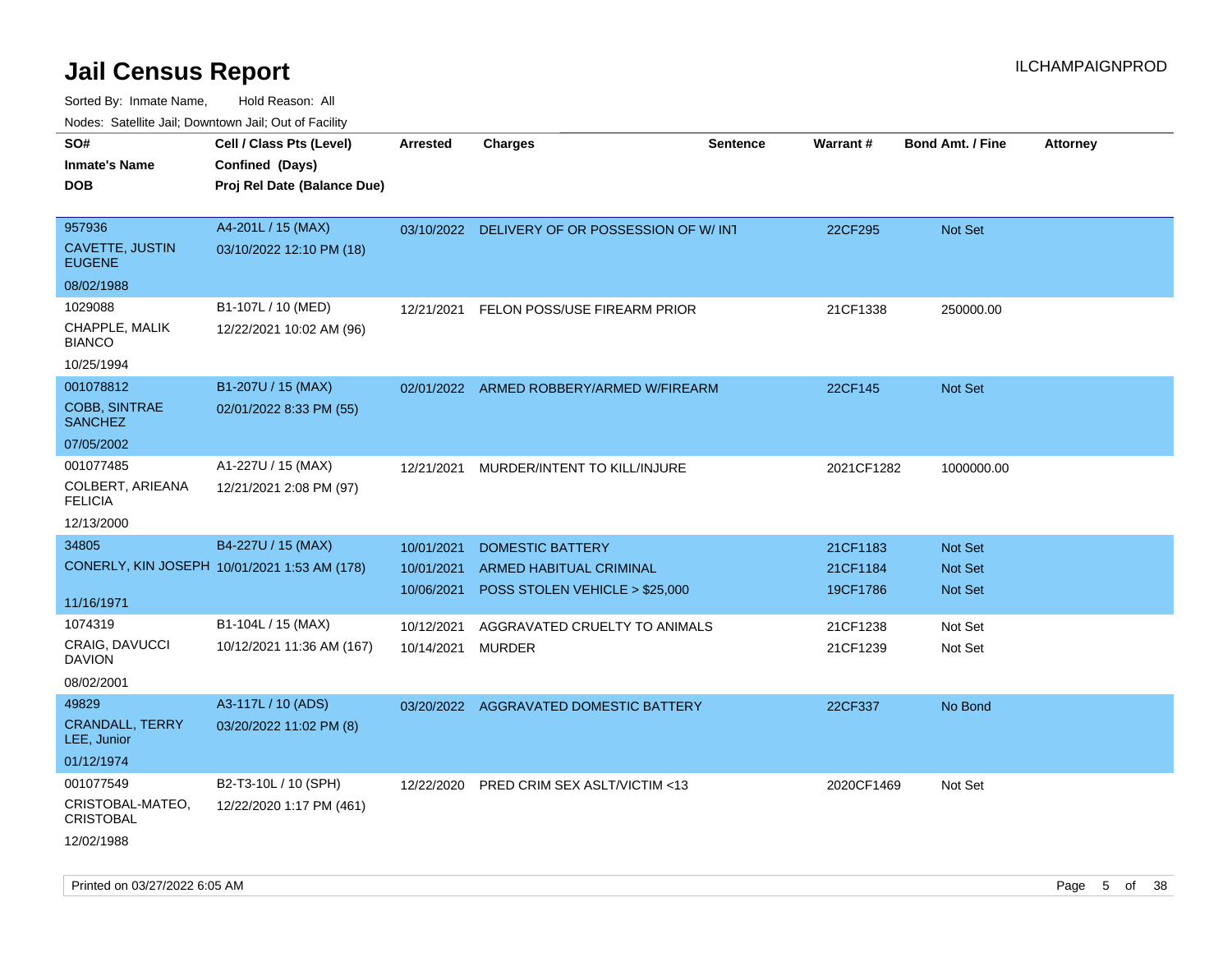Sorted By: Inmate Name, Hold Reason: All Nodes: Satellite Jail; Downtown Jail; Out of Facility

| SO#<br><b>Inmate's Name</b>           | Cell / Class Pts (Level)<br>Confined (Days)     | <b>Arrested</b>      | <b>Charges</b>                         | <b>Sentence</b> | <b>Warrant#</b> | Bond Amt. / Fine | <b>Attorney</b> |
|---------------------------------------|-------------------------------------------------|----------------------|----------------------------------------|-----------------|-----------------|------------------|-----------------|
| <b>DOB</b>                            | Proj Rel Date (Balance Due)                     |                      |                                        |                 |                 |                  |                 |
| 988538<br>DAVIDSON, HARLEY            | B3-W6-24L / 10 (MED)<br>12/21/2021 5:45 AM (97) | 12/21/2021           | AGGRAVATED DOMESTIC BATTERY            |                 | 21CF1564        | Not Set          |                 |
| <b>KYLE SCOTT</b>                     |                                                 |                      |                                        |                 |                 |                  |                 |
| 08/05/1990                            | 4/18/2022 (0.00)                                |                      |                                        |                 |                 |                  |                 |
| 1023587                               | A4-102L / 15 (MAX)                              | 09/24/2021           | MFG/DEL CANNABIS/2.5-10 GRAMS          |                 | 21CF1155        | Not Set          |                 |
| DAVIS, MARTIN<br><b>DENNIS</b>        | 09/24/2021 9:38 PM (185)                        | 09/24/2021           | ARMED HABITUAL CRIMINAL                |                 | 2021-CF681      | 500000.00        |                 |
| 12/02/1994                            |                                                 |                      |                                        |                 |                 |                  |                 |
| 56972                                 | B3-W8-32L / 10 (MED)                            | 08/30/2021           | POSS STOLEN VEHICLE > \$25,000         |                 | 21CF1044        | Not Set          |                 |
| DAY, DANIEL JOSEPH                    | 08/30/2021 3:07 PM (210)                        | 09/04/2021           | <b>BURGLARY</b>                        |                 | 21CF1054        | Not Set          |                 |
| 10/16/1982                            |                                                 |                      |                                        |                 |                 |                  |                 |
| 64070                                 | B3-W7-28L / 10 (MED)                            | 02/18/2022           | <b>BURGLARY</b>                        |                 | 21CF1176        | 20000.00         |                 |
| DECKER, ANTHONY V                     | 02/18/2022 6:52 PM (38)                         |                      | 02/18/2022 POSSESSION OF METH< 5 GRAMS |                 | 21CF1205        | 15000.00         |                 |
| 11/27/1982                            |                                                 |                      |                                        |                 |                 |                  |                 |
| 36298                                 | <b>B2-DR / 5 (SPH)</b>                          | 03/11/2022 AGG DUI/3 |                                        |                 | 21CF380         | Not Set          |                 |
| <b>DUCEY, SCOTT</b><br><b>ROBERT</b>  | 03/11/2022 12:49 PM (17)                        |                      |                                        |                 |                 |                  |                 |
| 04/02/1969                            |                                                 |                      |                                        |                 |                 |                  |                 |
| 1024895                               | B1-103L / 10 (MED)                              | 12/15/2021           | MFG/DEL 100<400 GR COCA/ANLG           |                 | 21CF1535        | Not Set          |                 |
| EDWARDS, GEORGE<br>CORTEZ             | 12/15/2021 12:26 PM (103)                       | 12/15/2021           | <b>AGGRAVATED BATTERY</b>              |                 | 21CF1536        | Not Set          |                 |
| 06/19/1994                            |                                                 |                      |                                        |                 |                 |                  |                 |
| 1074720                               | B2-T4-13U / 15 (SPH)                            | 01/19/2022           | PRED CRIM SEX ASLT/VICTIM <13          |                 | 21CF1414        | 500000.00        |                 |
| ELVIR-REYES, JORGE<br><b>LEONARDO</b> | 01/19/2022 1:43 PM (68)                         |                      |                                        |                 |                 |                  |                 |
| 06/03/1988                            |                                                 |                      |                                        |                 |                 |                  |                 |
| 43977                                 | B2-T1-02L / 5 (SPH)                             | 12/20/2021           | AGG FLEEING POLICE/21 MPH OVER         |                 | 21CF1566        | Not Set          |                 |
| <b>EMKES, DOUGLAS</b><br>ALAN         | 12/20/2021 9:59 AM (98)                         | 12/20/2021           | PAROLE REVOCATION                      |                 |                 | No Bond          |                 |
| 06/08/1959                            |                                                 |                      |                                        |                 |                 |                  |                 |

Printed on 03/27/2022 6:05 AM Page 6 of 38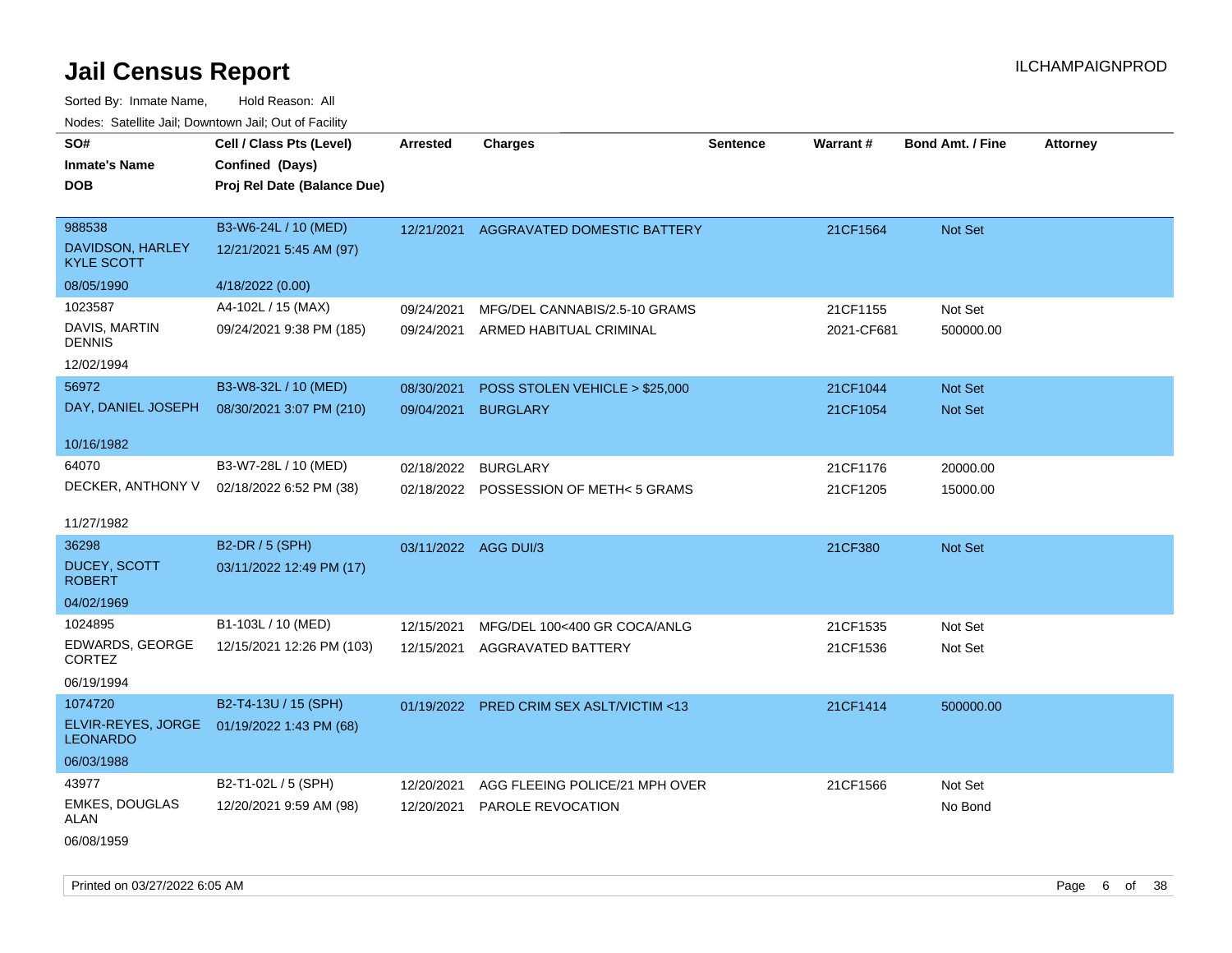Sorted By: Inmate Name, Hold Reason: All

| Nodes: Satellite Jail; Downtown Jail; Out of Facility |  |
|-------------------------------------------------------|--|
|-------------------------------------------------------|--|

| SO#<br><b>Inmate's Name</b><br><b>DOB</b>                             | Cell / Class Pts (Level)<br>Confined (Days)<br>Proj Rel Date (Balance Due) | <b>Arrested</b>          | <b>Charges</b>                                                                                         | <b>Sentence</b> | <b>Warrant#</b>                        | <b>Bond Amt. / Fine</b>       | <b>Attorney</b> |
|-----------------------------------------------------------------------|----------------------------------------------------------------------------|--------------------------|--------------------------------------------------------------------------------------------------------|-----------------|----------------------------------------|-------------------------------|-----------------|
| 987328<br>ERVIN, DEIDRA ANN<br><b>RUTH</b>                            | A2-123L / 10 (MED)<br>12/11/2021 8:48 PM (107)                             | 12/11/2021               | AGG ASLT PEACE OFF/FIRE/ER WRK                                                                         |                 | 21CF1515                               | <b>Not Set</b>                |                 |
| 04/15/1991<br>60186<br>EVANS, MICHAEL<br><b>WILLIAM</b><br>08/08/1981 | A4-202L / 10 (ADS)<br>03/12/2022 6:03 PM (16)                              | 03/12/2022               | AGG DOMESTIC BATTERY/STRANGLE                                                                          |                 | 22CF304                                | Not Set                       |                 |
| 1026175<br><b>FALCONER, AVERY</b><br><b>FOX</b><br>04/07/1989         | B4-127U / 10 (MED)<br>02/06/2022 4:49 AM (50)                              | 02/06/2022               | FELON FAIL/RETURN FRM FURLOUGH<br>02/06/2022 CITY OV ARREST<br>02/07/2022 MFG/DEL 1<15 GR COCAINE/ANLG | 6y (DOC)        | 21CF1554<br>2021-OV-65<br>2019CF1617   | No Bond<br>1000.00<br>No Bond |                 |
| 001078978<br>FARIAS, JORGE<br><b>ANTONIO</b><br>05/31/1994            | BOOKH-3<br>03/25/2022 3:02 PM (3)                                          | 03/25/2022<br>03/25/2022 | <b>DOMESTIC BATTERY</b><br>03/25/2022 UNLWFL POSS HANDGUN/ADDICT<br>UNLAWFUL RESTRAINT                 |                 | 2022CMAWOW<br>2022CFAWOW<br>2022CFAWOW | Not Set<br>Not Set<br>Not Set |                 |
| 1060714<br><b>FAULKNER, BRADLEY</b><br><b>ANDREW</b><br>05/10/1996    | A3-114L / 5 (ADS)<br>03/23/2022 12:59 AM (5)                               | 03/23/2022               | DRIVING ON SUSPENDED LICENSE                                                                           |                 | 2022MT52                               | 3000.00                       |                 |
| 527081<br>FERGUSON,<br><b>CHRISTOPHER</b><br>12/21/1981               | B3-W5-20L / 10 (MED)<br>09/06/2021 1:18 PM (203)                           | 09/06/2021               | ARSON/REAL/PERSONAL PROP>\$150                                                                         |                 | 2021 CF 797                            | 25000.00                      |                 |
| 66468<br><b>FERRELL, BRIAN</b><br><b>JAMAL</b><br>11/15/1985          | A4-106L / 15 (MAX)<br>03/06/2022 9:04 PM (22)                              | 03/06/2022 MURDER        |                                                                                                        |                 | 22CF273                                | 1000000.00                    |                 |
| 962759<br>FINLEY, KEVIN DANTE                                         | B2-DR / 15 (SPH)<br>07/16/2021 9:44 PM (255)                               | 07/16/2021<br>07/29/2021 | METH DELIVERY<5 GRAMS<br>AGG CRIM SEX ASSAULT/FELONY                                                   |                 | 21CF833<br>21CF891                     | Not Set<br>No Bond            |                 |

12/28/1988

Printed on 03/27/2022 6:05 AM **Page 7** of 38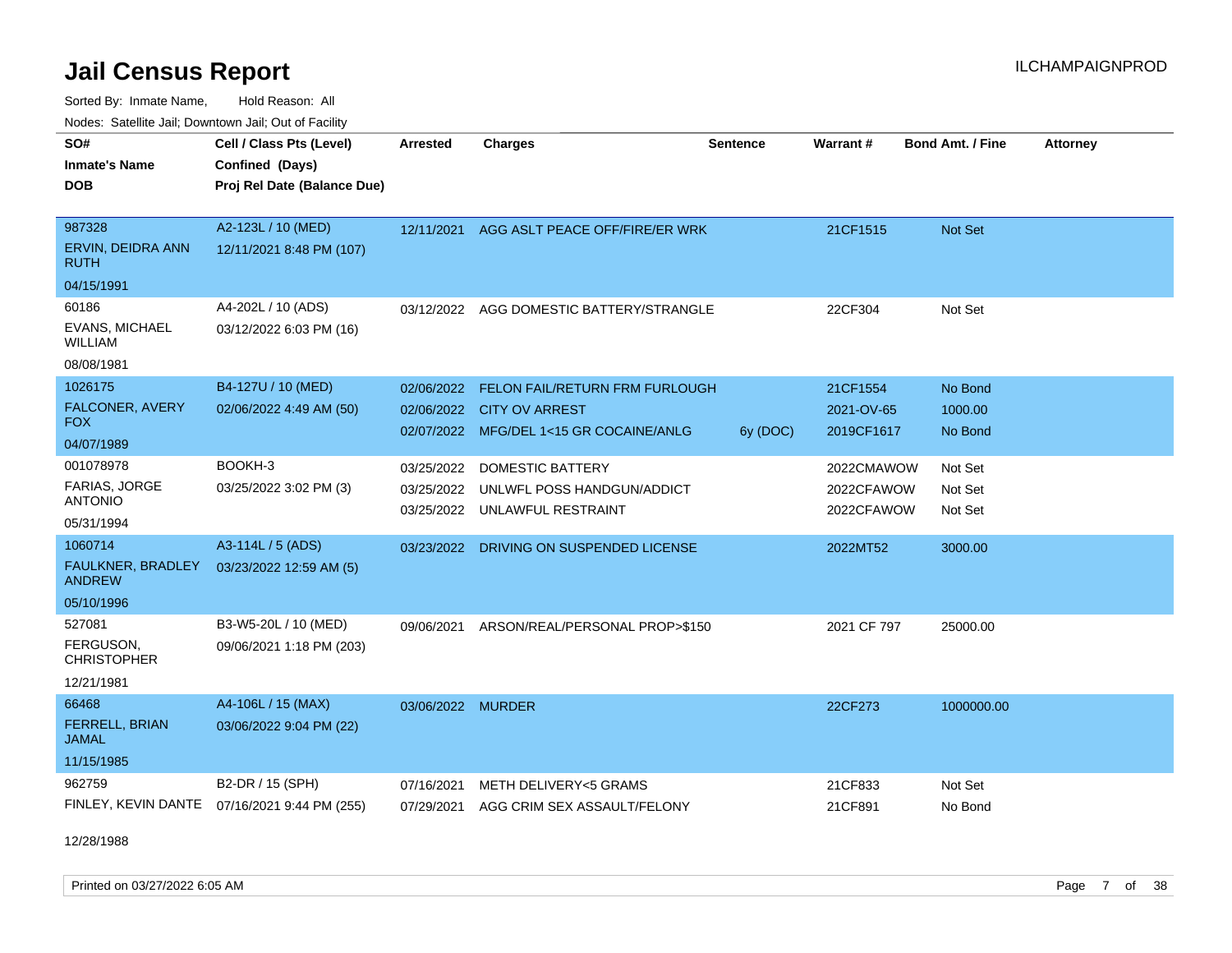| SO#                                    | Cell / Class Pts (Level)                    | <b>Arrested</b> | <b>Charges</b>                           | <b>Sentence</b> | Warrant#   | <b>Bond Amt. / Fine</b> | <b>Attorney</b> |
|----------------------------------------|---------------------------------------------|-----------------|------------------------------------------|-----------------|------------|-------------------------|-----------------|
| <b>Inmate's Name</b>                   | Confined (Days)                             |                 |                                          |                 |            |                         |                 |
| <b>DOB</b>                             | Proj Rel Date (Balance Due)                 |                 |                                          |                 |            |                         |                 |
|                                        |                                             |                 |                                          |                 |            |                         |                 |
| 001078961                              | A3-111L / 10 (ADS)                          |                 | 03/21/2022 AGG BATTERY/DISCHARGE FIREARM |                 | 22CF39     | 750000.00               |                 |
| <b>FISCHER, KYRE</b><br><b>ORLANDO</b> | 03/21/2022 1:21 PM (7)                      |                 |                                          |                 |            |                         |                 |
| 04/14/2002                             |                                             |                 |                                          |                 |            |                         |                 |
| 1039744                                | B4-124U / 15 (MAX)                          | 12/06/2021      | <b>MURDER</b>                            |                 | 20CF959    | 1000000.00              |                 |
| FONVILLE, TREVOY<br><b>JERMAINE</b>    | 12/06/2021 10:52 AM (112)                   |                 |                                          |                 |            |                         |                 |
| 01/13/1996                             |                                             |                 |                                          |                 |            |                         |                 |
| 001078863                              | B4-226U / 15 (MAX)                          |                 | 02/19/2022 POSSESSION OF STOLEN FIREARM  |                 | 22CF203    | Not Set                 |                 |
| FOSTER, JOHN<br><b>CARELL</b>          | 02/19/2022 6:01 AM (37)                     |                 |                                          |                 |            |                         |                 |
| 03/13/1981                             |                                             |                 |                                          |                 |            |                         |                 |
| 518395                                 | B2-T3-12L / 15 (SPH)                        | 07/07/2020      | CRIMINAL SEXUAL ASSAULT                  |                 | 2020-CF735 | 250000.00               |                 |
|                                        | FRANDLE, MARK RYAN 07/07/2020 3:42 PM (629) |                 |                                          |                 |            |                         |                 |
|                                        |                                             |                 |                                          |                 |            |                         |                 |
| 09/10/1985                             |                                             |                 |                                          |                 |            |                         |                 |
| 001077934                              | A1-125L / 10 (MED)                          | 08/22/2021      | <b>DOMESTIC BATTERY</b>                  |                 | 21 CM 172  | 10000.00                |                 |
| FREED, LOGAN<br><b>SUZANNE</b>         | 08/22/2021 11:45 PM (218)                   |                 | 08/22/2021 AGG DUI/ACCIDENT/DEATH        |                 | 21CF1024   | <b>Not Set</b>          |                 |
| 08/18/1996                             |                                             |                 |                                          |                 |            |                         |                 |
| 001078290                              | A1-224L / 10 (ADS)                          | 08/19/2021      | MACHINE GUN/AUTO WEAPON/VEH              |                 | 21CF1012   | Not Set                 |                 |
| FREEMAN, ANGEL<br><b>JANILA KAY</b>    | 08/19/2021 1:26 AM (221)                    |                 |                                          |                 |            |                         |                 |
| 12/25/1995                             |                                             |                 |                                          |                 |            |                         |                 |
| 591514                                 | B2-T2-07U / 10 (SPH)                        |                 | 02/25/2022 AGG CRIM SEX ABUSE/VIC 13-17  |                 | 22CF230    | 100000.00               |                 |
|                                        | GAMBLE, SCOTT PAUL 02/25/2022 6:08 PM (31)  |                 |                                          |                 |            |                         |                 |
|                                        |                                             |                 |                                          |                 |            |                         |                 |
| 09/06/1968                             |                                             |                 |                                          |                 |            |                         |                 |
| 1075614                                | A4-105L / 15 (ADS)                          |                 | 03/19/2022 PAROLE REVOCATION             |                 | CM2201590  | No Bond                 |                 |
| <b>GANT, TEVIN</b><br><b>ODELROW</b>   | 03/19/2022 5:29 PM (9)                      |                 | 03/19/2022 AGGRAVATED DOMESTIC BATTERY   |                 | 22CF333    | Not Set                 |                 |
| 03/03/1991                             |                                             |                 |                                          |                 |            |                         |                 |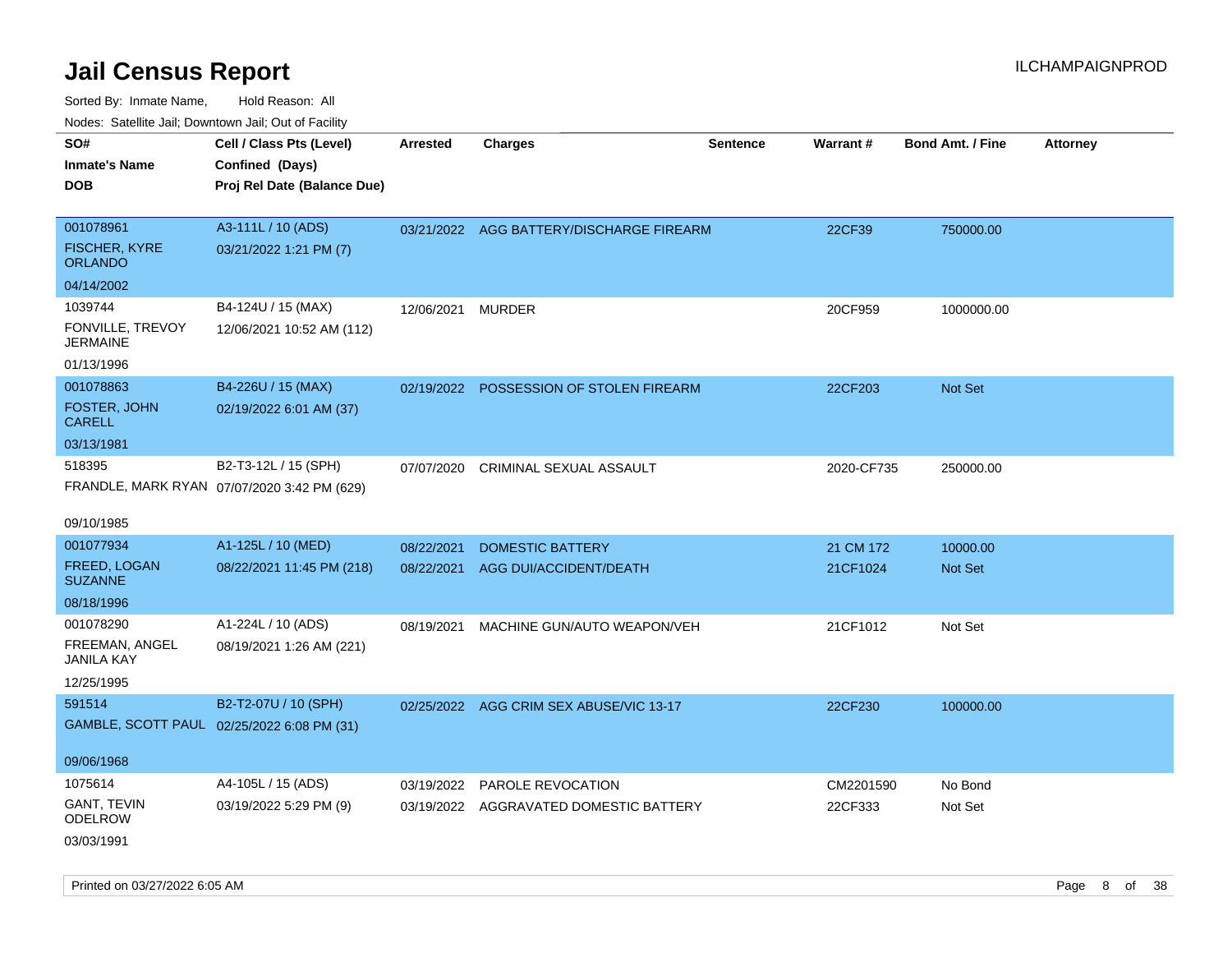| SO#                                    | Cell / Class Pts (Level)    | <b>Arrested</b> | <b>Charges</b>                           | <b>Sentence</b> | Warrant#     | <b>Bond Amt. / Fine</b> | <b>Attorney</b> |
|----------------------------------------|-----------------------------|-----------------|------------------------------------------|-----------------|--------------|-------------------------|-----------------|
| <b>Inmate's Name</b>                   | Confined (Days)             |                 |                                          |                 |              |                         |                 |
| <b>DOB</b>                             | Proj Rel Date (Balance Due) |                 |                                          |                 |              |                         |                 |
|                                        |                             |                 |                                          |                 |              |                         |                 |
| 1068917                                | <b>BOOKF-1 / 5 (MIN)</b>    | 08/11/2021      | VIO ORDER/PRIOR VIO OF ORDER             |                 | 21CF965      | Not Set                 |                 |
| <b>GARCIA, JUAN</b><br><b>CARLOS</b>   | 08/11/2021 9:24 PM (229)    |                 |                                          |                 |              |                         |                 |
| 10/21/1997                             |                             |                 |                                          |                 |              |                         |                 |
| 001078154                              | B3-W1-01U / 10 (MED)        | 01/09/2022      | DRVG UNDER INFLU OF ALCOHOL              |                 | 2021 DT 182  | 5000.00                 |                 |
| <b>GENTRY, DAMON</b><br><b>LIONEL</b>  | 01/09/2022 4:41 PM (78)     |                 | 01/09/2022 AGG DOMESTIC BATTERY/STRANGLE |                 | 2021 CF 1396 | 50000.00                |                 |
| 12/25/1971                             |                             |                 |                                          |                 |              |                         |                 |
| 001078633                              | B2-T4-15U / 25 (SPH)        | 12/01/2021      | PRED CRIM SEX ASLT/VICTIM <13            |                 | 21CF1416     | 250000.00               |                 |
| GONZALEZ-GUILLEN,<br><b>EDWARD</b>     | 12/01/2021 12:08 PM (117)   |                 |                                          |                 |              |                         |                 |
| 08/25/2002                             |                             |                 |                                          |                 |              |                         |                 |
| 001078607                              | B4-221L / 15 (MAX)          | 11/22/2021      | FELON POSS/USE FIREARM/PAROLE            |                 | 21CF1437     | Not Set                 |                 |
| GRAY, WILLIAM<br>DA'VON                | 11/22/2021 2:57 PM (126)    |                 | 11/22/2021 ATTEMPT (FIRST DEGREE MURDER) |                 | 21CF1435     | Not Set                 |                 |
| 04/18/1984                             |                             |                 |                                          |                 |              |                         |                 |
| 56342                                  | B1-206L / 10 (MED)          | 10/21/2021      | THEFT CONTROL INTENT <\$500              |                 | 17CF1451     | 10000.00                |                 |
| <b>GRIFFIN, NATHAN</b>                 | 10/21/2021 4:20 PM (158)    | 10/21/2021      | DRIVING ON REVOKED LICENSE               |                 | 20TR1979     | 3000.00                 |                 |
| <b>EUGENE</b>                          |                             | 10/21/2021      | ARMED HABITUAL CRIMINAL                  |                 | 21CF1279     | <b>Not Set</b>          |                 |
| 02/24/1969                             |                             |                 |                                          |                 |              |                         |                 |
| 56594                                  | A3-115L / 10 (ADS)          | 03/22/2022      | DRIVING RVK/SUSP DUI/SSS 4-9             |                 | 21CF548      | 440.00                  |                 |
| HARRIS, JOSEPH LEE                     | 03/22/2022 8:39 PM (6)      | 03/22/2022      | DRIVING RVK/SUSP DUI/SSS 4-9             |                 | 20CF910      | 440.00                  |                 |
|                                        |                             | 03/22/2022      | <b>VIOLATE/CDL LICENSE SUSPENDED</b>     |                 | 21TR7964     | 190.00                  |                 |
| 10/30/1982                             |                             | 03/22/2022      | DRIVING RVK/SUSP DUI/SSS 4-9             |                 | 20CF1018     | 440.00                  |                 |
|                                        |                             | 03/22/2022      | AGG BATTERY/PUBLIC PLACE                 |                 | 19CF1521     | 5000.00                 |                 |
|                                        |                             | 03/22/2022      | DRVG UNDER INFLU OF ALCOHOL              |                 | 2021CF142    | 7500.00                 |                 |
|                                        |                             | 03/22/2022      | POSS AMT CON SUB EXCEPT(A)/(D)           |                 | 2021CF104    | 200000.00               |                 |
| 544770                                 | A4-105U / 10 (MED)          | 08/14/2021      | AGG DOMESTIC BATTERY/STRANGLE            | $7y$ (DOC)      | 2021CF514    | 25000.00                |                 |
| <b>HAYES, DEVON</b><br><b>JERMAINE</b> | 08/14/2021 2:56 AM (226)    |                 |                                          |                 |              |                         |                 |
| 11/07/1987                             |                             |                 |                                          |                 |              |                         |                 |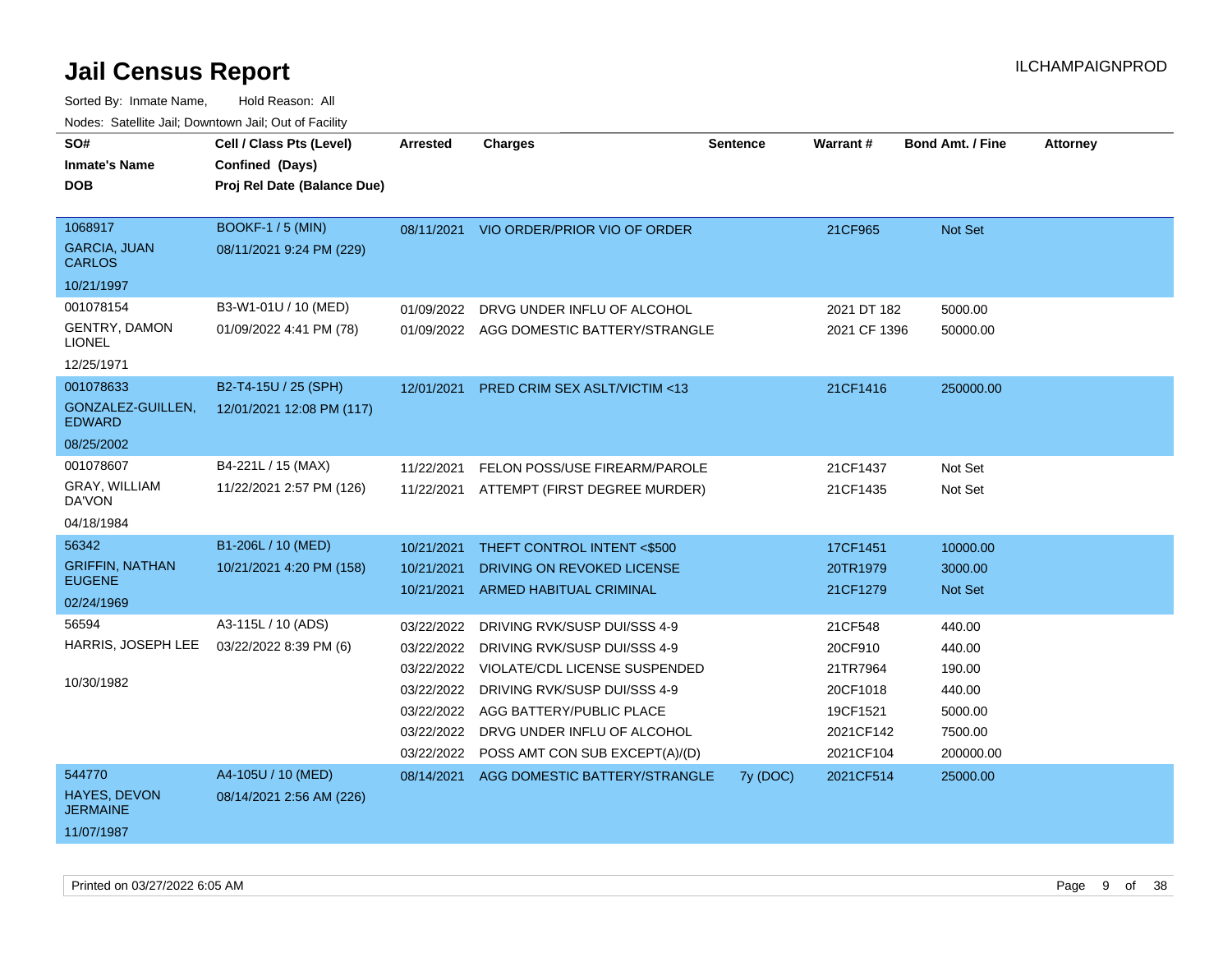| SO#<br><b>Inmate's Name</b><br><b>DOB</b>                                          | Cell / Class Pts (Level)<br>Confined (Days)<br>Proj Rel Date (Balance Due) | <b>Arrested</b>                                               | <b>Charges</b>                                                                                                                          | <b>Sentence</b> | <b>Warrant#</b>                                          | <b>Bond Amt. / Fine</b>                                                  | <b>Attorney</b> |
|------------------------------------------------------------------------------------|----------------------------------------------------------------------------|---------------------------------------------------------------|-----------------------------------------------------------------------------------------------------------------------------------------|-----------------|----------------------------------------------------------|--------------------------------------------------------------------------|-----------------|
| 975293<br>HILL, JACOB MILES                                                        | B2-T4-14L / 10 (SPH)<br>07/21/2021 8:43 PM (250)                           | 07/21/2021 STALKING<br>07/21/2021<br>07/25/2021<br>08/18/2021 | VIO ORDER/PRIOR VIO OF ORDER<br><b>PAROLE REVOCATION</b><br><b>HARASS WITNESS/FAMILY MBR/REP</b><br>09/09/2021 AGG STALKING/BODILY HARM |                 | 2021CF863<br>21CF914<br>CH2104646<br>21CF992<br>21CF1073 | Not Set<br>No Bond<br><b>Not Set</b><br><b>Not Set</b><br><b>Not Set</b> |                 |
| 02/06/1988<br>980939<br>HILL, XAVIER<br><b>LENSHAUN</b><br>06/18/1988              | BOOKH-3 / 10 (MED)<br>03/25/2022 11:15 AM (3)                              |                                                               | 03/25/2022 RECEIVE/POSS/SELL STOLEN VEH                                                                                                 |                 | 22CFAWOW                                                 | Not Set                                                                  |                 |
| 1072876<br>HOUTCHINS, SAVANNA 02/10/2022 5:10 PM (46)<br><b>BELL</b><br>07/10/1996 | A1-226U / 5 (MIN)<br>2/17/2022 (0.00)                                      |                                                               | 02/10/2022 METH DELIVERY/5<15 GRAMS                                                                                                     | 4y (DOC)        | 21CF143                                                  | No Bond                                                                  |                 |
| 001078884<br>HOWARD, TREVON<br><b>TITRESS</b><br>03/20/1999                        | A4-103L / 15 (MAX)<br>02/27/2022 5:07 AM (29)                              |                                                               | 02/27/2022 ARMED VIOLENCE/CATEGORY I                                                                                                    | 6y (DOC)        | 22CF234                                                  | Not Set                                                                  |                 |
| 51028<br>HUFFMAN, MICHAEL<br><b>LEONARD</b><br>07/24/1980                          | B3-W6-21U / 10 (MED)<br>02/23/2022 3:14 AM (33)                            |                                                               | 02/23/2022 AGG FLEEING/2+ CON DEVICES                                                                                                   |                 | 19CF1839                                                 | 50000.00                                                                 |                 |
| 1061186<br>INGRAM, CHERELL<br><b>LETRISE</b><br>10/01/1986                         | A2-221L / 10 (ADS)<br>03/16/2022 10:17 PM (12)                             |                                                               | 03/16/2022 MURDER/STRONG PROB KILL/INJURE                                                                                               |                 | 22CF329                                                  | No Bond                                                                  |                 |
| 38993<br>JACKSON, LAMONT<br><b>JEREMIE</b><br>07/31/1973                           | A4-101L / 15 (MAX)<br>02/13/2021 7:45 AM (408)                             |                                                               | 02/13/2021 ATTEMPT (FIRST DEGREE MURDER)                                                                                                |                 | 21CF181                                                  | <b>Not Set</b>                                                           |                 |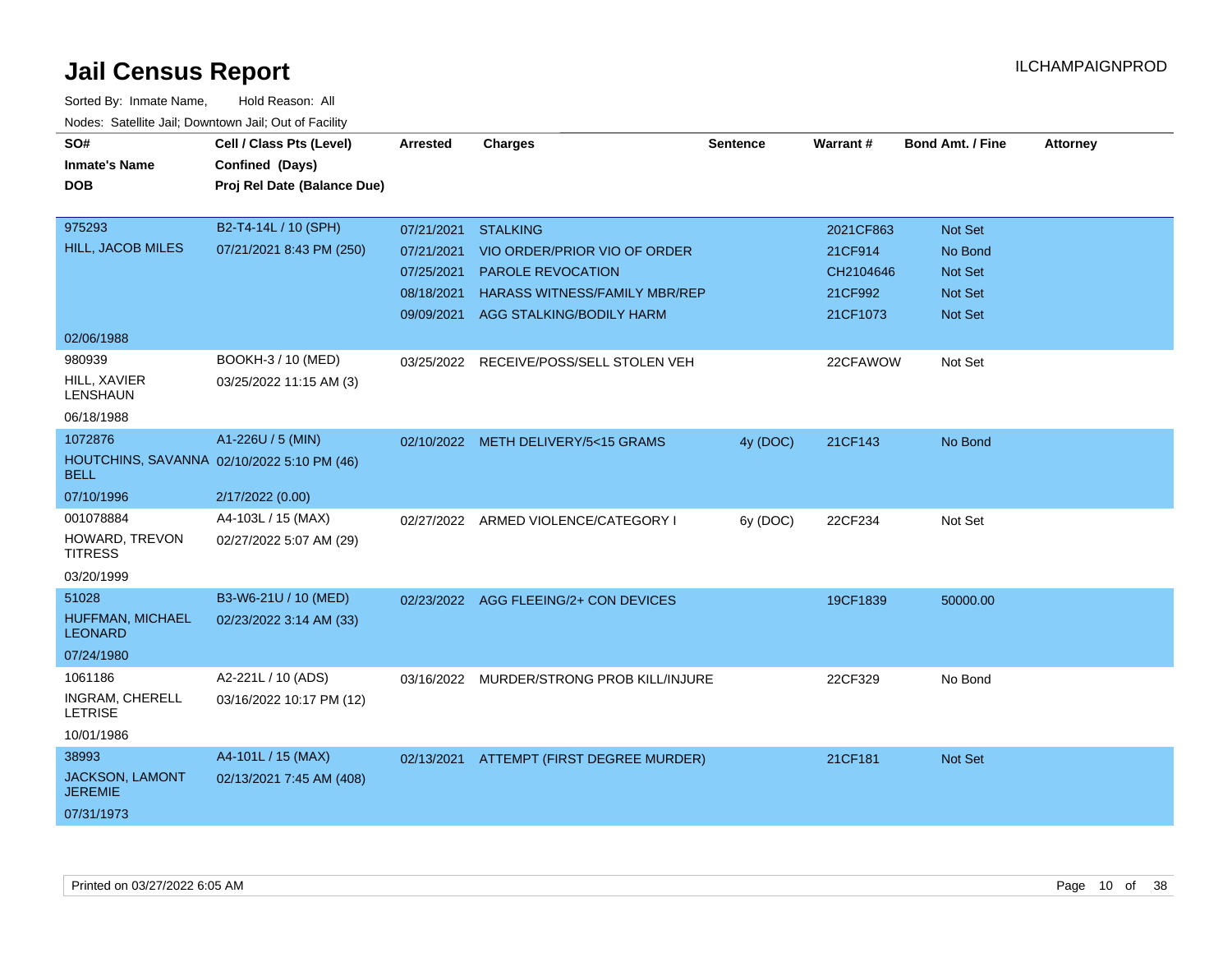| SO#<br><b>Inmate's Name</b><br>DOB                              | Cell / Class Pts (Level)<br>Confined (Days)<br>Proj Rel Date (Balance Due) | <b>Arrested</b>                        | <b>Charges</b>                                                                | <b>Sentence</b>      | Warrant#                          | <b>Bond Amt. / Fine</b>       | <b>Attorney</b> |
|-----------------------------------------------------------------|----------------------------------------------------------------------------|----------------------------------------|-------------------------------------------------------------------------------|----------------------|-----------------------------------|-------------------------------|-----------------|
| 001077487<br><b>JACKSON, TERRELL</b><br><b>DANDRE</b>           | B3-W8-30L / 10 (MED)<br>12/03/2020 10:18 AM (480)                          | 12/03/2020<br>11/09/2021               | <b>FELON POSS/USE WEAPON/FIREARM</b><br>AGG DISCHARGE FIREARM/OCC VEH         | 8y (DOC)<br>8y (DOC) | 20CF1377<br>21CR0331401           | Not Set<br>No Bond            |                 |
| 08/11/1990                                                      |                                                                            |                                        |                                                                               |                      |                                   |                               |                 |
| 001078703<br>JOHNS, SHANIQUH<br><b>THERESA</b><br>04/03/1992    | A1-225U / 15 (ADS)<br>12/22/2021 6:41 AM (96)                              | 12/20/2021                             | MURDER/INTENT TO KILL/INJURE                                                  |                      | 21CF1574                          | Not Set                       |                 |
| 1042582<br><b>JONES, DEONTA</b><br>DANTRAL<br>02/01/1993        | B1-107U / 15 (MAX)<br>03/10/2022 4:50 AM (18)                              |                                        | 03/10/2022 VIOLATE ORDER PROTECTION                                           |                      | 22CM61                            | Not Set                       |                 |
| 001078645<br>JONES, KELVIN<br><b>KHYRIC</b><br>02/27/2001       | B4-225L / 10 (MED)<br>12/02/2021 6:56 PM (116)                             | 12/02/2021                             | AGG DISCHARGE FIREARM                                                         |                      | 21CF1478                          | No Bond                       |                 |
| 956822<br><b>JONES, MARIO</b><br><b>NATHANIEL</b><br>10/27/1987 | A4-107U / 15 (MAX)<br>11/25/2021 10:37 AM (123)                            | 11/25/2021<br>11/25/2021<br>11/25/2021 | AGGRAVATED DOMESTIC BATTERY<br><b>PAROLE REVOCATION</b><br>UNLAWFUL RESTRAINT |                      | 21CF1442<br>CH2106361<br>21CF1443 | Not Set<br>No Bond<br>Not Set |                 |
| 59668<br>JONES, MARTELL<br><b>DEANGELO</b><br>07/11/1983        | B2-T1-04L / 10 (SPH)<br>02/11/2022 3:19 PM (45)                            | 02/11/2022                             | FAIL TO RPT CHNG ADDRESS/EMPL<br>02/11/2022 AGGRAVATED ARSON/BODILY HARM      |                      | 20 CF 1241<br>22 CF 169           | 75000.00<br>75000.00          |                 |
| 1008468<br><b>JONES, MARTEZ</b><br><b>LAMONTE</b><br>06/22/1993 | B4-125L / 10 (MED)<br>12/01/2021 1:28 PM (117)                             | 12/01/2021<br>12/02/2021               | FELON POSS/USE WEAPON/FIREARM<br>PROBATION VIOLATION                          |                      | 21CF1472<br>20CF1151              | Not Set<br>Not Set            |                 |
| 1068501<br>KING, JULIUS<br><b>EMANUEL</b><br>04/08/1985         | B3-W2-06L / 5 (MIN)<br>02/07/2022 7:06 PM (49)                             |                                        | 02/07/2022 VIO ORDER/NOTICE/PRIOR VIO O/P                                     |                      | 22CF156                           | No Bond                       |                 |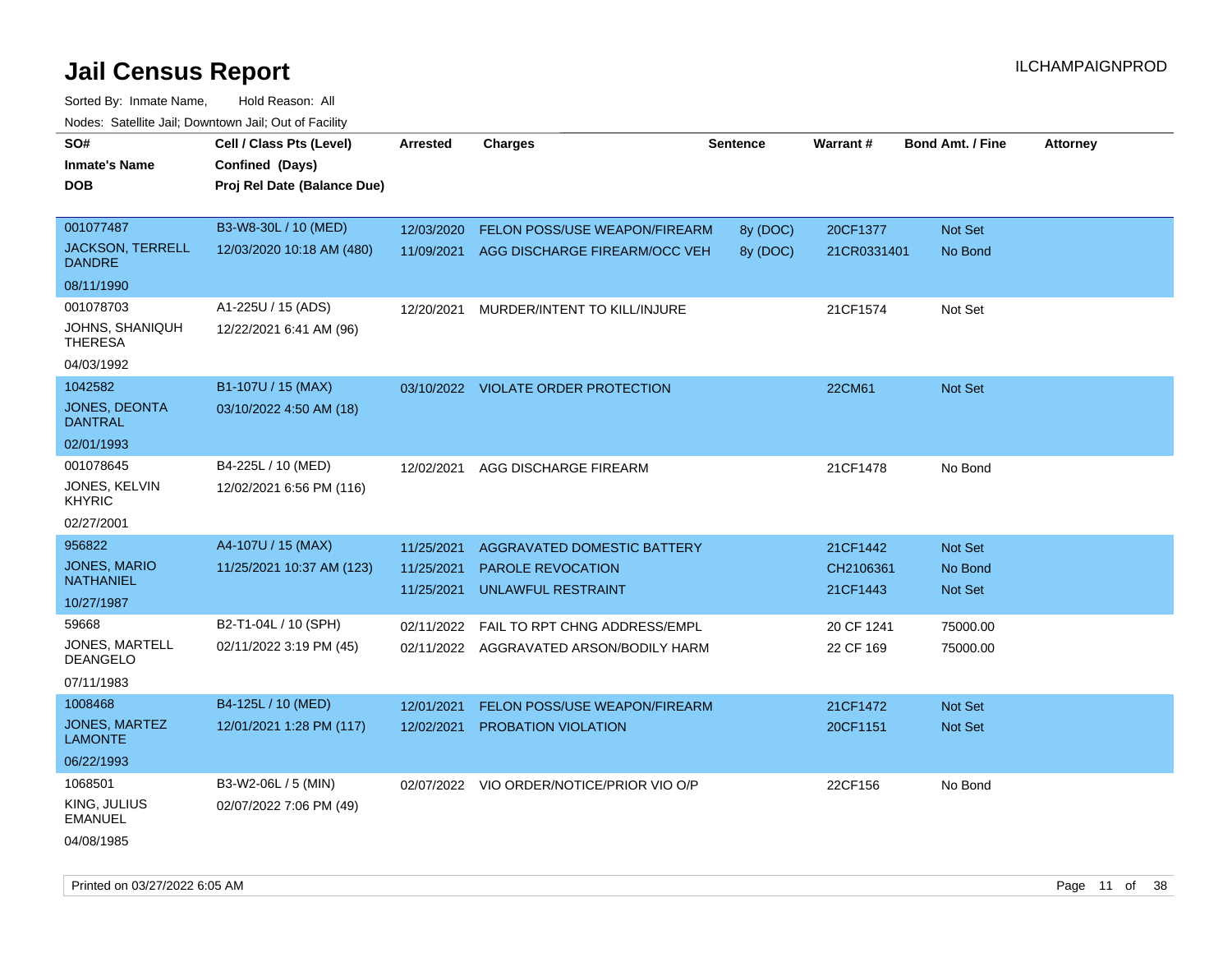| SO#<br>Cell / Class Pts (Level)<br><b>Arrested</b><br><b>Charges</b><br><b>Sentence</b><br><b>Warrant#</b><br><b>Bond Amt. / Fine</b><br><b>Inmate's Name</b><br>Confined (Days)<br><b>DOB</b><br>Proj Rel Date (Balance Due)                                                                      | <b>Attorney</b> |
|----------------------------------------------------------------------------------------------------------------------------------------------------------------------------------------------------------------------------------------------------------------------------------------------------|-----------------|
|                                                                                                                                                                                                                                                                                                    |                 |
|                                                                                                                                                                                                                                                                                                    |                 |
| 24308<br>B2-T1-01U / 15 (SPH)<br>No Bond<br>03/19/2022 RETAIL THEFT<br>30m (DOC)<br>20CF79<br><b>KWIATKOWSKI,</b><br>03/19/2022 12:52 PM (9)<br><b>ROBERT JOHN</b>                                                                                                                                 |                 |
| 08/08/1963                                                                                                                                                                                                                                                                                         |                 |
| 1068786<br>B3-W1-02L / 10 (MED)<br>Not Set<br>03/04/2022<br>DOMESTIC BATTERY/OTHER PRIOR<br>22CF270<br>LACY, MALIK SHAKUR<br>03/04/2022 7:25 PM (24)<br>03/04/2022<br>DOMESTIC BATTERY/HARM/VIO O/P<br>18CM478<br>2500.00<br>03/04/2022 WARRANT OUT OF COUNTY<br>20TR4604<br>3000.00<br>12/01/1996 |                 |
| 1041648<br>A4-206U / 15 (MAX)<br>01/11/2022<br>PAROLE REVOCATION<br>Not Set<br>CH2200221                                                                                                                                                                                                           |                 |
| LANE, DEMETRIUS<br>01/11/2022 5:27 AM (76)<br>22CF41<br>Not Set<br>01/11/2022 ARMED HABITUAL CRIMINAL<br><b>LAQUAN</b>                                                                                                                                                                             |                 |
| 07/04/1996                                                                                                                                                                                                                                                                                         |                 |
| 1070011<br>A3-113L / 15 (ADS)<br>21CF929<br>08/03/2021<br>AGG DISCH FIREARM/1ST AID PERS<br>Not Set<br>LAWS, WILLIAM<br>08/03/2021 3:53 PM (237)<br>ZARAK, Third                                                                                                                                   |                 |
| 07/06/1999                                                                                                                                                                                                                                                                                         |                 |
| 1066049<br>BOOKH-3<br>Y24570<br>Not Set<br>03/25/2022 PAROLE REVOCATION<br>LEFEVER, KEVIN<br>03/25/2022 2:15 PM (3)<br><b>EDWARD</b>                                                                                                                                                               |                 |
| 12/13/1998                                                                                                                                                                                                                                                                                         |                 |
| 548089<br>B1-204U / 15 (MAX)<br>20CF1378<br>Not Set<br>12/04/2020 ATTEMPT (FIRST DEGREE MURDER)<br>LEWIS, LAWRENCE<br>12/04/2020 4:42 AM (479)<br>PAUL, Third<br>02/08/1993                                                                                                                        |                 |
| 001078817<br>B1-206U / 10 (MED)<br>02/03/2022 AGG UUW/PERSON/PREV CONVICTION<br>22CF143<br><b>Not Set</b>                                                                                                                                                                                          |                 |
| LIPSCOMB, LADAROL<br>02/03/2022 11:33 PM (53)<br><b>ANTHONY</b>                                                                                                                                                                                                                                    |                 |
| 10/01/2000                                                                                                                                                                                                                                                                                         |                 |
| 001078924<br>A4-205L / 10 (MED)<br>03/09/2022<br>DOMESTIC BATTERY/OTHER PRIOR<br>22CF289<br>Not Set                                                                                                                                                                                                |                 |
| LIVINGSTON, MASON<br>03/09/2022 4:13 AM (19)<br>03/09/2022 WARRANT OUT OF COUNTY<br>2019 CM 230<br>5000.00<br><b>RICHARD</b><br>08/23/1988                                                                                                                                                         |                 |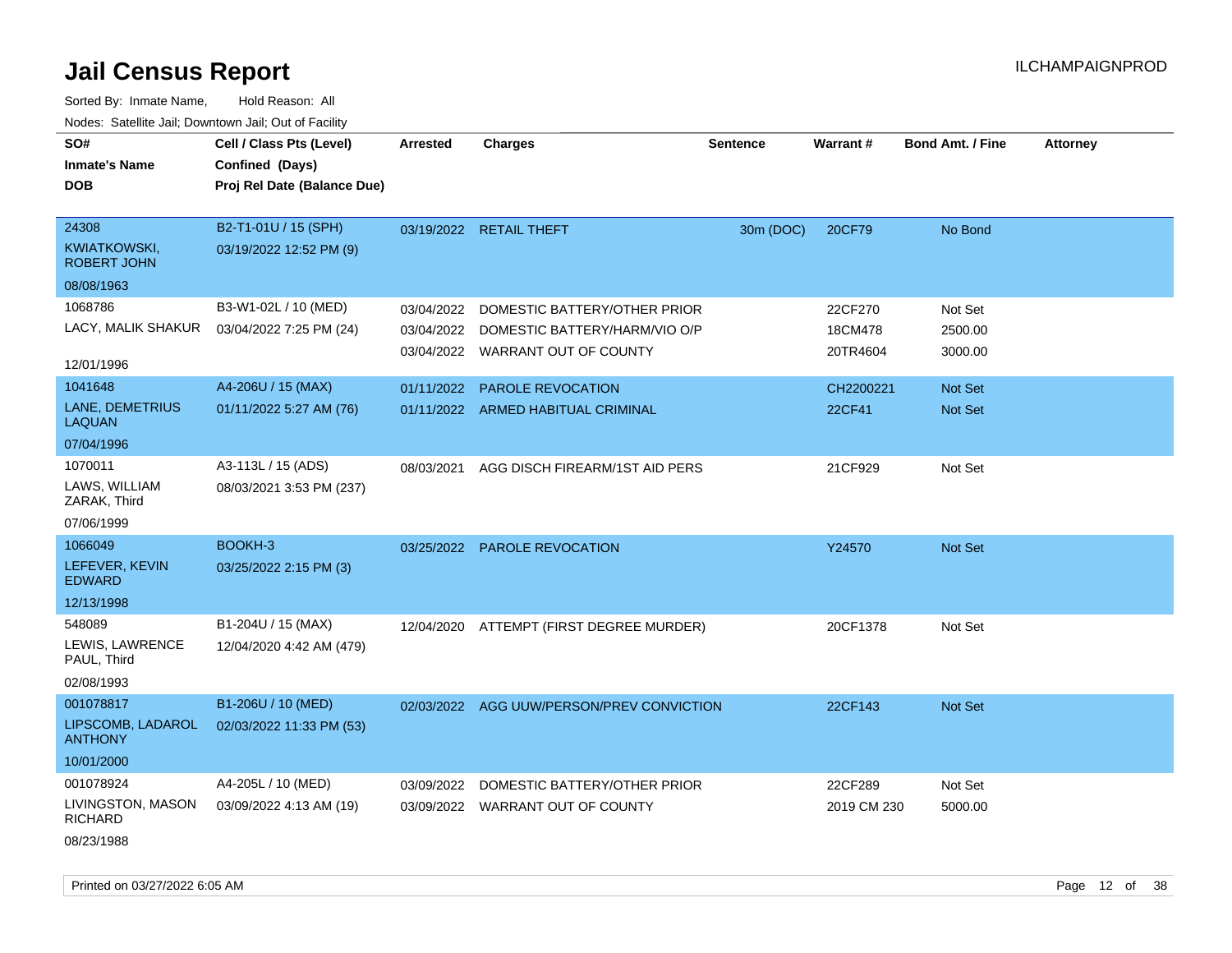Sorted By: Inmate Name, Hold Reason: All

Nodes: Satellite Jail; Downtown Jail; Out of Facility

| SO#<br><b>Inmate's Name</b><br><b>DOB</b>      | Cell / Class Pts (Level)<br>Confined (Days)<br>Proj Rel Date (Balance Due) | <b>Arrested</b>          | <b>Charges</b>                                  | <b>Sentence</b> | Warrant#               | <b>Bond Amt. / Fine</b> | <b>Attorney</b> |
|------------------------------------------------|----------------------------------------------------------------------------|--------------------------|-------------------------------------------------|-----------------|------------------------|-------------------------|-----------------|
| 1038892<br>MCCAULEY, TIMOTHY<br><b>WILLIAM</b> | B2-DR / 10 (MED)<br>02/16/2022 8:49 PM (40)                                |                          | 02/16/2022 PRED CRIM SEX ASLT/BODILY HARM       |                 | 22CF199                | No Bond                 |                 |
| 03/05/1989                                     |                                                                            |                          |                                                 |                 |                        |                         |                 |
| 48792                                          | B4-127L / 10 (MED)                                                         | 11/19/2021               | AGG BATTERY/DISCHARGE FIREARM                   |                 | 21CF1425               | Not Set                 |                 |
| <b>MCCLAIN, HURCHEL</b><br>JOSEPH              | 11/20/2021 4:11 AM (128)                                                   |                          |                                                 |                 |                        |                         |                 |
| 05/01/1979                                     |                                                                            |                          |                                                 |                 |                        |                         |                 |
| 1027034                                        | A2-121L / 10 (ADS)                                                         |                          | 03/19/2022 ARMED ROBBERY/ARMED W/FIREARM        |                 | 22CF335                | No Bond                 |                 |
| MCFALL-DORSEY,<br><b>ESSENCE LEANN</b>         | 03/19/2022 1:11 AM (9)                                                     |                          |                                                 |                 |                        |                         |                 |
| 03/20/1994                                     |                                                                            |                          |                                                 |                 |                        |                         |                 |
| 001077938                                      | BOOKH-4 / 15 (ADS)                                                         | 05/10/2021               | AGG KIDNAPING DISCH FIR/HARM                    |                 | 21CF532                | Not Set                 |                 |
| MCGAHA,<br>CHRISTOPHER D                       | 05/10/2021 7:02 PM (322)                                                   | 05/11/2021<br>05/27/2021 | <b>MURDER</b><br>ESCAPE FROM DEPT OF CORRECTION |                 | 2021-CF-215<br>21CF600 | No Bond<br>Not Set      |                 |
| 07/27/1991                                     |                                                                            |                          |                                                 |                 |                        |                         |                 |
| 66710                                          | A4-106U / 15 (ADS)                                                         |                          | 01/19/2022 ARMED VIOLENCE/CATEGORY I            |                 | <b>22CF88</b>          | <b>Not Set</b>          |                 |
| <b>MEEKS, CASSARIOUS</b><br><b>MONTE</b>       | 01/20/2022 11:40 AM (67)                                                   |                          |                                                 |                 |                        |                         |                 |
| 06/22/1984                                     |                                                                            |                          |                                                 |                 |                        |                         |                 |
| 1043071                                        | A2-120L / 10 (MED)                                                         | 11/08/2021               | CRIM DMG/GOVT PROP/<\$500                       |                 | 21CF1378               | Not Set                 |                 |
| MERRELL-<br>SUTHERLAND, ALICIA                 | 11/08/2021 2:22 AM (140)                                                   |                          |                                                 |                 |                        |                         |                 |
| 11/26/1972                                     |                                                                            |                          |                                                 |                 |                        |                         |                 |
| 41584                                          | B4-227L / 15 (MAX)                                                         | 12/01/2021               | ARMED HABITUAL CRIMINAL                         |                 | 21CF1467               | <b>Not Set</b>          |                 |
|                                                | MILLER, JOSE LOVELL 12/02/2021 1:04 AM (116)                               |                          |                                                 |                 |                        |                         |                 |
| 10/07/1975                                     |                                                                            |                          |                                                 |                 |                        |                         |                 |
| 39106                                          | B3-W3-10L / 10 (MED)                                                       | 10/12/2021               | DOMESTIC BATTERY/OTHER PRIOR                    |                 | 21CF1217               | Not Set                 |                 |
| Junior                                         | MOORE, ANDREW LEE, 10/12/2021 1:02 AM (167)                                |                          |                                                 |                 |                        |                         |                 |
| 04/12/1973                                     | 4/10/2022 (0.00)                                                           |                          |                                                 |                 |                        |                         |                 |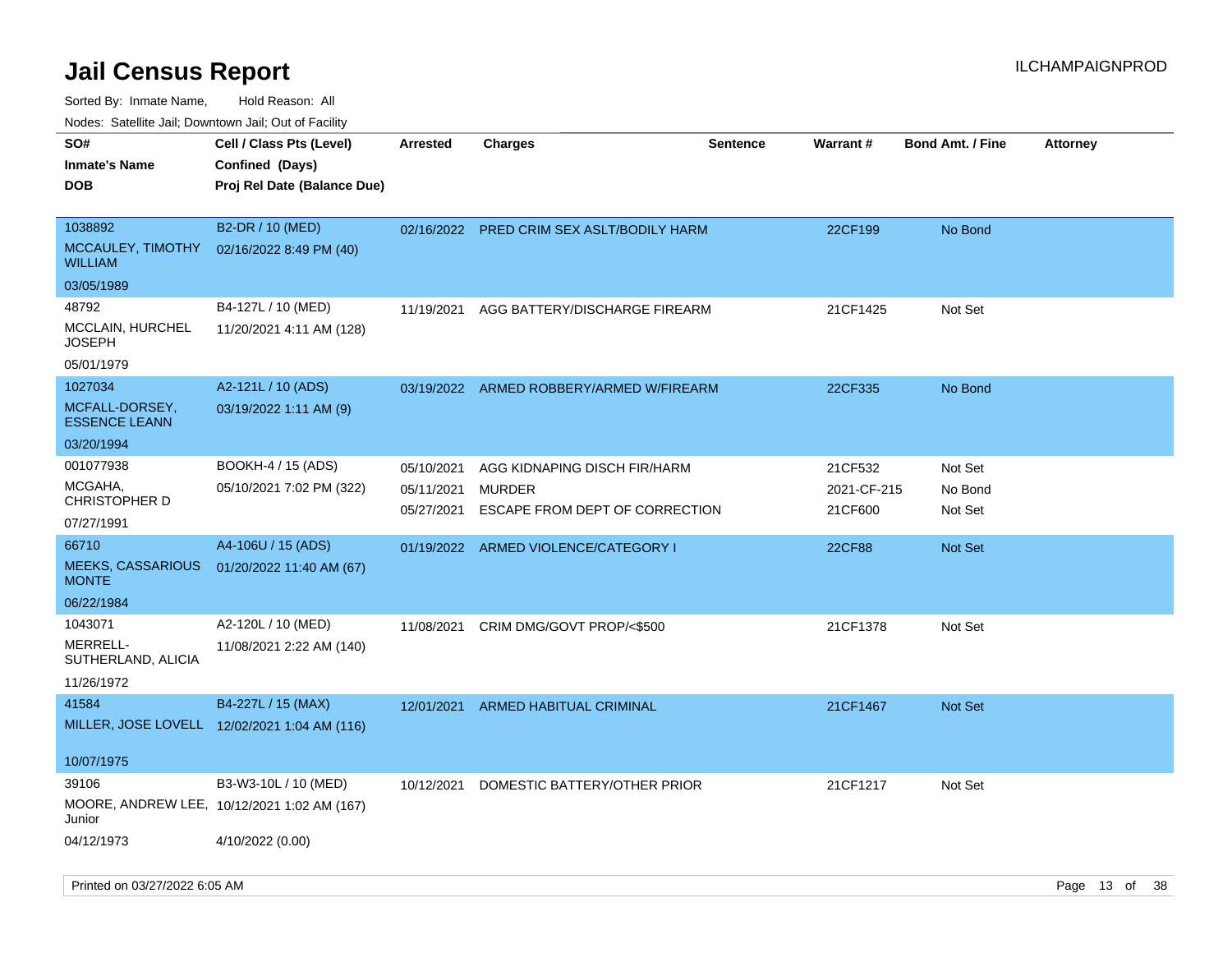| rouco. Calcillo Jali, Downtown Jali, Out of Facility |                             |                 |                                              |                 |            |                         |                 |
|------------------------------------------------------|-----------------------------|-----------------|----------------------------------------------|-----------------|------------|-------------------------|-----------------|
| SO#                                                  | Cell / Class Pts (Level)    | <b>Arrested</b> | Charges                                      | <b>Sentence</b> | Warrant#   | <b>Bond Amt. / Fine</b> | <b>Attorney</b> |
| <b>Inmate's Name</b>                                 | Confined (Days)             |                 |                                              |                 |            |                         |                 |
| <b>DOB</b>                                           | Proj Rel Date (Balance Due) |                 |                                              |                 |            |                         |                 |
|                                                      |                             |                 |                                              |                 |            |                         |                 |
| 65387                                                | A4-207L / 10 (MED)          |                 | 03/17/2022 PROBATION VIOLATION               |                 | 20CF1185   | 15000.00                |                 |
| <b>MOORE, ERIC</b><br><b>FRANCIS</b>                 | 03/17/2022 4:40 PM (11)     |                 |                                              |                 |            |                         |                 |
| 04/05/1983                                           |                             |                 |                                              |                 |            |                         |                 |
| 539294                                               | B1-205L / 10 (MED)          | 01/11/2022      | PAROLE REVOCATION                            |                 | CH2200227  | No Bond                 |                 |
| MOSLEY, JAMES<br>CALVIN                              | 01/11/2022 9:43 PM (76)     |                 | 01/11/2022 AGG DUI/NO VALID DL               |                 | 22CF49     | Not Set                 |                 |
| 12/11/1985                                           |                             |                 |                                              |                 |            |                         |                 |
| 001078517                                            | B1-102L / 15 (MAX)          |                 | 10/19/2021 ATTEMPT (FIRST DEGREE MURDER)     |                 | 21CF1267   | <b>Not Set</b>          |                 |
| NELSON, RORY<br><b>DEMOND</b>                        | 10/19/2021 3:55 AM (160)    |                 |                                              |                 |            |                         |                 |
| 08/14/1984                                           |                             |                 |                                              |                 |            |                         |                 |
| 1067146                                              | A3-112L / 20 (ADS)          | 03/23/2022      | LEAVING SCENE-ACCIDENT/DEATH/INJUF 13y (DOC) |                 | 2020CF1197 | No Bond                 |                 |
| OMALLEY, ROBERT<br>FRED                              | 03/23/2022 5:10 PM (5)      |                 |                                              |                 |            |                         |                 |
| 04/30/1979                                           |                             |                 |                                              |                 |            |                         |                 |
| 001078982                                            | BOOKH-3                     | 03/26/2022      | AGG CRIM SX AB/>5 YR OLDER VIC               |                 | 2022CF340  | 50000.00                |                 |
| PASCUAL-PEDRO,<br>ALEXANDER                          | 03/26/2022 7:47 AM (2)      |                 |                                              |                 |            |                         |                 |
| 07/10/2001                                           |                             |                 |                                              |                 |            |                         |                 |
| 001078854                                            | B2-T2-05U / 15 (MAX)        | 02/15/2022      | ARMED VIOLENCE/CATEGORY I                    |                 | 22CF190    | Not Set                 |                 |
| PATNAUDE, MARTY<br>WW.                               | 02/15/2022 5:12 PM (41)     |                 | 02/15/2022 AGG BATTERY/DISCHARGE FIREARM     |                 | 2019JD22   | No Bond                 |                 |
| 08/26/2003                                           |                             |                 |                                              |                 |            |                         |                 |
| 1030954                                              | B4-223U / 15 (MAX)          | 01/14/2022      | ARMED VIOLENCE/CATEGORY I                    |                 | 22CF76     | Not Set                 |                 |
| PETTIGREW,<br><b>MALCOME JAMIESON</b>                | 01/15/2022 4:35 AM (72)     |                 | 01/14/2022 MFG/DEL CANNABIS/10-30 GRAMS      |                 | 2020CF9    | 15000.00                |                 |
| 02/20/1995                                           |                             |                 |                                              |                 |            |                         |                 |
| 1059394                                              | B3-W1-04L / 5 (MIN)         |                 | 02/16/2022 AGG DUI/NO VALID DL               |                 | 2020CF1396 | No Bond                 |                 |
| PHILLIPS, ISAAC<br>TERRELL                           | 02/16/2022 9:00 AM (40)     |                 |                                              |                 |            |                         |                 |
| 12/27/1996                                           | 5/15/2022 (0.00)            |                 |                                              |                 |            |                         |                 |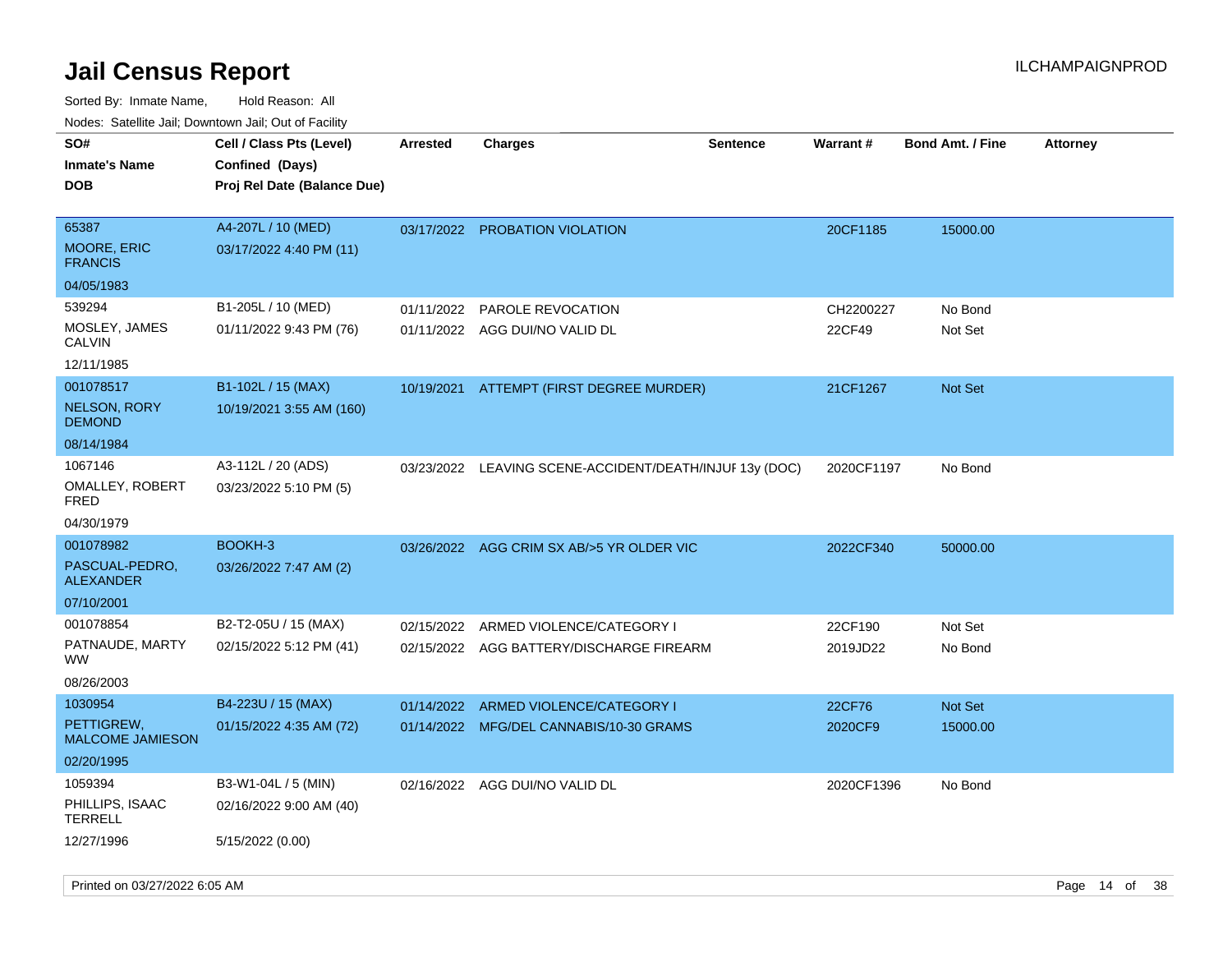| SO#                                   | Cell / Class Pts (Level)    | <b>Arrested</b> | <b>Charges</b>                            | <b>Sentence</b> | Warrant#  | <b>Bond Amt. / Fine</b> | <b>Attorney</b> |
|---------------------------------------|-----------------------------|-----------------|-------------------------------------------|-----------------|-----------|-------------------------|-----------------|
| <b>Inmate's Name</b>                  | Confined (Days)             |                 |                                           |                 |           |                         |                 |
| <b>DOB</b>                            | Proj Rel Date (Balance Due) |                 |                                           |                 |           |                         |                 |
|                                       |                             |                 |                                           |                 |           |                         |                 |
| 1015033                               | B1-203U / 10 (MED)          |                 | 03/05/2022 POSSESSION OF STOLEN FIREARM   |                 | 21CF1172  | 500000.00               |                 |
| PICKENS, DANTE<br><b>DEVON</b>        | 03/05/2022 4:01 AM (23)     |                 | 03/05/2022 POSS AMT CON SUB EXCEPT(A)/(D) |                 | 20CF109   | 20000.00                |                 |
| 01/05/1993                            |                             |                 |                                           |                 |           |                         |                 |
| 1057861                               | BOOKF-2                     |                 | 03/25/2022 POSS AMT CON SUB EXCEPT(A)/(D) |                 | 2020CF778 | 10000.00                |                 |
| POPE, JESSICA<br><b>KIRSTEN</b>       | 03/25/2022 3:31 PM (3)      |                 |                                           |                 |           |                         |                 |
| 04/04/1997                            |                             |                 |                                           |                 |           |                         |                 |
| 1069524                               | B3-W5-18L / 10 (MED)        | 08/08/2021      | MFG/DEL CANNABIS/30-500 GRAMS             |                 | 21CF953   | Not Set                 |                 |
| RAY-DAVIS, KAMARI<br><b>DAYVON</b>    | 08/09/2021 2:44 AM (231)    |                 |                                           |                 |           |                         |                 |
| 03/30/2000                            |                             |                 |                                           |                 |           |                         |                 |
| 001078676                             | A3-215L / 10 (MED)          |                 | 03/20/2022 AGG DUI/NO VALID DL            |                 | 22CF334   | No Bond                 |                 |
| READUS, LORENZO                       | 03/20/2022 2:38 AM (8)      |                 |                                           |                 |           |                         |                 |
| 05/13/1983                            |                             |                 |                                           |                 |           |                         |                 |
| 001078482                             | B1-204L / 10 (MED)          |                 | 03/14/2022 AGG DISCHARGE FIREARM/VEH/SCH  |                 |           | 250000.00               |                 |
| <b>REED, MONTRES</b><br><b>ANTRON</b> | 03/14/2022 12:06 PM (14)    |                 |                                           |                 |           |                         |                 |
| 02/26/2004                            |                             |                 |                                           |                 |           |                         |                 |
| 982660                                | A3-112U / 10 (ADS)          |                 | 03/22/2022 BURGLARY                       |                 | 22CF339   | No Bond                 |                 |
| REYNOLDS, DAVID<br>ALLEN              | 03/22/2022 4:11 AM (6)      |                 |                                           |                 |           |                         |                 |
| 03/27/2002                            |                             |                 |                                           |                 |           |                         |                 |
| 979485                                | B2-T4-16L / 15 (SPH)        | 03/12/2021      | <b>PRED CRIM SEX ASLT/VICTIM &lt;13</b>   |                 | 21CF282   | Not Set                 |                 |
| RODRIGUEZ, JOSHUA<br><b>ANTHONY</b>   | 03/12/2021 1:57 PM (381)    |                 |                                           |                 |           |                         |                 |
| 04/06/1990                            |                             |                 |                                           |                 |           |                         |                 |
| 61330                                 | B4-224L / 15 (MAX)          | 12/01/2021      | ARMED HABITUAL CRIMINAL                   |                 | 21CF1473  | Not Set                 |                 |
| RUFFIN, JONATHON<br>CECIL             | 12/01/2021 5:34 AM (117)    | 12/01/2021      | PAROLE REVOCATION                         |                 | CH2107545 | No Bond                 |                 |
| 05/10/1984                            |                             |                 |                                           |                 |           |                         |                 |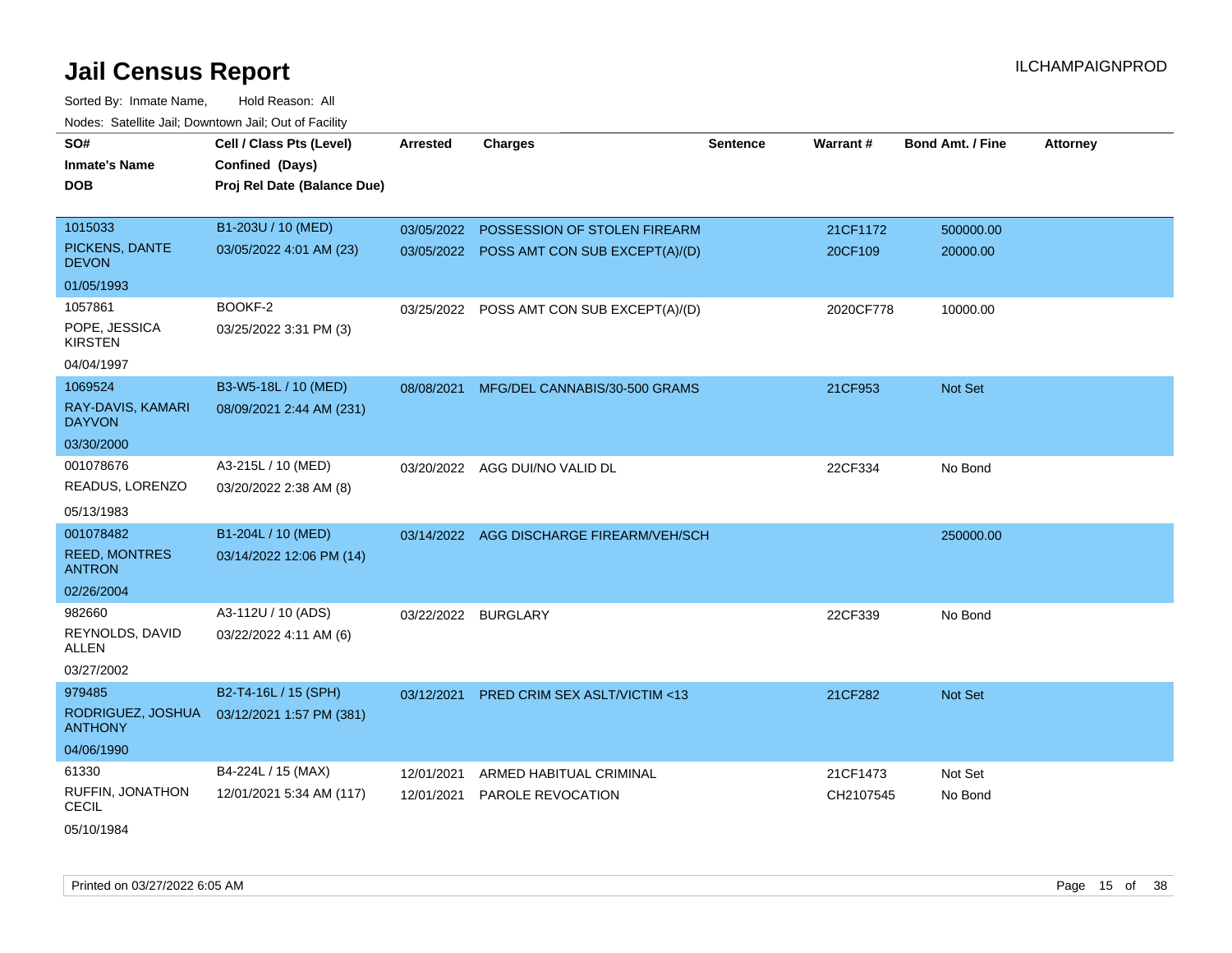Sorted By: Inmate Name, Hold Reason: All Nodes: Satellite Jail; Downtown Jail; Out of Facility

| SO#<br><b>Inmate's Name</b><br><b>DOB</b><br>1071161<br><b>SANDERS, MARKELL</b><br>LAMAR | Cell / Class Pts (Level)<br>Confined (Days)<br>Proj Rel Date (Balance Due)<br>B4-124L / 15 (MAX)<br>08/18/2021 6:18 PM (222) | <b>Arrested</b><br>08/18/2021          | <b>Charges</b><br>DELIVERY OF OR POSSESSION OF W/INT                           | <b>Sentence</b> | Warrant#<br>21CF1008                   | <b>Bond Amt. / Fine</b><br>No Bond | <b>Attorney</b> |
|------------------------------------------------------------------------------------------|------------------------------------------------------------------------------------------------------------------------------|----------------------------------------|--------------------------------------------------------------------------------|-----------------|----------------------------------------|------------------------------------|-----------------|
| 02/02/2000<br>001078898<br>SAROLAS, JONATHAN  03/02/2022 9:20 AM (26)<br>Е<br>07/16/1988 | A4-205U / 15 (MAX)                                                                                                           |                                        | 03/02/2022 AGG DISCHARGE FIREARM                                               |                 | 22CF254                                | Not Set                            |                 |
| 1000820<br>SCHNEIDER, SONGAN 01/24/2022 8:20 AM (63)<br><b>MICHAEL</b><br>08/18/1992     | A4-103U / 15 (ADS)                                                                                                           | 01/24/2022                             | FELON POSS/USE WEAPON/FIREARM<br>01/24/2022 AGGRAVATED DOMESTIC BATTERY        |                 | 22CF105<br>21CF1433                    | Not Set<br>25000.00                |                 |
| 001078984<br>SHAW, LUKE ALLEN<br><b>EDWARD</b><br>09/09/2002                             | BOOKH-3<br>03/27/2022 2:16 AM (1)                                                                                            | 03/27/2022<br>03/27/2022<br>03/27/2022 | <b>DOMESTIC BATTERY</b><br>INTERF REPT DOMESTIC VIOLENCE<br>UNLAWFUL RESTRAINT |                 | 2022CMAWOW<br>2022CMAWOW<br>2022CFAWOW | Not Set<br>Not Set<br>No Bond      |                 |
| 001078441<br>SINGLETON, CORRIE<br><b>DERRELL</b><br>05/07/1983                           | <b>BOOKF-3 / 15 (ADS)</b><br>10/01/2021 12:36 PM (178)                                                                       | 10/01/2021                             | <b>ARMED HABITUAL CRIMINAL</b><br>12/20/2021 SPEEDING 26-34 MPH OVER LIMIT     |                 | 21CF1182<br>2021TR2701                 | <b>Not Set</b><br>1000.00          |                 |
| 001078765<br>SMITH, COREY ADRIAN 01/13/2022 7:32 PM (74)<br>09/01/1987                   | B4-223L / 10 (MED)                                                                                                           |                                        | 01/13/2022 FELON POSS/USE WEAPON/FIREARM                                       |                 | 22CF66                                 | Not Set                            |                 |
| 62924<br><b>STARKS, JUSTIN</b><br><b>COURTNEY</b><br>08/12/1984                          | B4-226L / 10 (MED)<br>03/11/2022 2:29 AM (17)                                                                                | 03/11/2022                             | <b>FELON POSS/USE WEAPON/FIREARM</b><br>03/11/2022 CRIM DMG TO PROP \$500-10K  |                 | 22CF294<br>19CF63                      | Not Set<br>3000.00                 |                 |
| 001077770<br>STOFFLE, KELLY ANNE 01/06/2022 3:14 PM (81)                                 | A1-226L / 5 (MIN)                                                                                                            | 01/06/2022                             | <b>RESIDENTIAL BURGLARY</b>                                                    |                 | 21CF319                                | Not Set                            |                 |

04/12/1989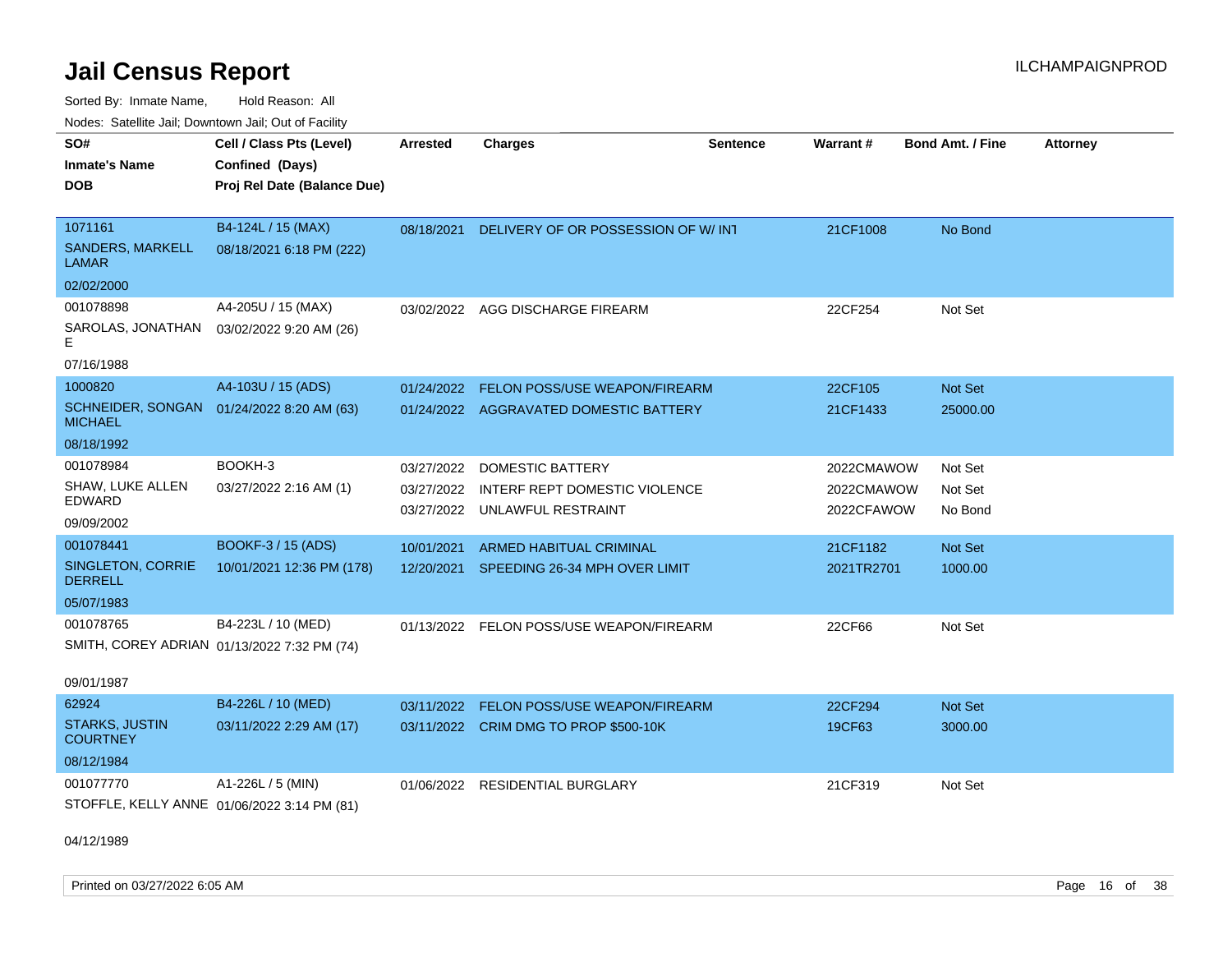| Nodes. Satellite Jali, Downtown Jali, Out of Facility |                             |                 |                                      |                 |            |                         |                 |
|-------------------------------------------------------|-----------------------------|-----------------|--------------------------------------|-----------------|------------|-------------------------|-----------------|
| SO#                                                   | Cell / Class Pts (Level)    | <b>Arrested</b> | <b>Charges</b>                       | <b>Sentence</b> | Warrant#   | <b>Bond Amt. / Fine</b> | <b>Attorney</b> |
| <b>Inmate's Name</b>                                  | Confined (Days)             |                 |                                      |                 |            |                         |                 |
| <b>DOB</b>                                            | Proj Rel Date (Balance Due) |                 |                                      |                 |            |                         |                 |
|                                                       |                             |                 |                                      |                 |            |                         |                 |
| 38305                                                 | B2-T2-06L / 10 (SPH)        | 03/18/2020      | <b>CRIMINAL SEXUAL ABUSE</b>         |                 | 20CF-343   | 500000.00               |                 |
| STOVER, JOSH<br>ANDREW                                | 03/18/2020 10:24 AM (740)   |                 |                                      |                 |            |                         |                 |
| 08/18/1973                                            |                             |                 |                                      |                 |            |                         |                 |
| 001078471                                             | B4-221U / 10 (MED)          | 10/11/2021      | AGG UUW/VEHICLE/<21                  | 18m (DOC)       | 21CF1210   | 100.00                  |                 |
| THATCH, OMARION<br><b>DIAMONTE</b>                    | 10/11/2021 1:26 AM (168)    |                 |                                      |                 |            |                         |                 |
| 09/05/2003                                            |                             |                 |                                      |                 |            |                         |                 |
| 32058                                                 | B4-123U / 15 (MAX)          | 06/14/2021      | <b>AGG DISCH FIREARM</b>             |                 | 21CF690    | Not Set                 |                 |
| <b>THOMPSON, STEVEN</b><br><b>ONEAL</b>               | 06/14/2021 6:44 AM (287)    |                 |                                      |                 |            |                         |                 |
| 03/14/1969                                            |                             |                 |                                      |                 |            |                         |                 |
| 001078957                                             | A2-222L / 10 (ADS)          | 03/18/2022      | AGGRAVATED DOMESTIC BATTERY          |                 | 22CF331    | Not Set                 |                 |
| TODD, AMANDA MARIE 03/18/2022 5:04 AM (10)            |                             |                 |                                      |                 |            |                         |                 |
| 02/18/1987                                            |                             |                 |                                      |                 |            |                         |                 |
| 001078792                                             | A4-104L / 15 (ADS)          | 01/24/2022      | <b>FUGITIVE FROM JUSTICE</b>         |                 | 22CF99     | <b>Not Set</b>          |                 |
| TRAMBLE, TOM                                          | 01/24/2022 10:24 AM (63)    | 01/24/2022      | <b>FUGITIVE FROM JUSTICE</b>         |                 | 22CF100    | <b>Not Set</b>          |                 |
| <b>MARCUS</b>                                         |                             |                 | 01/24/2022 ARMED VIOLENCE/CATEGORY I |                 | 22CF101    | Not Set                 |                 |
| 02/28/1985                                            |                             |                 |                                      |                 |            |                         |                 |
| 1076325                                               | BOOKH-3 / 15 (MAX)          | 03/25/2022      | AGG UUW/LOADED/NO FCCA/FOID          |                 | 2020CF742  | 25000.00                |                 |
| <b>TURNER, PRINTISS</b><br>VASHAWN-DEMAN,             | 03/25/2022 3:15 PM (3)      | 03/25/2022      | <b>MURDER</b>                        |                 | 2021CF1071 | 1500000.00              |                 |
| 11/10/2001                                            |                             | 03/25/2022      | BATTERY/MAKES PHYSICAL CONTACT       |                 | 20CM468    | 1000.00                 |                 |
|                                                       |                             | 03/25/2022      | AGG UUW/LOADED/NO FCCA/FOID          |                 | 201CF1520  | 50000.00                |                 |
| 996098                                                | A3-213U                     | 03/25/2022      | AGG UUW/PERSON/NO FOID               |                 | 21CF1007   | No Bond                 |                 |
| <b>WASHINGTON,</b><br><b>DANTAEVIOUS</b>              | 03/25/2022 10:18 AM (3)     |                 |                                      |                 |            |                         |                 |
| 11/14/1991                                            | 4/23/2022 (0.00)            |                 |                                      |                 |            |                         |                 |
| 1070737                                               | A1-126L / 15 (MAX)          | 10/14/2021      | AGG KIDNAPG/<13/INTEL DISABL         | (DHS)           | 2020CF418  | 250000.00               |                 |
| WASHINGTON,<br>JASTINA VIRGINIA                       | 10/14/2021 12:02 PM (165)   |                 |                                      |                 |            |                         |                 |
| 04/11/2000                                            |                             |                 |                                      |                 |            |                         |                 |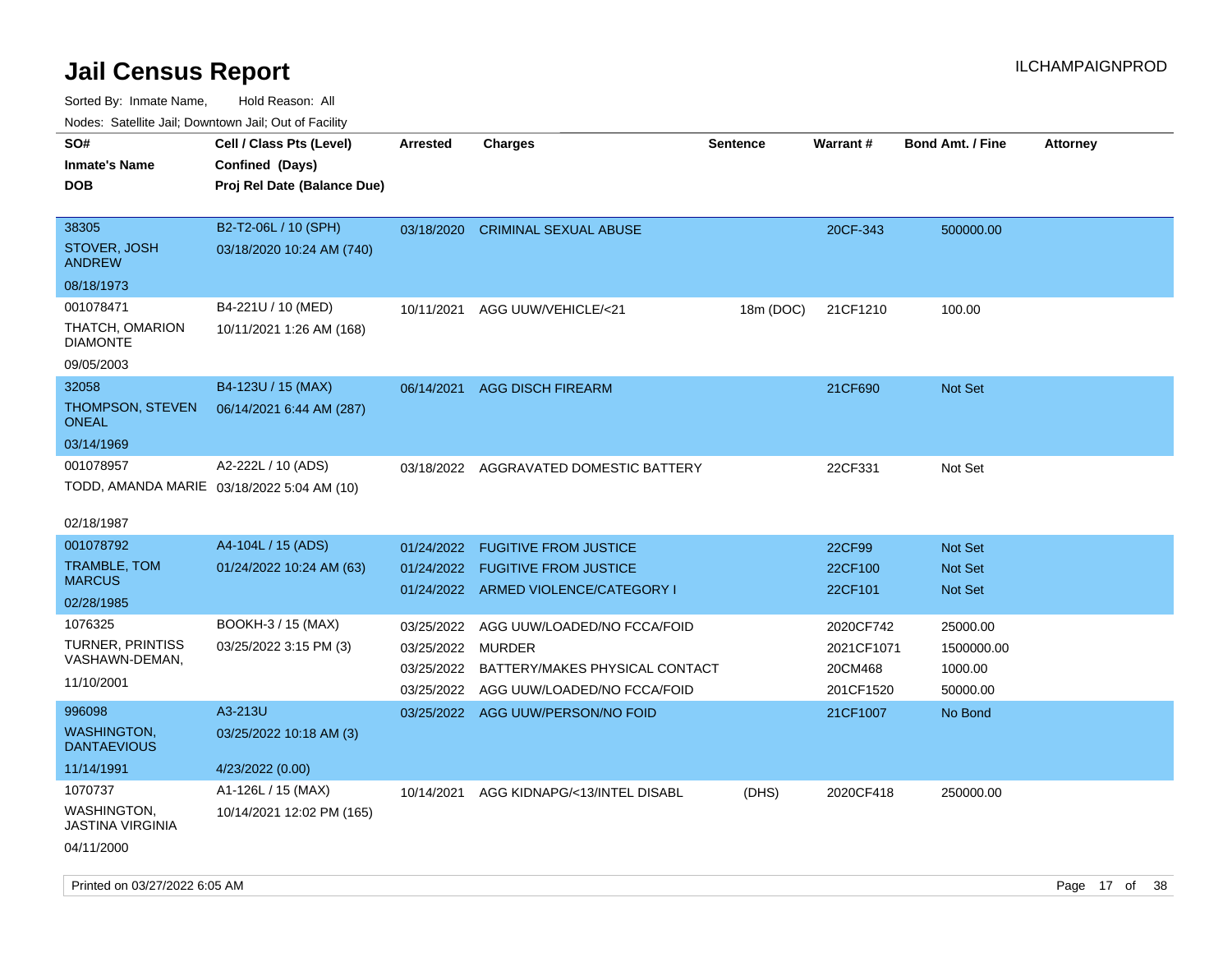| SO#<br><b>Inmate's Name</b><br>DOB.   | Cell / Class Pts (Level)<br>Confined (Days)<br>Proj Rel Date (Balance Due) | <b>Arrested</b>          | <b>Charges</b>                                                              | <b>Sentence</b> | Warrant#               | <b>Bond Amt. / Fine</b>     | <b>Attorney</b> |
|---------------------------------------|----------------------------------------------------------------------------|--------------------------|-----------------------------------------------------------------------------|-----------------|------------------------|-----------------------------|-----------------|
| 1035462<br><b>WASHINGTON, MARK</b>    | A3-213L<br>03/25/2022 8:47 AM (3)                                          | 03/25/2022<br>03/25/2022 | <b>ARMED HABITUAL CRIMINAL</b><br><b>RESIST/OBSTRUCTING A PEACE OFFICEF</b> |                 | 22CF186<br>22CFAWOW    | 750000.00<br><b>Not Set</b> |                 |
| <b>ANTHONY</b>                        |                                                                            |                          | 03/25/2022 CRIM DAMAGE TO PROPERTY <\$500                                   |                 | 22CMAWOW               | Not Set                     |                 |
| 01/06/1994                            |                                                                            |                          |                                                                             |                 |                        |                             |                 |
| 977140                                | B1-203L / 10 (MED)                                                         | 10/24/2021               | ARMED HABITUAL CRIMINAL                                                     |                 | 21CF1289               | Not Set                     |                 |
| WEBSTER, DERRIAL<br><b>DEVON</b>      | 10/24/2021 2:46 AM (155)                                                   |                          |                                                                             |                 |                        |                             |                 |
| 01/14/1990                            |                                                                            |                          |                                                                             |                 |                        |                             |                 |
| 001078328                             | B1-105L / 15 (MAX)                                                         | 08/30/2021               | FELON POSS/USE WEAPON/FIREARM                                               |                 | 21CF1045               | <b>Not Set</b>              |                 |
| <b>WHITE, JUSTIN</b><br><b>STEVEN</b> | 08/30/2021 10:48 AM (210)                                                  |                          |                                                                             |                 |                        |                             |                 |
| 10/25/1995                            |                                                                            |                          |                                                                             |                 |                        |                             |                 |
| 001078983                             | BOOKH-1                                                                    | 03/26/2022               | <b>DOMESTIC BATTERY</b>                                                     |                 | 2022CMAWOW             | No Bond                     |                 |
| WILLIAMS, CORINTH<br><b>EUGEINA</b>   | 03/26/2022 10:40 PM (2)                                                    |                          | 03/26/2022 AGG ASLT/OP MOTOR VEH/STRUCK                                     |                 | 2022CFAWOW             | Not Set                     |                 |
| 09/03/2002                            |                                                                            |                          |                                                                             |                 |                        |                             |                 |
| 638552                                | B2-T2-08L / 5 (SPH)                                                        | 10/07/2021               | CHILD PORNOGRAPHY/PHOTOGRAPH                                                |                 | 2021CF1207             | No Bond                     |                 |
| <b>WILLIAMS, MICHAEL</b><br>JAMES     | 10/07/2021 12:20 PM (172)                                                  |                          |                                                                             |                 |                        |                             |                 |
| 03/29/1964                            |                                                                            |                          |                                                                             |                 |                        |                             |                 |
| 1066370                               | B1-101L / 15 (MAX)                                                         | 07/28/2021               | ARMED VIOLENCE/CATEGORY III                                                 |                 | 2021 CF 882            | Not Set                     |                 |
| WILLIAMS, REONTE<br>REMIR             | 07/28/2021 5:40 AM (243)                                                   |                          |                                                                             |                 |                        |                             |                 |
| 05/14/1999                            |                                                                            |                          |                                                                             |                 |                        |                             |                 |
| 001078935                             | B1-201U / 10 (MED)                                                         | 03/12/2022               | KNOW POSS FIC/ALT LIC/PERMIT                                                |                 | 22CF308                | No Bond                     |                 |
| <b>WILSON, DEVONJ</b><br><b>LANCE</b> | 03/12/2022 3:25 AM (16)                                                    | 03/12/2022               | UNLWFL POSS FIREARM<br>03/12/2022 FELON POSSESS WEAPON/2ND+                 |                 | 2021CF131<br>2020CF169 | 30000.00<br>10000.00        |                 |
| 03/30/1986                            |                                                                            |                          |                                                                             |                 |                        |                             |                 |
| 1051953                               | A1-124U / 10 (ADS)                                                         |                          | 02/02/2022 DOMESTIC BATTERY/OTHER PRIOR                                     |                 | 22CF144                | Not Set                     |                 |
| WINSTON, ALYSSIA<br><b>LETEECE</b>    | 02/02/2022 4:29 AM (54)                                                    |                          |                                                                             |                 |                        |                             |                 |
| 03/17/1996                            |                                                                            |                          |                                                                             |                 |                        |                             |                 |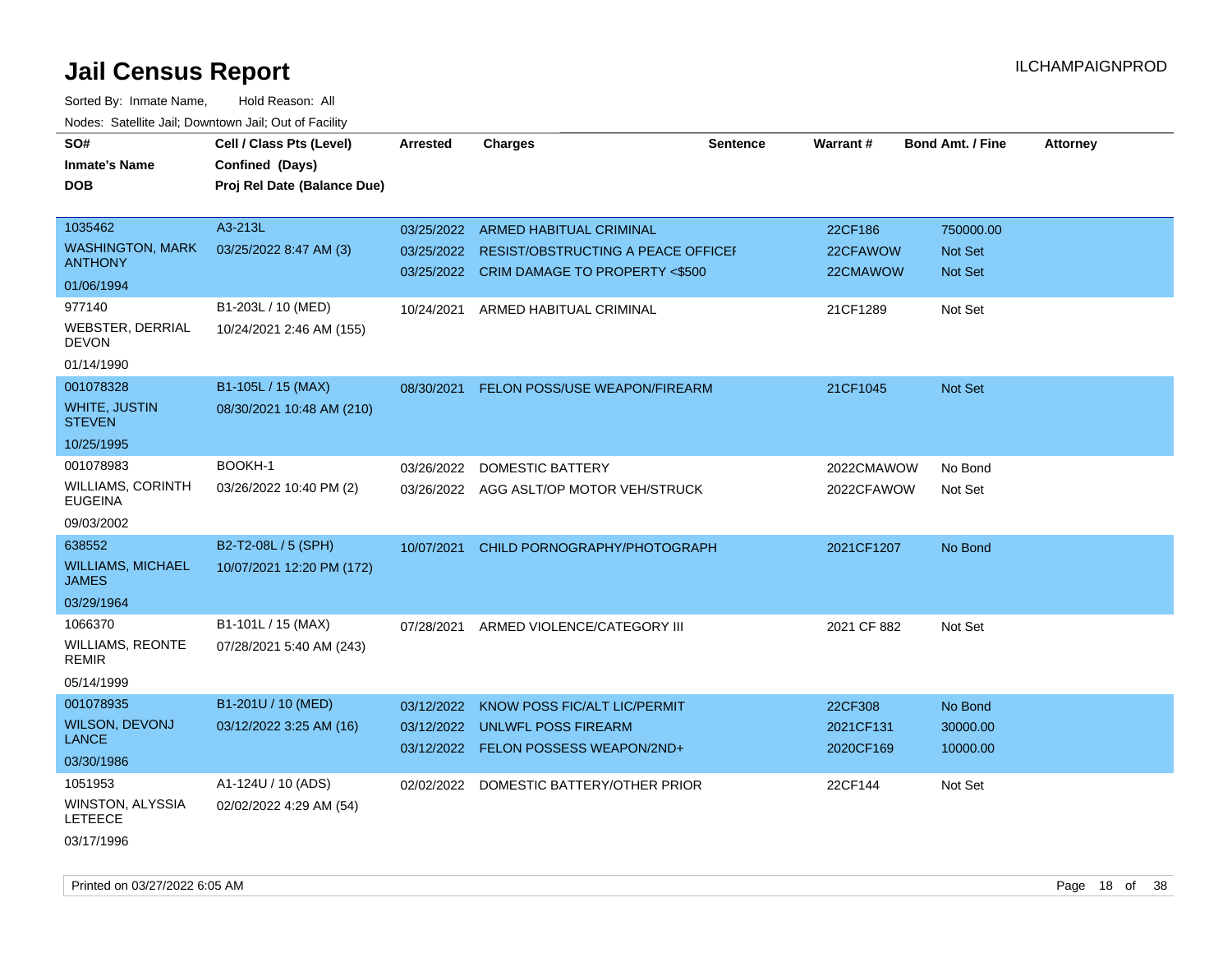Sorted By: Inmate Name, Hold Reason: All Nodes: Satellite Jail; Downtown Jail; Out of Facility

**Total Satellite Jail: 140 Males: 119 Females: 21 Unknown: 0**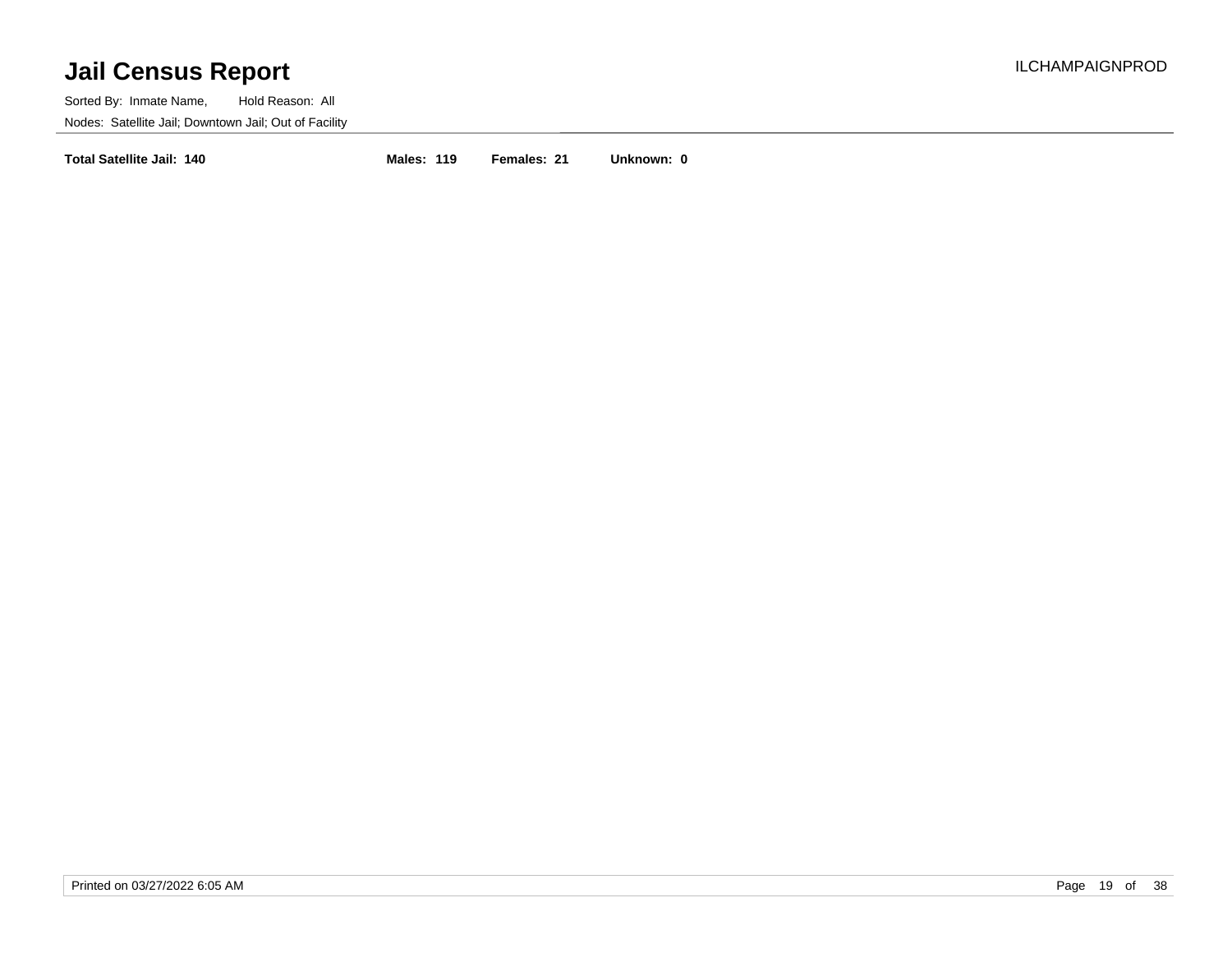| <b>Downtown Jail</b>                      |                             |                 |                                     |                 |           |                         |                 |
|-------------------------------------------|-----------------------------|-----------------|-------------------------------------|-----------------|-----------|-------------------------|-----------------|
| SO#                                       | Cell / Class Pts (Level)    | <b>Arrested</b> | <b>Charges</b>                      | <b>Sentence</b> | Warrant#  | <b>Bond Amt. / Fine</b> | <b>Attorney</b> |
| <b>Inmate's Name</b>                      | Confined (Days)             |                 |                                     |                 |           |                         |                 |
| <b>DOB</b>                                | Proj Rel Date (Balance Due) |                 |                                     |                 |           |                         |                 |
|                                           |                             |                 |                                     |                 |           |                         |                 |
| 952871                                    | G3U / 5 (MIN)               |                 | 03/13/2022 METH DELIVERY/5<15 GRAMS |                 | 22CF300   | No Bond                 |                 |
| AUTEBERRY, JOSHUA<br><b>DAVID</b>         | 03/13/2022 7:24 PM (15)     |                 |                                     |                 |           |                         |                 |
| 12/28/1984                                |                             |                 |                                     |                 |           |                         |                 |
| 001077899                                 | G7U / 5 (MIN)               | 03/20/2022      | <b>BURGLARY</b>                     |                 | 21CF593   | 20000.00                |                 |
| BARKSDALE, RAY                            | 03/20/2022 2:40 PM (8)      | 03/20/2022      | POSSESSION OF METH/5<15 GRAMS       |                 | 21CF655   | 20000.00                |                 |
| <b>SHAWN</b>                              |                             | 03/20/2022      | POSS STOLEN VEHICLE                 |                 | 21CF505   | 20000.00                |                 |
| 10/31/1990                                |                             |                 |                                     |                 |           |                         |                 |
| 47897                                     | J5L / 15 (ADS)              | 01/19/2022      | PAROLE REVOCATION                   |                 | VA2201139 | No Bond                 |                 |
| <b>BRANAMAN</b><br><b>CLIFFORD EARL</b>   | 01/19/2022 9:21 PM (68)     | 01/19/2022      | <b>VIOLATE ORDER PROTECTION</b>     |                 | 22CF85    | Not Set                 |                 |
| 03/09/1975                                |                             | 01/19/2022      | DRVG REVOKED/2+/PERS INJ/DEATH      |                 | 22CF84    | <b>Not Set</b>          |                 |
|                                           |                             | 02/08/2022      | <b>DRIVE REVOKED/RECK HOMIC/3</b>   |                 | 21CF1280  | <b>Not Set</b>          |                 |
|                                           |                             | 02/08/2022      | DRIVING ON REVOKED LICENSE          |                 | 21TR8305  | <b>Not Set</b>          |                 |
| 1027929                                   | F6L / 15 (MAX)              | 12/18/2021      | HOME INVASION/CAUSE INJURY          |                 | 21CF1560  | No Bond                 |                 |
| <b>BROUGHTON, MARK</b><br>ANTHONY, Junior | 12/18/2021 2:55 AM (100)    |                 |                                     |                 |           |                         |                 |
| 02/15/1990                                |                             |                 |                                     |                 |           |                         |                 |
| 1067476                                   | F7U / 10 (MED)              | 11/13/2021      | AGG DOMESTIC BATTERY/STRANGLE       |                 | 20CF575   | 5000.00                 |                 |
| <b>BROWN, JAMES</b><br><b>BRONELL</b>     | 11/13/2021 2:35 AM (135)    | 11/13/2021      | <b>RESIDENTIAL BURGLARY</b>         |                 | 21CF385   | 25000.00                |                 |
| 01/08/1996                                |                             |                 |                                     |                 |           |                         |                 |
| 995432                                    | H5L / 10 (ADS)              | 12/20/2021      | FAIL TO RPT WKLY/NO FIXED ADDR      |                 | 21CF1559  | Not Set                 |                 |
| BROWN, JAVON<br><b>SHANTEZ</b>            | 12/20/2021 2:06 AM (98)     |                 |                                     |                 |           |                         |                 |
| 10/14/1991                                |                             |                 |                                     |                 |           |                         |                 |
| 001078900                                 | J7L / 15 (ADS)              | 03/02/2022      | MURDER/INTENT TO KILL/INJURE        |                 | 22CF252   | Not Set                 |                 |
| <b>BYRD, ANDREW</b><br><b>DARNELL</b>     | 03/02/2022 11:59 PM (26)    |                 |                                     |                 |           |                         |                 |
| 12/30/2003                                |                             |                 |                                     |                 |           |                         |                 |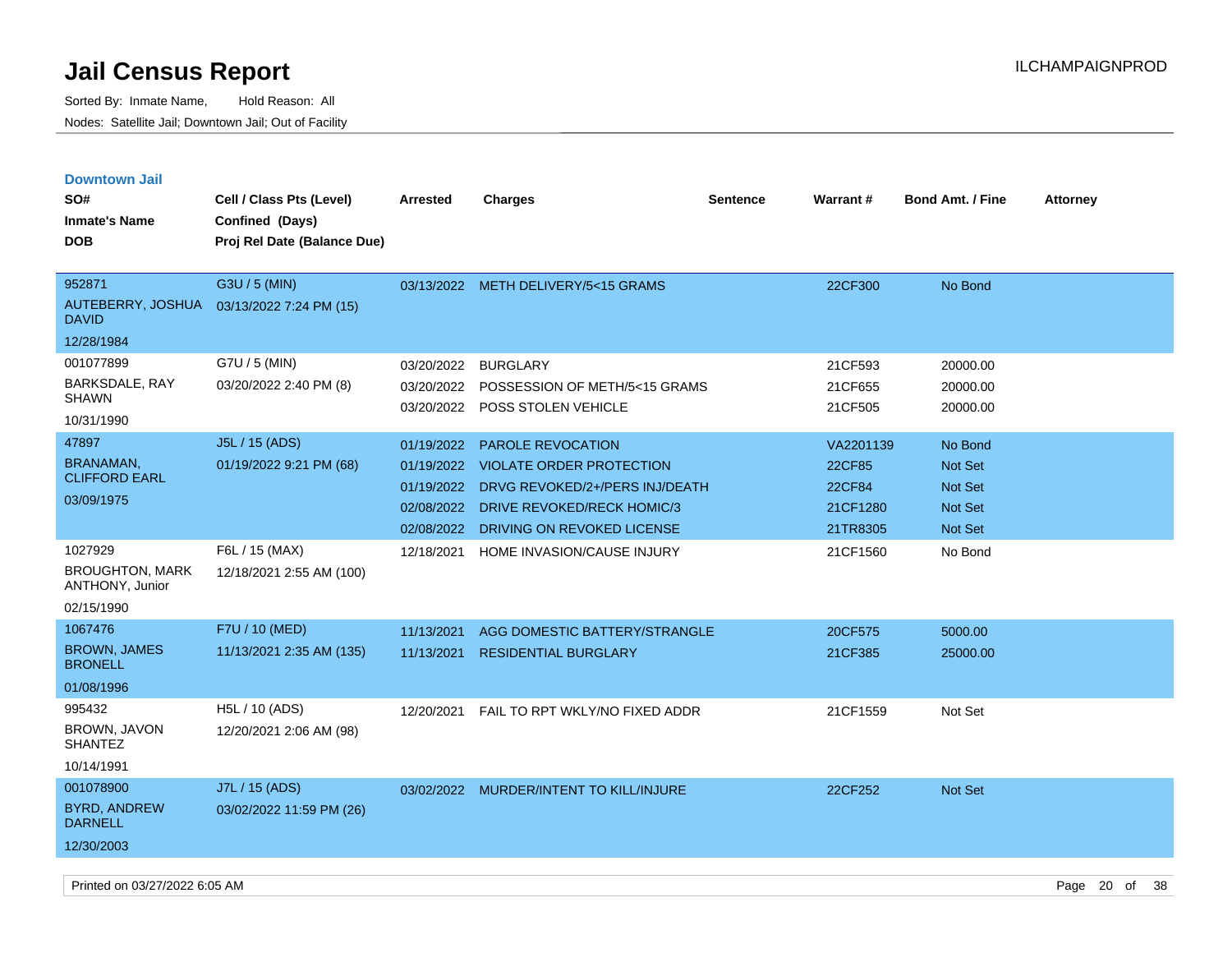Sorted By: Inmate Name, Hold Reason: All

Nodes: Satellite Jail; Downtown Jail; Out of Facility

| SO#<br><b>Inmate's Name</b><br><b>DOB</b>                         | Cell / Class Pts (Level)<br>Confined (Days)<br>Proj Rel Date (Balance Due) | <b>Arrested</b>          | <b>Charges</b>                            | <b>Sentence</b> | <b>Warrant#</b>       | <b>Bond Amt. / Fine</b> | <b>Attorney</b> |
|-------------------------------------------------------------------|----------------------------------------------------------------------------|--------------------------|-------------------------------------------|-----------------|-----------------------|-------------------------|-----------------|
| 001078092<br><b>WILLIAM</b>                                       | H2U / 10 (ADS)<br>CHOUNARD, STANLEY 12/27/2021 10:47 PM (91)               | 12/27/2021               | AGG BATTERY/PUBLIC PLACE                  |                 | 2021CF1042            | 5000.00                 |                 |
| 06/25/1986                                                        |                                                                            |                          |                                           |                 |                       |                         |                 |
| 56241<br>CLARK, DAMON<br><b>GILLMORE</b><br>12/21/1976            | E1L / 5 (MIN)<br>01/13/2022 4:36 AM (74)                                   |                          | 01/13/2022 VIOLATE ORDER/PRIOR DOM BTRY   |                 | 22CF59                | Not Set                 |                 |
| 001078838                                                         | K <sub>2</sub> / 15 (ADS)                                                  |                          | 02/12/2022 PRED CRIM SEX ASLT/BODILY HARM |                 | 21CF30                | 150000.00               |                 |
| <b>CLAYTON, KAREEM</b><br><b>JAMAL</b>                            | 02/12/2022 8:55 AM (44)                                                    |                          |                                           |                 |                       |                         |                 |
| 02/03/1974                                                        |                                                                            |                          |                                           |                 |                       |                         |                 |
| 1075361<br>COWART, TORREY<br>BENJAMEN, Junior<br>11/22/1987       | C6L / 5 (ADS)<br>04/16/2021 9:17 PM (346)                                  | 04/16/2021               | <b>BURGLARY</b>                           |                 | 21CF414               | Not Set                 |                 |
| 1067370                                                           | E6L / 15 (ADS)                                                             | 11/05/2021               | FIREARM/FOID INVALID/NOT ELIG             |                 | 21CF1370              | Not Set                 |                 |
| DAVIS, AUSTIN<br><b>CHRISTOPHER</b>                               | 11/06/2021 12:23 AM (142)                                                  |                          |                                           |                 |                       |                         |                 |
| 08/11/1997                                                        |                                                                            |                          |                                           |                 |                       |                         |                 |
| 001077214<br>DAVIS-MURDOCK,<br><b>ERION VASSHAD</b><br>06/22/1998 | F8L / 15 (MAX)<br>12/21/2021 10:13 AM (97)                                 | 12/20/2021<br>12/22/2021 | <b>MURDER</b><br>PAROLE REVOCATION        |                 | 21CF1572<br>CH2107977 | Not Set<br>Not Set      |                 |
| 001078223                                                         | G6L / 5 (MIN)                                                              | 11/09/2021               | AGG DUI/NO VALID DL                       |                 | 21CF1382              | Not Set                 |                 |
| DIEGO-MATEO,<br><b>JOAQUIN</b>                                    | 11/09/2021 10:52 PM (139)                                                  |                          |                                           |                 |                       |                         |                 |
| 01/23/2002                                                        |                                                                            |                          |                                           |                 |                       |                         |                 |
| 571307                                                            | J3L / 15 (ADS)                                                             | 09/14/2020               | CRIM SEXUAL ABUSE/CONSENT                 |                 | 2020CF1026            | Not Set                 |                 |
| DOMINGO-<br>CASTANEDA,                                            | 09/14/2020 11:19 PM (560)                                                  | 09/14/2020               | PRED CRIM SEX ASLT/VICTIM <13             |                 | 2020CF1025            | Not Set                 |                 |
| 09/29/1989                                                        |                                                                            |                          |                                           |                 |                       |                         |                 |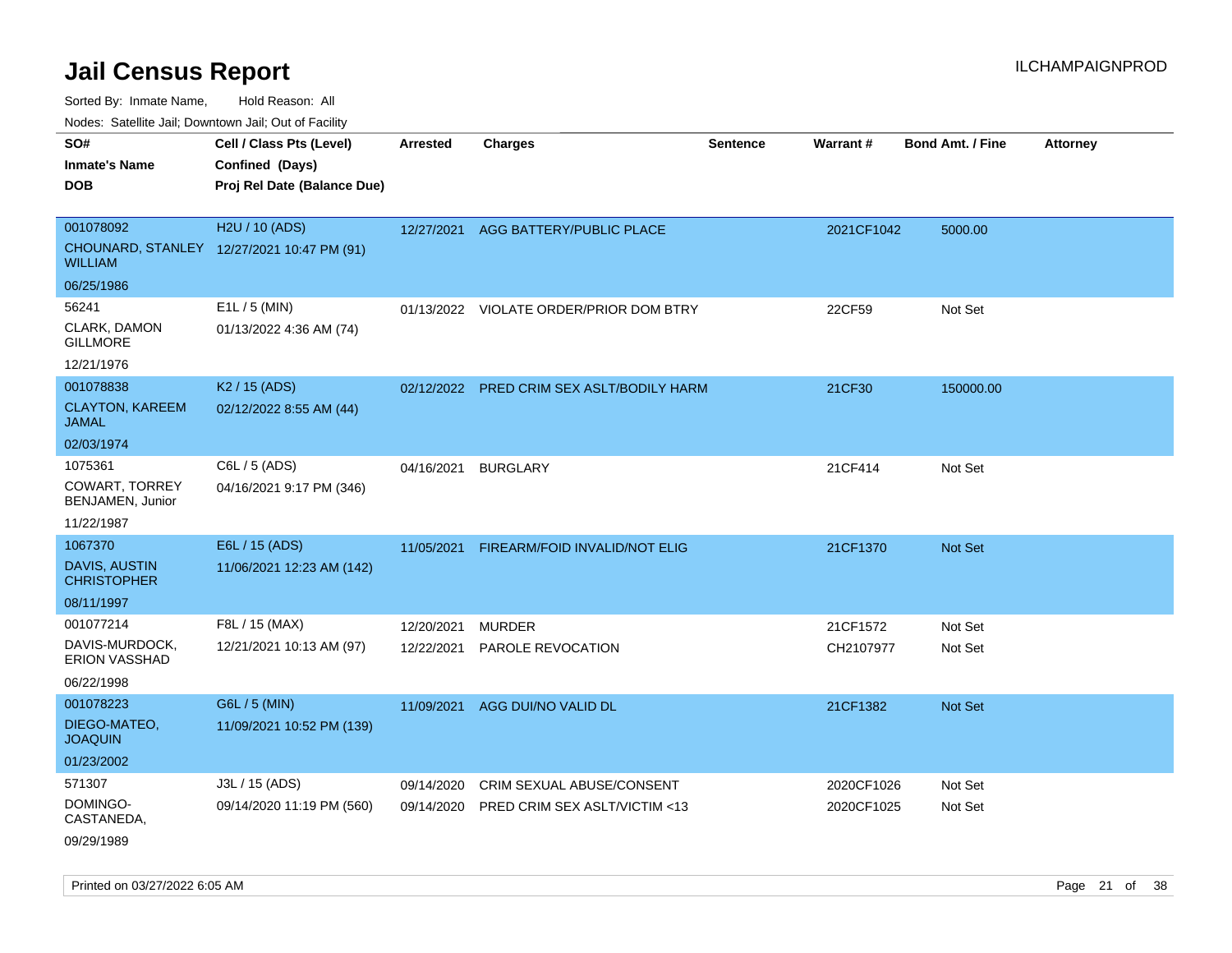| rougs. Calcing Jan, Downtown Jan, Out of Facinty                     |                                                                            |                                        |                                                                                                           |                 |                                |                                  |                 |
|----------------------------------------------------------------------|----------------------------------------------------------------------------|----------------------------------------|-----------------------------------------------------------------------------------------------------------|-----------------|--------------------------------|----------------------------------|-----------------|
| SO#<br><b>Inmate's Name</b><br><b>DOB</b>                            | Cell / Class Pts (Level)<br>Confined (Days)<br>Proj Rel Date (Balance Due) | <b>Arrested</b>                        | <b>Charges</b>                                                                                            | <b>Sentence</b> | Warrant#                       | <b>Bond Amt. / Fine</b>          | <b>Attorney</b> |
| 527379<br>DRAKE, MARCELL<br><b>DEON</b>                              | D6 / 15 (ADS)<br>10/25/2021 5:05 PM (154)                                  | 10/25/2021<br>10/27/2021               | <b>ARMED HABITUAL CRIMINAL</b><br>AGG DOMESTIC BATTERY/STRANGLE                                           |                 | 21CF1297<br>21CF1245           | <b>Not Set</b><br><b>Not Set</b> |                 |
| 04/20/1987                                                           |                                                                            |                                        |                                                                                                           |                 |                                |                                  |                 |
| 959292<br>DUNCAN, COREYON<br><b>ANTHONY</b><br>01/17/1989            | K1 / 15 (ADS)<br>04/01/2021 8:46 PM (361)                                  | 04/01/2021<br>12/17/2021 MURDER        | ATTEMPT (FIRST DEGREE MURDER)                                                                             |                 | 2020CF565<br>21CF1542          | 2000000.00<br>Not Set            |                 |
| 1053207<br><b>FAUST, JAQUAVEON</b><br>LAVELL<br>07/25/1996           | K3 / 15 (SPH)<br>06/06/2019 2:24 PM (1,026)                                | 06/06/2019                             | MURDER/INTENT TO KILL/INJURE                                                                              |                 | 2019-CF849                     | 2000000.00                       |                 |
| 524764<br><b>FISCUS, ROBERT</b><br>LOWELL<br>02/17/1986              | G3L / 5 (MIN)<br>09/18/2021 10:50 AM (191)                                 | 09/18/2021                             | METH DELIVERY/15<100 GRAMS                                                                                |                 | 21CF627                        | 50000.00                         |                 |
| 1063104<br><b>FUSON, KEITH</b><br><b>EDWARD</b><br>05/07/1987        | G1U / 5 (MIN)<br>01/10/2022 9:14 PM (77)                                   | 01/10/2022                             | <b>VIOLATE ORDER PROTECTION</b><br>01/10/2022 VIOLATE ORDER PROTECTION                                    |                 | 21CF1258<br>21CF1259           | 25000.00<br>25000.00             |                 |
| 32913<br>GROB, WARREN A,<br>Junior<br>12/07/1950                     | 11 / 15 (ADS)<br>12/03/2021 4:24 PM (115)                                  | 12/03/2021                             | PRED CRIM SEX ASLT/VICTIM <13                                                                             |                 | 21CF1481                       | Not Set                          |                 |
| 001078871<br><b>HARRIS, MARTELL</b><br><b>TE'SHAWN</b><br>07/02/2003 | G9U / 5 (ADS)<br>02/22/2022 3:44 PM (34)                                   | 02/22/2022<br>02/22/2022<br>02/22/2022 | <b>ESCAPE/VIOLATE ELEC MONITORING</b><br><b>RESIDENTIAL BURGLARY</b><br><b>INDIRECT CRIMINAL CONTEMPT</b> |                 | 22CF316<br>2020JD14<br>2020CC9 | 150000.00<br>No Bond<br>20000.00 |                 |
| 001078868<br>HARRIS-MINER,<br><b>NICHOLAS</b><br>07/08/1998          | $12/5$ (ADS)<br>02/24/2022 3:56 PM (32)                                    |                                        | 02/24/2022 STALKING/CAUSE FEAR FOR SAFETY                                                                 |                 | 22CF227                        | 150000.00                        |                 |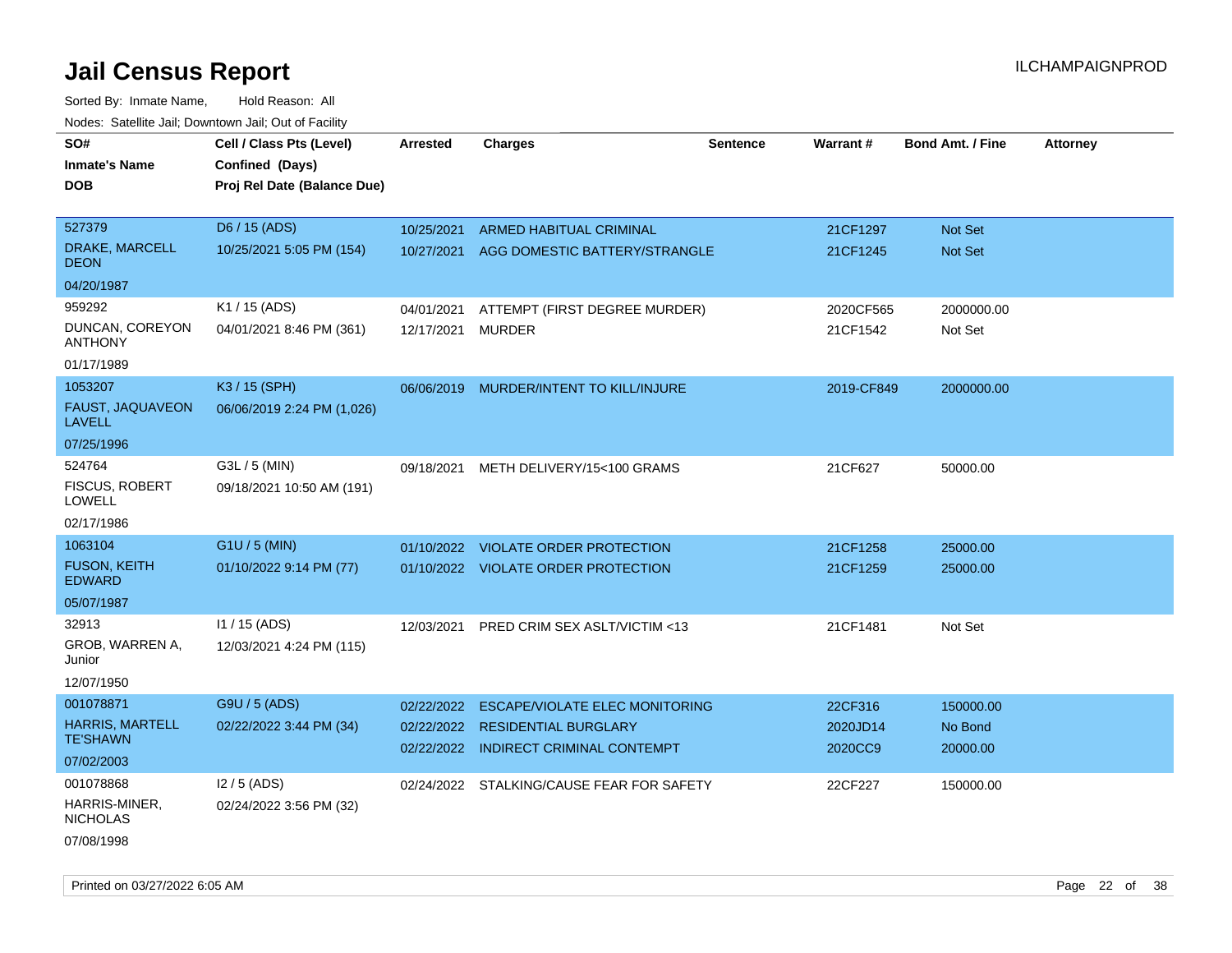| 10000. Catolino can, Domntonn can, Cat or I doint |                                                                            |                  |                                          |                 |          |                         |                 |
|---------------------------------------------------|----------------------------------------------------------------------------|------------------|------------------------------------------|-----------------|----------|-------------------------|-----------------|
| SO#<br><b>Inmate's Name</b><br><b>DOB</b>         | Cell / Class Pts (Level)<br>Confined (Days)<br>Proj Rel Date (Balance Due) | <b>Arrested</b>  | <b>Charges</b>                           | <b>Sentence</b> | Warrant# | <b>Bond Amt. / Fine</b> | <b>Attorney</b> |
| 1073611                                           | G4L / 5 (MIN)                                                              | 02/09/2021       | DELIVERY OF OR POSSESSION OF W/ INT      |                 | 21CF160  | Not Set                 |                 |
| <b>HAYES, CAMERON</b><br><b>TAYLOR MALEEK</b>     | 02/09/2021 3:10 PM (412)                                                   |                  | 02/09/2021 MFG 15>100 GR ECSTASY/ANALOG  |                 | 21CF121  | 500000.00               |                 |
| 08/10/1998                                        |                                                                            |                  |                                          |                 |          |                         |                 |
| 518711                                            | G5L / 5 (MIN)                                                              | 01/30/2022 THEFT |                                          |                 | 22CF133  | Not Set                 |                 |
| <b>INGERSON, LUCUS</b><br>JAMES                   | 01/30/2022 4:57 PM (57)                                                    |                  |                                          |                 |          |                         |                 |
| 09/16/1979                                        |                                                                            |                  |                                          |                 |          |                         |                 |
| 001078766                                         | $13/5$ (ADS)                                                               | 02/08/2022       | <b>AGGRAVATED BATTERY</b>                |                 | 22CF160  | <b>Not Set</b>          |                 |
| JOHNSON, IYONZI                                   | 02/08/2022 11:56 AM (48)                                                   | 02/08/2022       | <b>BURGLARY</b>                          |                 | 22CF63   | 3000.00                 |                 |
| 07/16/1994                                        |                                                                            |                  |                                          |                 |          |                         |                 |
| 001078818                                         | D3 / 10 (MED)                                                              | 02/04/2022       | DOMESTIC BATTERY/OTHER PRIOR             |                 | 22CF148  | Not Set                 |                 |
| KINSEL, EVERAL<br>MICHAEL WILLIAM                 | 02/04/2022 7:37 PM (52)                                                    |                  |                                          |                 |          |                         |                 |
| 10/16/1985                                        |                                                                            |                  |                                          |                 |          |                         |                 |
| 527447                                            | J1L / 10 (ADS)                                                             | 02/22/2022       | <b>BURGLARY</b>                          |                 | 22CF224  | <b>Not Set</b>          |                 |
| KIRKWOOD, TYLER                                   | 02/22/2022 10:47 AM (34)                                                   | 02/22/2022       | AGG BATTERY/GREAT BODILY HARM            |                 | 22CF223  | <b>Not Set</b>          |                 |
| JAMES                                             |                                                                            | 02/23/2022       | <b>BURGLARY</b>                          |                 | 22CF152  | Not Set                 |                 |
| 10/04/1985                                        |                                                                            |                  |                                          |                 |          |                         |                 |
| 29681                                             | J2L / 15 (ADS)                                                             | 07/14/2020       | PREDATORY CRIMINAL SEX ASSLT/CHILD       |                 | 20CF-781 | 250000.00               |                 |
| LENOIR, JOHN<br><b>CHRISTOPHER</b>                | 07/14/2020 12:51 PM (622)                                                  |                  |                                          |                 |          |                         |                 |
| 04/20/1966                                        |                                                                            |                  |                                          |                 |          |                         |                 |
| 001078797                                         | 14 / 10 (ADS)                                                              |                  | 01/26/2022 VIO STALKING NO CONTACT ORDER |                 | 22CM31   | <b>Not Set</b>          |                 |
| LEVIN, DANIEL DAVID                               | 01/26/2022 3:00 PM (61)                                                    |                  |                                          |                 |          |                         |                 |
| 08/08/1984                                        |                                                                            |                  |                                          |                 |          |                         |                 |
| 45113                                             | E2L / 15 (MAX)                                                             | 11/20/2021       | ARMED HABITUAL CRIMINAL                  |                 | 21CF1424 | No Bond                 |                 |
| MARTIN, JEREMIAH<br><b>FRANCIS</b>                | 11/20/2021 1:18 AM (128)                                                   |                  |                                          |                 |          |                         |                 |
| 01/18/1977                                        |                                                                            |                  |                                          |                 |          |                         |                 |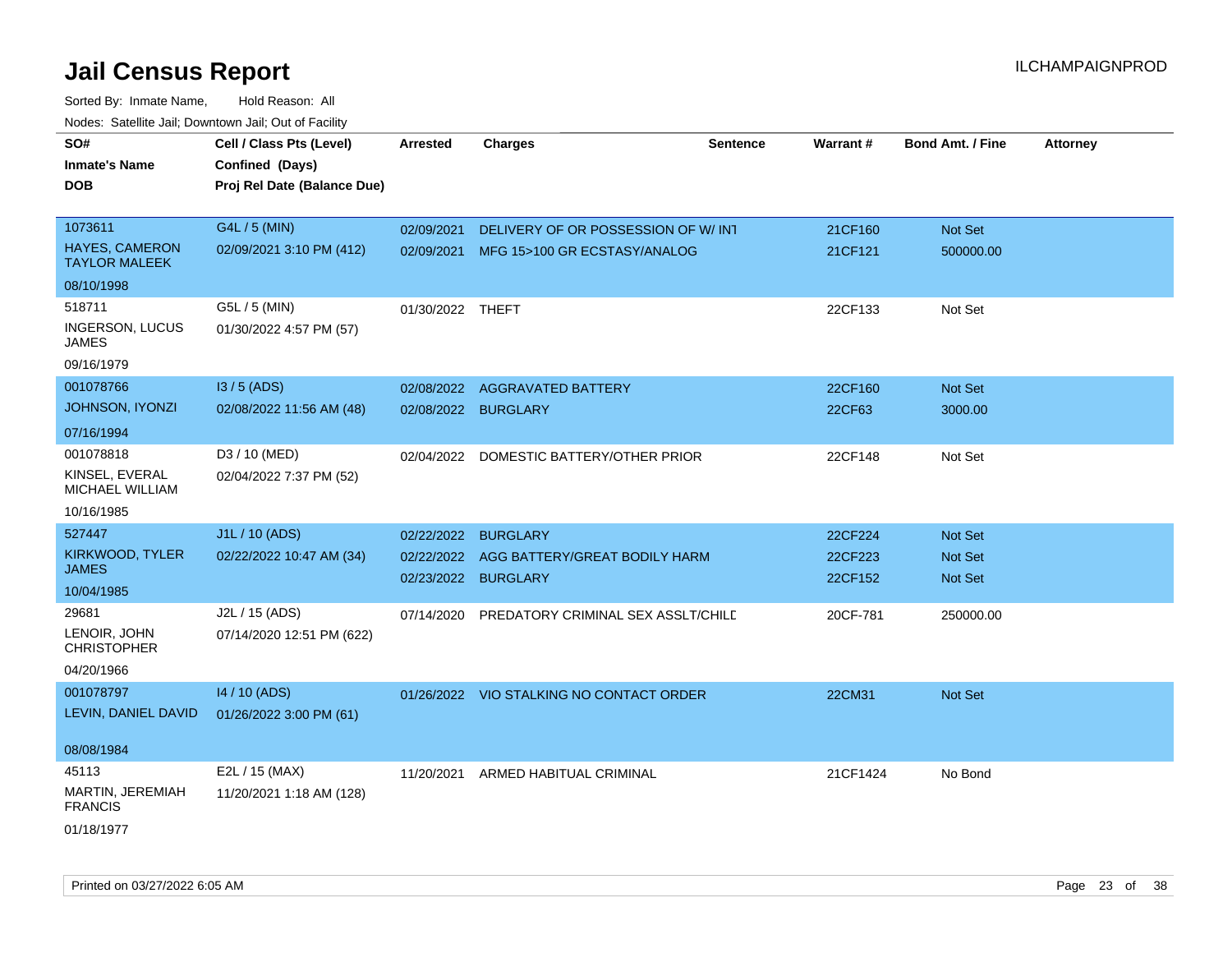| Noues. Salenne Jan, Downlown Jan, Out or Facility |                             |                      |                                         |                 |            |                         |                 |
|---------------------------------------------------|-----------------------------|----------------------|-----------------------------------------|-----------------|------------|-------------------------|-----------------|
| SO#                                               | Cell / Class Pts (Level)    | Arrested             | <b>Charges</b>                          | <b>Sentence</b> | Warrant#   | <b>Bond Amt. / Fine</b> | <b>Attorney</b> |
| <b>Inmate's Name</b>                              | Confined (Days)             |                      |                                         |                 |            |                         |                 |
| <b>DOB</b>                                        | Proj Rel Date (Balance Due) |                      |                                         |                 |            |                         |                 |
|                                                   |                             |                      |                                         |                 |            |                         |                 |
| 1063030                                           | H4L / 15 (ADS)              | 12/20/2021           | <b>MURDER</b>                           |                 | 21CF1571   | Not Set                 |                 |
| MASON, RYAN ONEIAL 12/21/2021 9:30 AM (97)        |                             | 12/22/2021           | PAROLE REVOCATION                       |                 | CH2107979  | Not Set                 |                 |
|                                                   |                             |                      |                                         |                 |            |                         |                 |
| 02/22/1991                                        |                             |                      |                                         |                 |            |                         |                 |
| 1066623                                           | G6U / 5 (MIN)               | 11/17/2021           | MFG/DEL 15<100 GR COCA/ANALOG           |                 | 17CF1093   | 75000.00                |                 |
| MATA-OROZCO,<br><b>OLEGARIO</b>                   | 11/17/2021 5:08 PM (131)    |                      |                                         |                 |            |                         |                 |
| 03/06/1995                                        |                             |                      |                                         |                 |            |                         |                 |
| 1076591                                           | G8U / 5 (MIN)               | 02/22/2022           | DELIVERY OF OR POSSESSION OF W/INT      |                 | 20CF961    | 500000.00               |                 |
| <b>MATTHEWS,</b><br><b>CHRISTIAN ANTHONY</b>      | 02/22/2022 7:42 PM (34)     |                      | 02/23/2022 MAIL FRAUD                   |                 | 2:21CR173  | No Bond                 |                 |
| 03/15/1989                                        |                             |                      |                                         |                 |            |                         |                 |
| 40235                                             | G9L / 5 (MIN)               | 10/04/2021 AGG DUI/4 |                                         |                 | 2021CF1145 | 35000.00                |                 |
| MERRIWEATHER,<br><b>MARCUS TODD</b>               | 10/04/2021 4:41 PM (175)    |                      |                                         |                 |            |                         |                 |
| 11/28/1967                                        |                             |                      |                                         |                 |            |                         |                 |
| 1040273                                           | E5U / 15 (ADS)              | 09/30/2021           | <b>PRED CRIM SEX ASLT/VICTIM &lt;13</b> |                 | 21CF329    | 500000.00               |                 |
| METCALFE, LANELL<br><b>JARON</b>                  | 09/30/2021 11:32 PM (179)   |                      |                                         |                 |            |                         |                 |
| 09/22/1988                                        |                             |                      |                                         |                 |            |                         |                 |
| 1075635                                           | B2 / 10 (ADS)               | 05/11/2021           | AGG DISCHARGE FIREARM/OCC VEH           |                 | 21CF538    | Not Set                 |                 |
| MILES, DEVLON VON,                                | 05/11/2021 10:39 PM (321)   | 05/11/2021           | MFG/DEL CANNABIS/30-500 GRAMS           |                 | 20CF1402   | 100000.00               |                 |
| Junior                                            |                             | 02/23/2022 MURDER    |                                         |                 | 22CF219    | Not Set                 |                 |
| 11/04/2000                                        |                             |                      |                                         |                 |            |                         |                 |
| 1042168                                           | G2L / 5 (MIN)               | 02/26/2022 AGG DUI/4 |                                         |                 | 22CF238    | Not Set                 |                 |
| MONTALVO, ANTONIO                                 | 02/26/2022 6:14 AM (30)     |                      |                                         |                 |            |                         |                 |
| 05/03/1976                                        |                             |                      |                                         |                 |            |                         |                 |
| 1069209                                           | H <sub>1</sub> L / 10 (ADS) | 04/07/2021           | AGG BATTERY/GREAT BODILY HARM           |                 | 21CF376    | Not Set                 |                 |
| MOORE, DEVONTE<br>JAMAL                           | 04/07/2021 6:25 PM (355)    |                      |                                         |                 |            |                         |                 |
| 09/24/1995                                        |                             |                      |                                         |                 |            |                         |                 |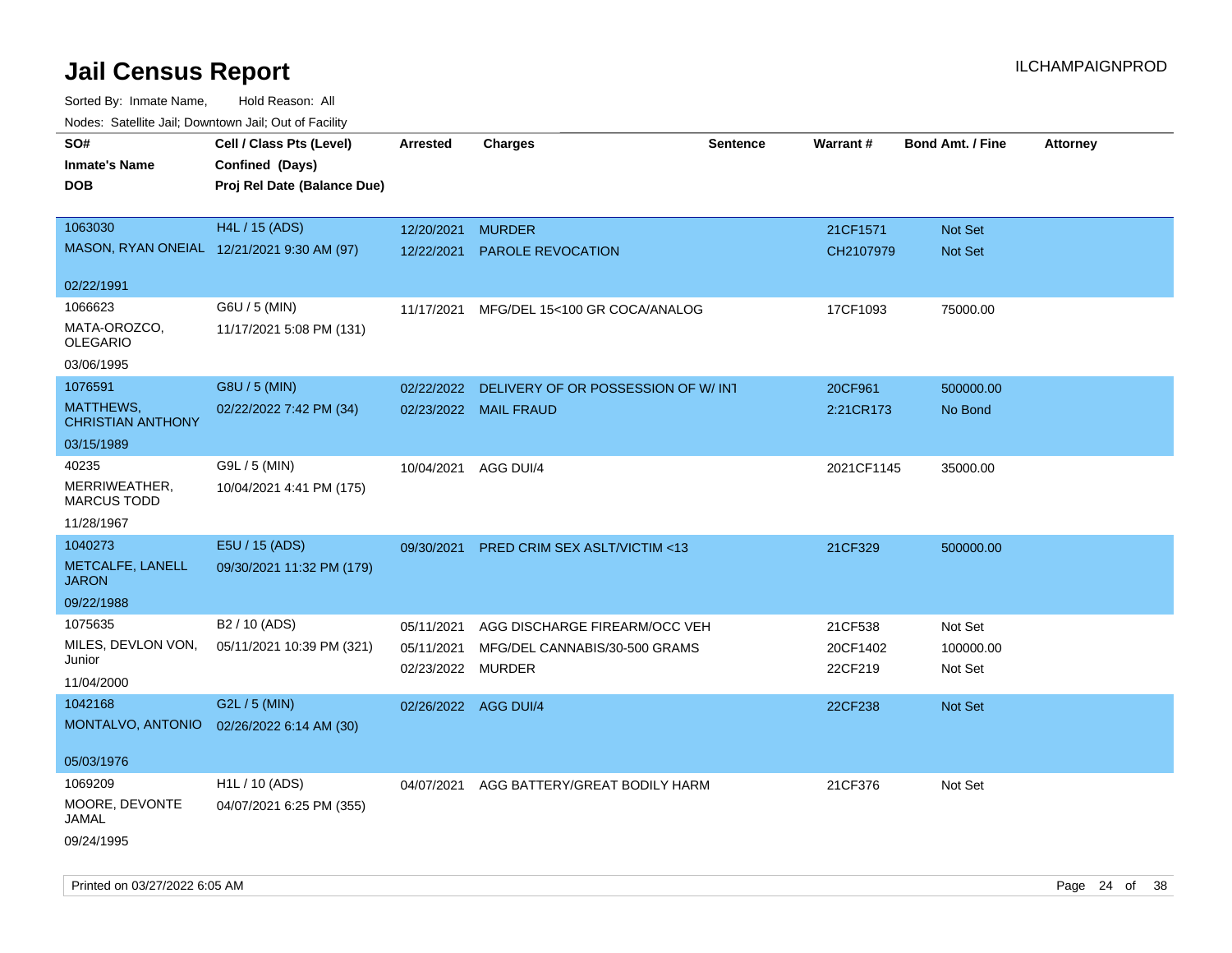| SO#<br><b>Inmate's Name</b><br><b>DOB</b>                                             | Cell / Class Pts (Level)<br>Confined (Days)<br>Proj Rel Date (Balance Due) | <b>Arrested</b>                        | <b>Charges</b>                                                                                  | <b>Sentence</b> | Warrant#                         | <b>Bond Amt. / Fine</b>       | <b>Attorney</b> |
|---------------------------------------------------------------------------------------|----------------------------------------------------------------------------|----------------------------------------|-------------------------------------------------------------------------------------------------|-----------------|----------------------------------|-------------------------------|-----------------|
| 61251<br>PETMECKY, JOHN<br><b>ROBERT</b>                                              | E4L / 15 (ADS)<br>12/27/2021 1:52 PM (91)                                  | 12/27/2021                             | PRED CRIM SEX ASLT/VICTIM <13                                                                   |                 | 21CF651                          | No Bond                       |                 |
| 03/09/1983<br>001078357<br>PETTIGREW, CAREY<br><b>CORNITRIAS DEOBLO</b><br>08/31/1986 | A2L / 15 (SPH)<br>09/17/2021 9:56 AM (192)                                 | 09/17/2021<br>09/17/2021<br>09/17/2021 | ARMED ROBBERY/ARMED W/FIREARM<br>ARMED ROBBERY/ARMED W/FIREARM<br>ARMED ROBBERY/ARMED W/FIREARM |                 | 21CF1128<br>21CF1129<br>21CF1230 | Not Set<br>Not Set<br>Not Set |                 |
| 1008308<br>PETTIGREW, MARIO<br><b>TRAVINIO</b><br>08/11/1992                          | F4L / 10 (ADS)<br>01/30/2022 6:15 AM (57)                                  | 01/30/2022<br>01/30/2022 ASSAULT       | AGG BTRY/GREAT BOD HARM/60+                                                                     |                 | 22CF131<br>19CM364               | No Bond<br>4000.00            |                 |
| 1070610<br>PHILLIS, AARON<br><b>MONTRELL</b><br>03/26/1999                            | J6L / 10 (ADS)<br>03/03/2022 2:49 PM (25)                                  | 03/03/2022                             | AGG BATTERY/PUBLIC PLACE<br>03/03/2022 AGG BATTERY/GREAT BODILY HARM                            |                 | 21CF930<br>21CF482               | Not Set<br>5000.00            |                 |
| 1022441<br>PICKENS, DONTRELL<br><b>DEMAR</b><br>12/10/1993                            | D <sub>4</sub> / 10 (ADS)<br>10/27/2021 1:39 PM (152)                      | 10/27/2021<br>10/27/2021               | AGG BATTERY/PEACE OFFICER<br>AGG BATTERY/PEACE OFFICER                                          |                 | 2021 CF 12<br>2020 CF 1488       | No Bond<br>No Bond            |                 |
| 001078005<br>PINEX, MARCHELLO D<br>12/25/1991                                         | C8L / 10 (MED)<br>03/08/2022 2:54 AM (20)                                  | 03/08/2022                             | HOME INVASION/CAUSE INJURY<br>03/08/2022 AGGRAVATED BATTERY/STRANGLE                            |                 | 22CF280<br>19CR605101            | Not Set<br>No Bond            |                 |
| 001078942<br><b>QATTOUM, ADHAM M</b><br>07/22/1994                                    | G2U / 5 (MIN)<br>03/13/2022 11:31 PM (15)                                  |                                        | 03/13/2022 MFG/DEL CANNABIS/500<2000 GR                                                         |                 | 22CF307                          | Not Set                       |                 |
| 001077783<br>RIVERA, DARYL<br><b>ANTONIO</b><br>11/14/1981                            | H6L / 10 (ADS)<br>01/05/2022 4:20 PM (82)                                  | 01/05/2022                             | AGGRAVATED BATTERY                                                                              |                 | 21CF325                          | Not Set                       |                 |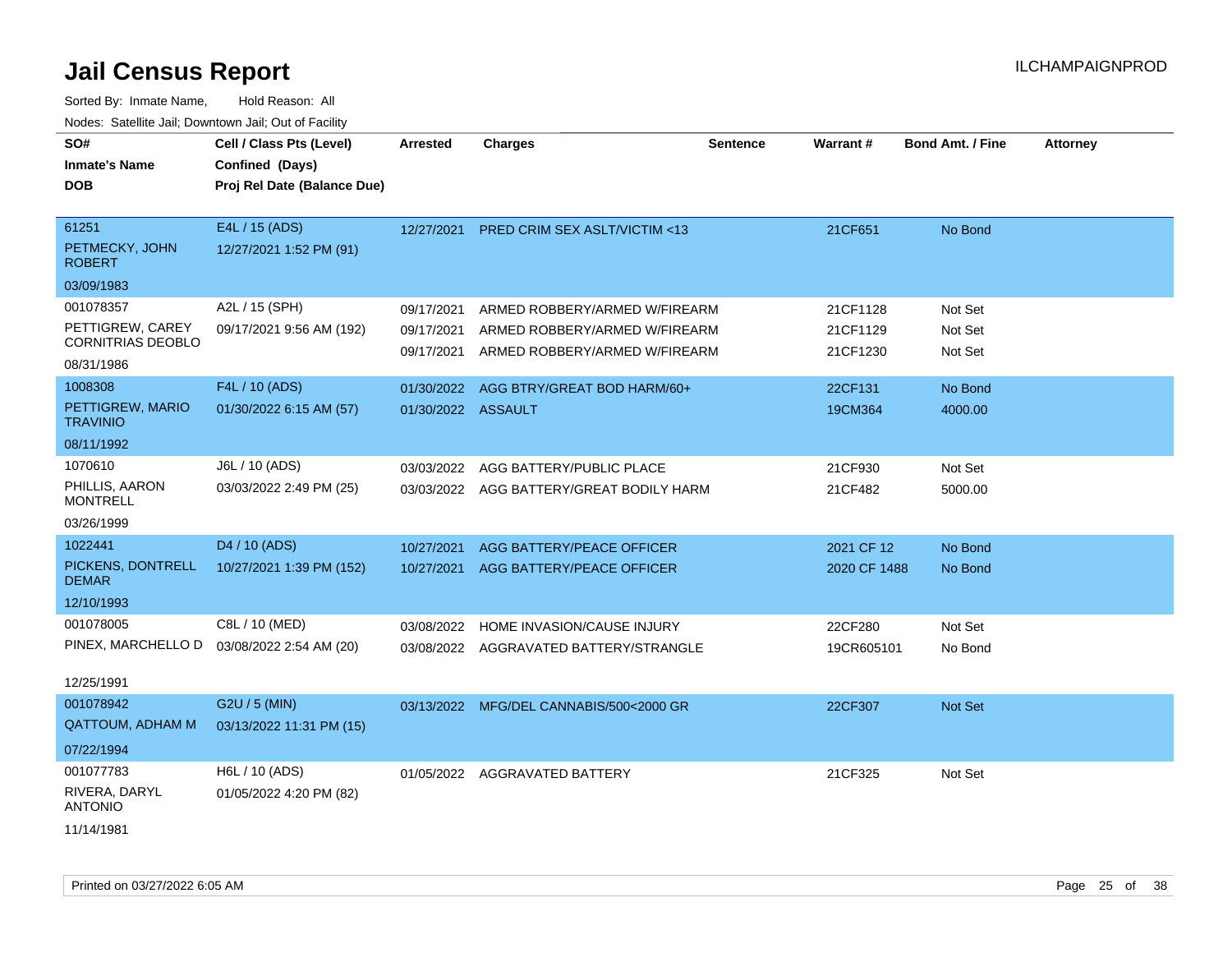| SO#<br><b>Inmate's Name</b>              | Cell / Class Pts (Level)<br>Confined (Days) | <b>Arrested</b>          | <b>Charges</b>                                        | <b>Sentence</b> | Warrant#   | <b>Bond Amt. / Fine</b> | <b>Attorney</b> |
|------------------------------------------|---------------------------------------------|--------------------------|-------------------------------------------------------|-----------------|------------|-------------------------|-----------------|
| <b>DOB</b>                               | Proj Rel Date (Balance Due)                 |                          |                                                       |                 |            |                         |                 |
| 1072114                                  | A1U / 15 (SPH)                              | 01/17/2021               | ATTEMPT (FIRST DEGREE MURDER)                         |                 | 2021CF65   | Not Set                 |                 |
| <b>LEVON</b>                             | ROBINSON, DONNELL 01/17/2021 2:40 PM (435)  | 01/17/2021<br>02/17/2021 | ARMED ROBBERY/NO FIREARM<br><b>AGGRAVATED BATTERY</b> | 4y (DOC)        | 2020CF824  | 75000.00<br>250000.00   |                 |
| 10/23/2000                               |                                             |                          |                                                       |                 |            |                         |                 |
| 47195                                    | G8L / 5 (MIN)                               | 12/27/2021               | RESIDENTIAL BURGLARY                                  |                 | 2020CF1222 | 10000.00                |                 |
| SIMMONS, JAMES<br>ROBERT                 | 12/27/2021 8:42 AM (91)                     | 12/28/2021               | <b>RESIDENTIAL BURGLARY</b>                           |                 | 2021CF1596 | Not Set                 |                 |
| 03/13/1975                               |                                             |                          |                                                       |                 |            |                         |                 |
| 1064798                                  | B <sub>3</sub> / 15 (ADS)                   | 01/17/2022 MURDER        |                                                       |                 | 2021CF695  | 1500000.00              |                 |
| <b>STENNIS, BRUCE</b><br><b>DEONTAY</b>  | 01/17/2022 1:29 PM (70)                     |                          | 01/17/2022 MFG/DEL 1<15 GR COCAINE/ANLG               |                 | 21CF520    | 50000.00                |                 |
| 08/12/1998                               |                                             |                          |                                                       |                 |            |                         |                 |
| 1036650                                  | C7L / 10 (ADS)                              |                          | 02/16/2022 ARMED VIOLENCE/CATEGORY I                  |                 | 21CF845    | 250000.00               |                 |
| <b>TAYLOR, KORRION</b><br>VELEZ          | 02/16/2022 4:33 PM (40)                     |                          |                                                       |                 |            |                         |                 |
| 03/18/1997                               |                                             |                          |                                                       |                 |            |                         |                 |
| 1056971                                  | D <sub>2</sub> / 15 (ADS)                   | 08/07/2021               | FELON POSS/USE WEAPON/FIREARM                         |                 | 21CF948    | No Bond                 |                 |
| <b>TRAVIS, DENZEL</b><br><b>DANTRELL</b> | 08/07/2021 7:36 AM (233)                    | 08/08/2021               | AGG BATTERY/PUBLIC PLACE                              |                 | 2020CF647  | 25000.00                |                 |
| 03/21/1993                               |                                             |                          |                                                       |                 |            |                         |                 |
| 001078250                                | C9L / 10 (ADS)                              | 08/07/2021               | FELON POSS WEAPON/BODY ARMOR                          |                 | 21CF950    | Not Set                 |                 |
| TRAVIS, JORDAN<br><b>TESHAUN</b>         | 08/07/2021 10:27 AM (233)                   |                          |                                                       |                 |            |                         |                 |
| 03/03/1996                               |                                             |                          |                                                       |                 |            |                         |                 |
| 512160                                   | F <sub>1</sub> L / 15 (MAX)                 | 03/10/2022               | ARMED HABITUAL CRIMINAL                               |                 | 22CF296    | Not Set                 |                 |
| <b>TURNER, CHARLES</b><br><b>EDWARD</b>  | 03/10/2022 12:00 PM (18)                    |                          | 03/11/2022 PAROLE REVOCATION                          |                 | CH2201422  | No Bond                 |                 |
| 09/05/1986                               |                                             |                          |                                                       |                 |            |                         |                 |
| 30108                                    | J4L / 15 (ADS)                              | 07/30/2021               | <b>MURDER</b>                                         |                 | 21CF902    | 2000000.00              |                 |
| VANDYKE, DARYL<br><b>ANTHONY</b>         | 07/30/2021 8:29 PM (241)                    |                          |                                                       |                 |            |                         |                 |
| 10/04/1965                               |                                             |                          |                                                       |                 |            |                         |                 |
| Printed on 03/27/2022 6:05 AM            |                                             |                          |                                                       |                 |            |                         | Page 26 of 38   |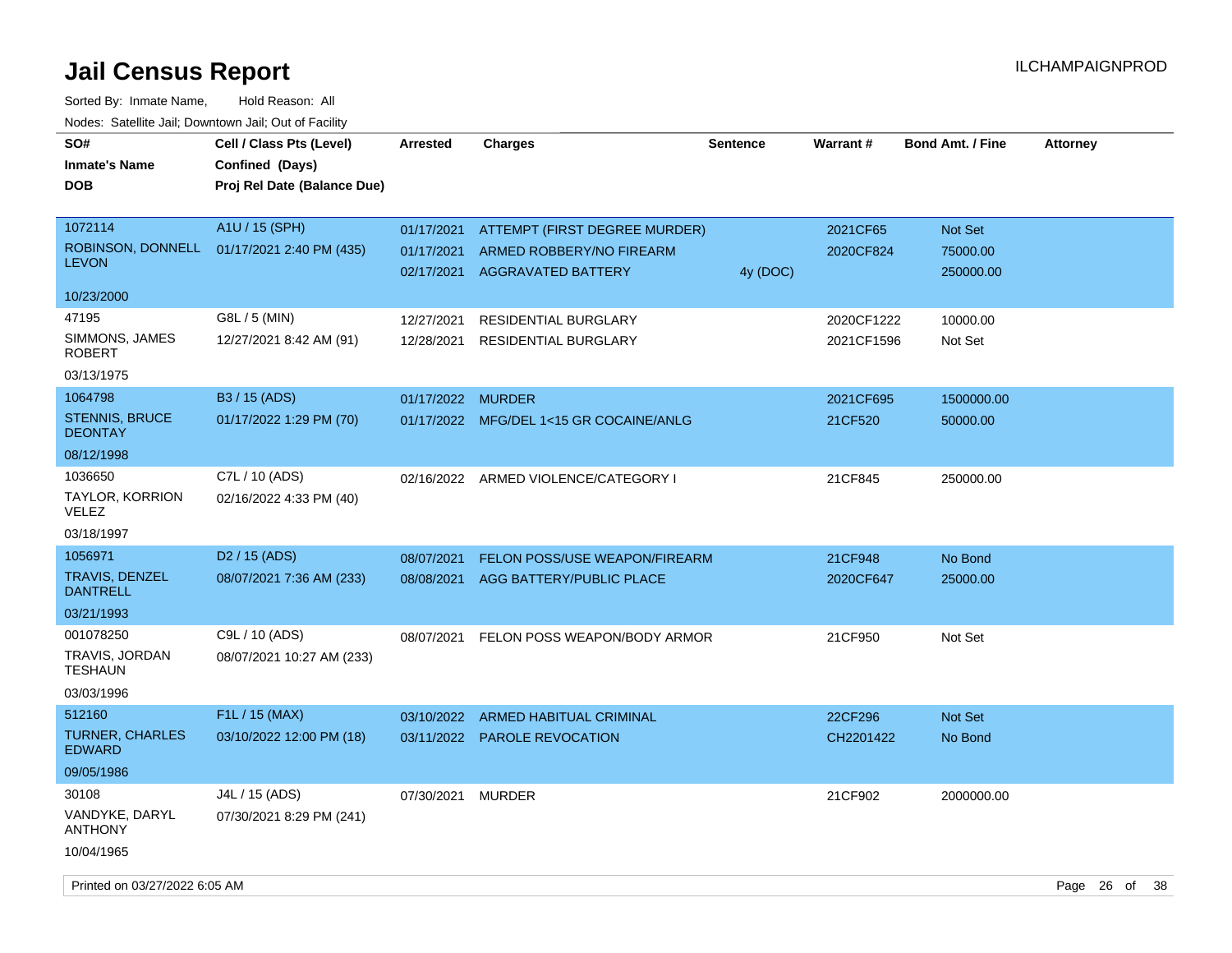| SO#                                        | Cell / Class Pts (Level)    | <b>Arrested</b> | <b>Charges</b>                    | <b>Sentence</b> | <b>Warrant#</b> | <b>Bond Amt. / Fine</b> | <b>Attorney</b> |
|--------------------------------------------|-----------------------------|-----------------|-----------------------------------|-----------------|-----------------|-------------------------|-----------------|
| <b>Inmate's Name</b>                       | Confined (Days)             |                 |                                   |                 |                 |                         |                 |
| <b>DOB</b>                                 | Proj Rel Date (Balance Due) |                 |                                   |                 |                 |                         |                 |
|                                            |                             |                 |                                   |                 |                 |                         |                 |
| 968681                                     | D5 / 15 (ADS)               | 08/27/2021      | AGG CRIM SX AB/VIC 13<18/TRUST    |                 | 2020CF499       | 250000.00               |                 |
| <b>WADE, DEMETRIUS</b><br><b>DARYL</b>     | 08/27/2021 2:25 AM (213)    | 08/27/2021      | <b>INDIRECT CRIMINAL CONTEMPT</b> | 3y (DOC)        | 2021CC16        | No Bond                 |                 |
| 01/07/1987                                 |                             |                 |                                   |                 |                 |                         |                 |
| 1070971                                    | H3L / 5 (ADS)               | 12/07/2021      | <b>IDENTITY THEFT/&lt;\$300</b>   |                 | 20CF922         | Not Set                 |                 |
| <b>WEIR, CLINTON</b><br><b>HOWARD</b>      | 12/08/2021 3:45 AM (110)    | 12/07/2021      | <b>RECKLESS DRIVING</b>           |                 | 19TR2348        | Not Set                 |                 |
| 03/15/1983                                 |                             |                 |                                   |                 |                 |                         |                 |
| 54212                                      | E3U / 10 (ADS)              | 12/21/2021      | RECEIVE/POSS/SELL STOLEN VEH      |                 | 2021CF669       | 10000.00                |                 |
| <b>WHITLOCK, GEORGE</b>                    | 12/21/2021 1:20 PM (97)     | 12/21/2021      | <b>VIOLATE ORDER PROTECTION</b>   |                 | 2021CM391       | 1000.00                 |                 |
| <b>ABRAM</b>                               |                             | 12/21/2021      | ARMED VIOLENCE/CATEGORY I         |                 | 21CF1576        | <b>Not Set</b>          |                 |
| 11/10/1978                                 |                             |                 |                                   |                 |                 |                         |                 |
| 001077917                                  | G4U / 5 (MIN)               | 03/15/2022      | RESIDENTIAL BURGLARY              |                 | 2022CF311       | Not Set                 |                 |
| <b>WILLIAMS, EDDIE SIM</b>                 | 03/15/2022 3:17 AM (13)     |                 |                                   |                 |                 |                         |                 |
| 02/04/1972                                 |                             |                 |                                   |                 |                 |                         |                 |
| 1058072                                    | A2U / 15 (SPH)              | 02/25/2021      | <b>ARMED HABITUAL CRIMINAL</b>    |                 |                 | Not Set                 |                 |
| <b>WILLIAMS, KENNETH</b><br><b>BERNARD</b> | 02/25/2021 3:24 PM (396)    |                 |                                   |                 |                 |                         |                 |
| 10/04/1985                                 |                             |                 |                                   |                 |                 |                         |                 |
| 1020914                                    | F3L / 10 (MED)              | 03/06/2022      | FELON POSS/USE WEAPON/FIREARM     |                 | 21CF1337        | 250000.00               |                 |
| WILSON, BRANDON<br><b>LARON</b>            | 03/06/2022 11:46 AM (22)    |                 |                                   |                 |                 |                         |                 |
| 07/05/1994                                 |                             |                 |                                   |                 |                 |                         |                 |
| <b>Total Downtown Jail: 61</b>             |                             | Males: 61       | Females: 0<br>Unknown: 0          |                 |                 |                         |                 |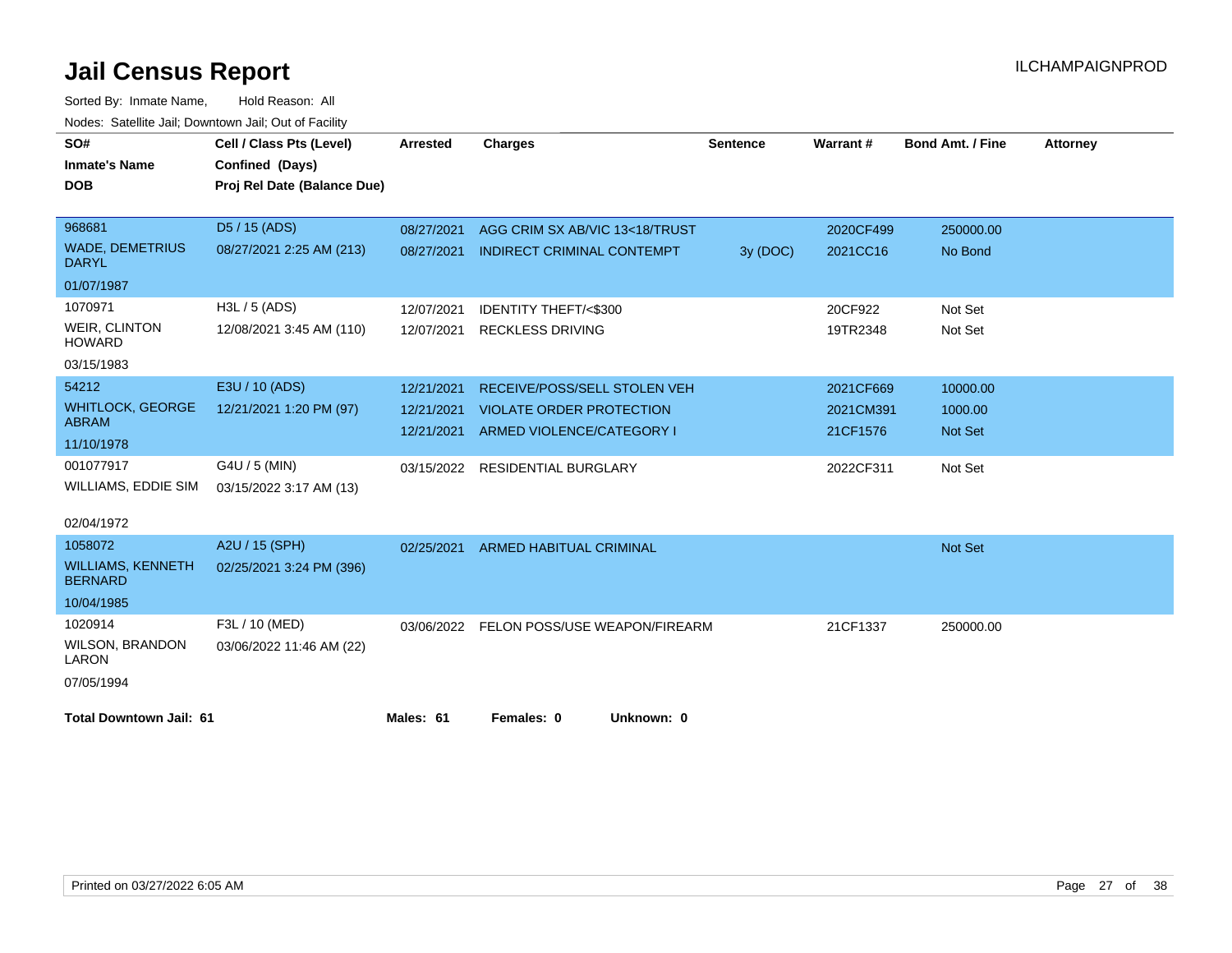| <b>Out of Facility</b><br>SO#<br><b>Inmate's Name</b><br><b>DOB</b> | Cell / Class Pts (Level)<br>Confined (Days)<br>Proj Rel Date (Balance Due) | <b>Arrested</b> | <b>Charges</b>                   | <b>Sentence</b> | Warrant#   | <b>Bond Amt. / Fine</b> | <b>Attorney</b> |
|---------------------------------------------------------------------|----------------------------------------------------------------------------|-----------------|----------------------------------|-----------------|------------|-------------------------|-----------------|
| 001078621                                                           | <b>KAN / 10 (MED)</b>                                                      | 12/23/2021      | <b>RESIDENTIAL BURGLARY</b>      |                 | 21CF1582   | Not Set                 |                 |
|                                                                     | BAILEY, DANIEL SCOTT 12/23/2021 9:44 AM (95)                               |                 | 01/14/2022 PROBATION VIOLATION   |                 | 21CF1445   | <b>Not Set</b>          |                 |
| 05/09/1999                                                          |                                                                            |                 |                                  |                 |            |                         |                 |
| 19971                                                               | EHD                                                                        | 11/09/2021      | DRIVING RVK/SUSP DUI/SSS 4-9     |                 | 2021CF968  | Not Set                 |                 |
| <b>LYNN</b>                                                         | BARNESKE, RAYMOND 11/09/2021 9:32 AM (139)                                 |                 |                                  |                 |            |                         |                 |
| 08/17/1961                                                          | 5/6/2022 (0.00)                                                            |                 |                                  |                 |            |                         |                 |
| 516062                                                              | <b>KAN / 15 (MAX)</b>                                                      | 02/22/2021      | <b>PHONE HARASSMENT/2+</b>       |                 | 20CF194    | 5000.00                 |                 |
| <b>BENNETT, JOHN</b><br><b>MICHAEL</b>                              | 02/22/2021 10:47 AM (399)                                                  | 02/22/2021      | AGG DISCH FIR/VEH/PC OFF/FRMAN   |                 | 21CF210    | No Bond                 |                 |
| 04/30/1986                                                          |                                                                            |                 |                                  |                 |            |                         |                 |
| 33993                                                               | KAN / 10 (MED)                                                             | 06/14/2021      | AGGRAVATED DOMESTIC BATTERY      |                 | 21CF688    | Not Set                 |                 |
| <b>BOOKER, STEPHON</b><br><b>MONTELL</b>                            | 06/14/2021 7:42 PM (287)                                                   | 06/14/2021      | POSSESSING A CONTROLLED SUBSTANC |                 | 21CF657    | Not Set                 |                 |
|                                                                     |                                                                            | 06/14/2021      | PAROLE REVOCATION                |                 | CH2103612  | No Bond                 |                 |
| 06/11/1971                                                          |                                                                            |                 |                                  |                 |            |                         |                 |
| 38273                                                               | <b>EHD</b>                                                                 | 02/23/2022      | AGG DUI/NO VALID DL              |                 | 2020CF1371 | <b>Not Set</b>          |                 |
| <b>BRADLEY.</b><br><b>CHRISTOPHER</b>                               | 02/23/2022 9:14 AM (33)                                                    |                 |                                  |                 |            |                         |                 |
| 02/24/1974                                                          | 4/7/2022 (0.00)                                                            |                 |                                  |                 |            |                         |                 |
| 1074315                                                             | KAN / 15 (MAX)                                                             | 07/27/2021      | AGG DISCHARGE FIREARM/VEH/SCH    |                 | 21CF927    | Not Set                 |                 |
| <b>BRIGGS, PATRICK</b><br><b>MONTAY</b>                             | 08/03/2021 4:56 PM (237)                                                   |                 |                                  |                 |            |                         |                 |
| 08/05/2001                                                          |                                                                            |                 |                                  |                 |            |                         |                 |
| 001078880                                                           | <b>KAN / 15 (MAX)</b>                                                      | 02/25/2022      | <b>PAROLE REVOCATION</b>         |                 | HN-2200660 | No Bond                 |                 |
| <b>DOOLOU OLDEU</b>                                                 |                                                                            |                 |                                  |                 |            |                         |                 |

| .                    |                                  | <u>ULILUILULE IIINIULEINEVUUNIIUIV</u>    | $1.11$ $1.1.1$ | 119 PVIIV      |
|----------------------|----------------------------------|-------------------------------------------|----------------|----------------|
| <b>BROACH, CAREU</b> | $02/25/20223:58 \text{ PM} (31)$ | 02/25/2022 ARMED VIOLENCE/CATEGORY I      | 22CF237        | <b>Not Set</b> |
| 02/27/2003           |                                  | 02/25/2022 AGG DISCHARGE FIREARM/BLDG/SCH | 22600096201    | No Bond        |
|                      |                                  |                                           |                |                |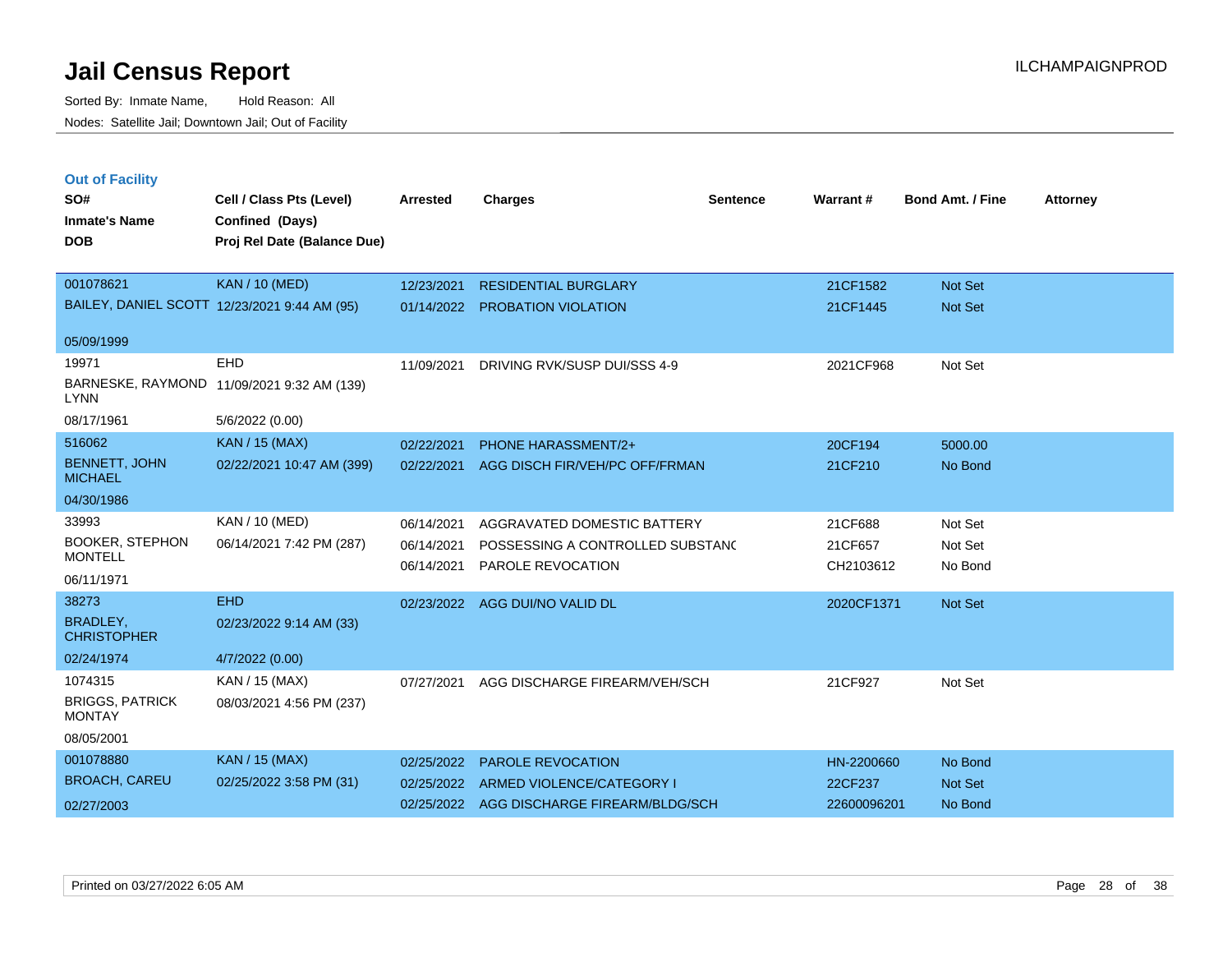| Nudes. Salenne Jan, Downlown Jan, Out of Facility |                             |            |                                          |                 |            |                         |                 |
|---------------------------------------------------|-----------------------------|------------|------------------------------------------|-----------------|------------|-------------------------|-----------------|
| SO#                                               | Cell / Class Pts (Level)    | Arrested   | <b>Charges</b>                           | <b>Sentence</b> | Warrant#   | <b>Bond Amt. / Fine</b> | <b>Attorney</b> |
| <b>Inmate's Name</b>                              | Confined (Days)             |            |                                          |                 |            |                         |                 |
| DOB                                               | Proj Rel Date (Balance Due) |            |                                          |                 |            |                         |                 |
|                                                   |                             |            |                                          |                 |            |                         |                 |
| 001078065                                         | <b>KAN / 10 (ADS)</b>       | 06/17/2021 | AGG BATTERY/DISCHARGE FIREARM            |                 | 21CF704    | 1000000.00              |                 |
| <b>BROWN, CHARMAN</b><br>LAKEEF                   | 06/17/2021 12:32 PM (284)   |            |                                          |                 |            |                         |                 |
| 11/30/2002                                        |                             |            |                                          |                 |            |                         |                 |
| 001078008                                         | KAN / 15 (MAX)              | 02/15/2022 | AGG BATTERY/DISCHARGE FIREARM            |                 | 21CF1090   | 500000.00               |                 |
| BROWN, CODY<br><b>RUSSELL</b>                     | 02/15/2022 9:17 AM (41)     |            |                                          |                 |            |                         |                 |
| 02/15/2004                                        |                             |            |                                          |                 |            |                         |                 |
| 1038554                                           | <b>KAN / 15 (MAX)</b>       | 08/18/2021 | DELIVERY OF OR POSSESSION OF W/INT       |                 | 21CF1009   | No Bond                 |                 |
| <b>BROWN, CORRION</b><br><b>DEVONTAE</b>          | 08/18/2021 5:40 PM (222)    | 08/18/2021 | ARMED HABITUAL CRIMINAL                  |                 | 21CF1162   | Not Set                 |                 |
| 04/19/1995                                        |                             |            |                                          |                 |            |                         |                 |
| 1038579                                           | KAN / 15 (MAX)              | 08/18/2021 | FELON POSS/USE WEAPON/FIREARM            |                 | 21CF1010   | Not Set                 |                 |
| <b>BROWN, MARKEL</b><br>rikki                     | 08/18/2021 2:05 PM (222)    |            |                                          |                 |            |                         |                 |
| 01/06/1995                                        |                             |            |                                          |                 |            |                         |                 |
| 1003006                                           | <b>KAN / 15 (MAX)</b>       | 08/19/2021 | <b>FELON POSS/USE MACHINE GUN</b>        |                 | 21CF1011   | No Bond                 |                 |
| <b>BROWN, ROCKEITH</b><br>JAVONTE                 | 08/19/2021 12:55 AM (221)   |            |                                          |                 |            |                         |                 |
| 07/23/1991                                        |                             |            |                                          |                 |            |                         |                 |
| 1068812                                           | KAN / 15 (MAX)              | 12/21/2021 | AGG DISCHARGE FIREARM/OCC VEH            |                 | 21CF741    | Not Set                 |                 |
| BRYANT, DANNY<br>EUGENE                           | 12/21/2021 1:50 PM (97)     | 12/21/2021 | FELON POSS/USE FIREARM PRIOR             |                 | 21CF1568   | Not Set                 |                 |
| 11/22/1989                                        |                             |            |                                          |                 |            |                         |                 |
| 987334                                            | <b>KAN / 15 (MAX)</b>       |            | 03/10/2021 ATTEMPT (FIRST DEGREE MURDER) |                 | 19CF689    | <b>Not Set</b>          |                 |
| <b>CAIN, ISAIAH</b><br><b>DEPRIEST</b>            | 03/10/2021 2:22 PM (383)    |            |                                          |                 |            |                         |                 |
| 12/23/1990                                        |                             |            |                                          |                 |            |                         |                 |
| 992962                                            | KAN / 15 (ADS)              | 05/25/2021 | MURDER/INTENT TO KILL/INJURE             |                 | 2018CF1045 | 1000000.00              |                 |
| CAMPBELL, KEITH<br>KNAQEEB                        | 05/25/2021 1:19 PM (307)    |            |                                          |                 |            |                         |                 |
| 07/22/1991                                        |                             |            |                                          |                 |            |                         |                 |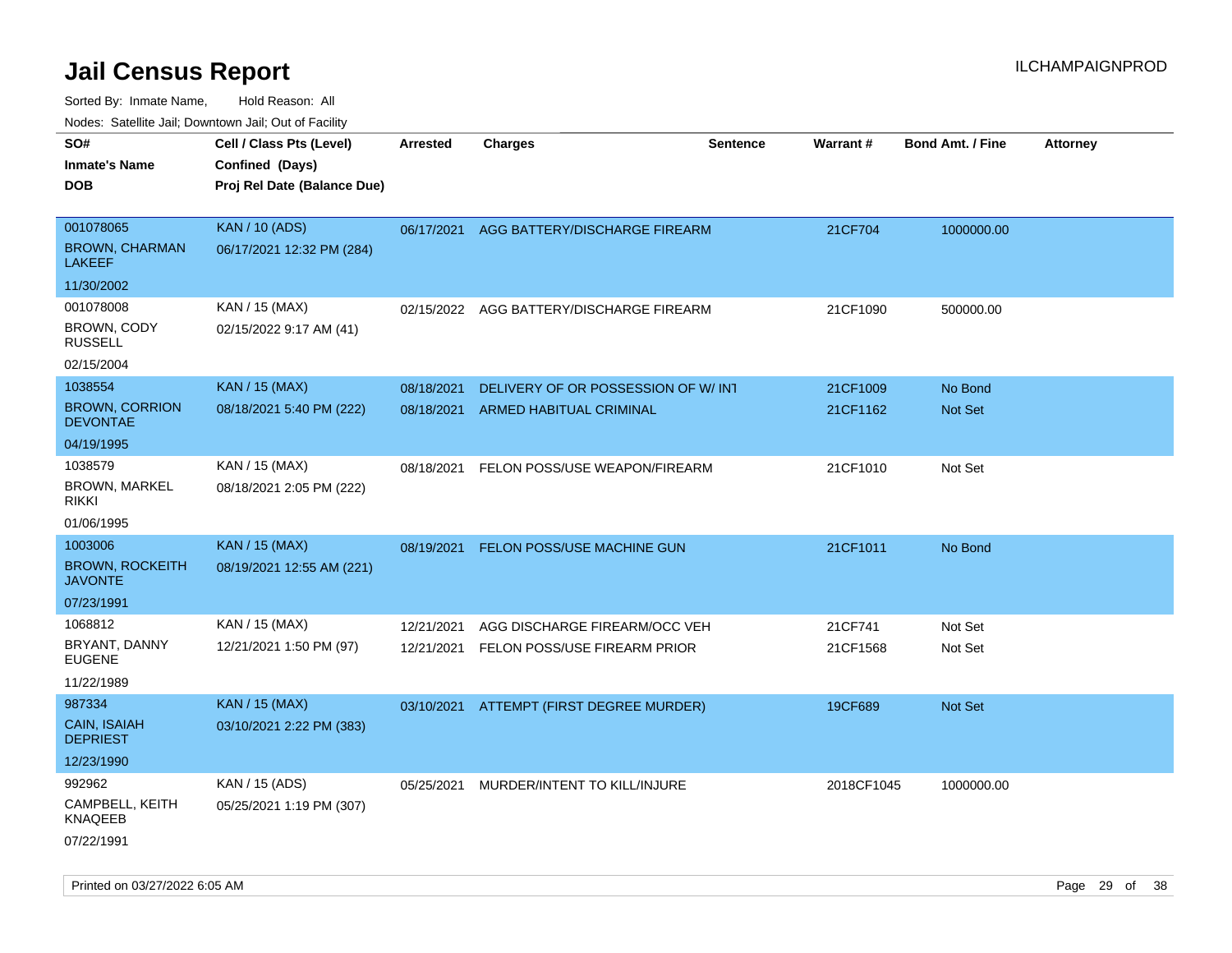Sorted By: Inmate Name, Hold Reason: All

Nodes: Satellite Jail; Downtown Jail; Out of Facility

| SO#                                       | Cell / Class Pts (Level)    | <b>Arrested</b> | <b>Charges</b>                       | <b>Sentence</b> | Warrant#   | <b>Bond Amt. / Fine</b> | <b>Attorney</b> |
|-------------------------------------------|-----------------------------|-----------------|--------------------------------------|-----------------|------------|-------------------------|-----------------|
| <b>Inmate's Name</b>                      | Confined (Days)             |                 |                                      |                 |            |                         |                 |
| <b>DOB</b>                                | Proj Rel Date (Balance Due) |                 |                                      |                 |            |                         |                 |
|                                           |                             |                 |                                      |                 |            |                         |                 |
| 001078576                                 | <b>KAN / 15 (MAX)</b>       | 11/09/2021      | UNLAWFUL USE OF A WEAPON             |                 | 21CF1383   | Not Set                 |                 |
| CARTER, DEMONDRE<br><b>DAVON</b>          | 11/09/2021 6:01 PM (139)    |                 |                                      |                 |            |                         |                 |
| 05/27/2001                                |                             |                 |                                      |                 |            |                         |                 |
| 1064992                                   | KAN / 15 (MAX)              | 09/20/2021      | ARMED VIOLENCE/CATEGORY I            |                 | 21CF1137   | Not Set                 |                 |
| CARTER, KEJUAN<br><b>JAVONTE</b>          | 09/20/2021 11:42 PM (189)   |                 |                                      |                 |            |                         |                 |
| 06/27/1998                                |                             |                 |                                      |                 |            |                         |                 |
| 001078729                                 | <b>KAN / 15 (ADS)</b>       | 01/02/2022      | MURDER/INTENT TO KILL/INJURE         |                 | 20CF396    | 1000000.00              |                 |
| <b>CARTER, TROY</b><br><b>DEMON</b>       | 01/02/2022 10:29 AM (85)    |                 |                                      |                 |            |                         |                 |
| 01/02/2004                                |                             |                 |                                      |                 |            |                         |                 |
| 001078461                                 | KAN / 10 (MED)              | 10/07/2021      | AGG UNLAWFUL USE WEAPON/PERSON       |                 | 2021CF1209 | No Bond                 |                 |
| COLE, ERIC JOSE                           | 10/08/2021 12:25 AM (171)   | 10/07/2021      | AGG DOMESTIC BATTERY/STRANGLE        |                 | 2021CF1208 | Not Set                 |                 |
| 01/24/2002                                |                             |                 |                                      |                 |            |                         |                 |
| 1048488                                   | <b>KAN / 10 (ADS)</b>       | 12/30/2021      | ARMED VIOLENCE/CATEGORY I            |                 | 2022CF4    | Not Set                 |                 |
| COLSON, WAYNE<br><b>ARTHUR, Third</b>     | 12/30/2021 8:27 AM (88)     |                 |                                      |                 |            |                         |                 |
| 10/14/1995                                |                             |                 |                                      |                 |            |                         |                 |
| 57733                                     | KAN / 15 (SPH)              | 02/25/2020      | <b>HOMICIDE</b>                      |                 | 2020-CF250 | 2000000.00              |                 |
| CRAIG, ANTOINE<br><b>DARRELL</b>          | 02/25/2020 4:08 PM (762)    | 02/25/2020      | FELON POSS/USE WEAPON/FIREARM        |                 | 19CF-1827  | 80000.00                |                 |
| 10/09/1982                                |                             |                 |                                      |                 |            |                         |                 |
| 001077939                                 | <b>KAN / 10 (MED)</b>       | 05/10/2021      | <b>FIREARM/FOID INVALID/NOT ELIG</b> |                 | 21CF526    | No Bond                 |                 |
| <b>CROSS, PATRICK</b><br><b>DONTRELLE</b> | 05/10/2021 7:31 PM (322)    | 06/02/2021      | POSS STOLEN VEHICLE > \$25,000       |                 | 21CF612    | Not Set                 |                 |
| 11/07/2001                                |                             |                 |                                      |                 |            |                         |                 |
| 25022                                     | EHD / 10 (MED)              |                 | 02/17/2022 AGG DUI/2/PASS<16         |                 | 2021CF560  | No Bond                 |                 |
| CRUMP, ROBERT<br><b>ANTHONY</b>           | 02/17/2022 11:48 AM (39)    |                 |                                      |                 |            |                         |                 |
| 02/06/1966                                | 5/14/2022 (0.00)            |                 |                                      |                 |            |                         |                 |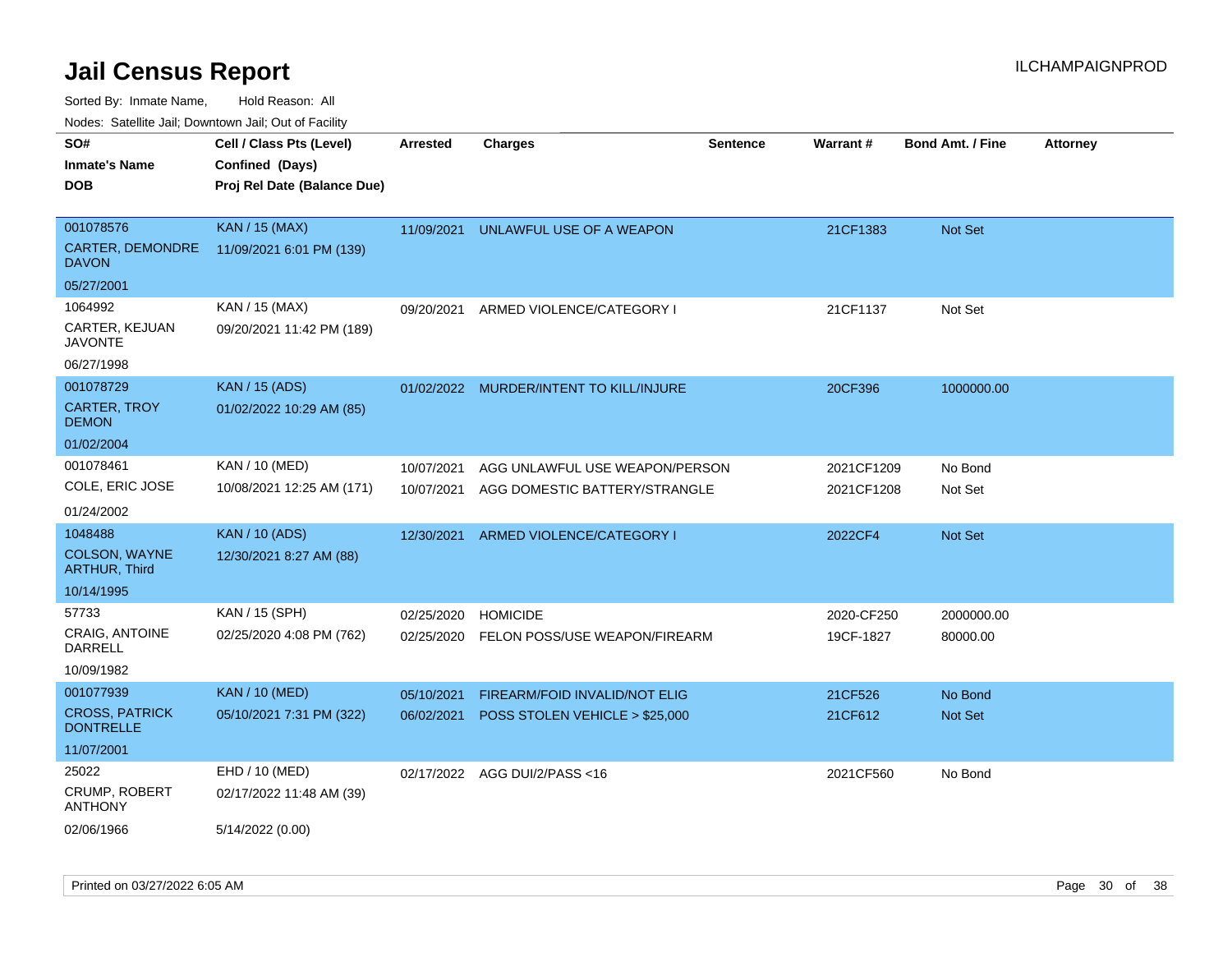| rougs. Calcing Jan, Downtown Jan, Out of Facinty |                                              |                      |                                     |                 |            |                         |                 |
|--------------------------------------------------|----------------------------------------------|----------------------|-------------------------------------|-----------------|------------|-------------------------|-----------------|
| SO#                                              | Cell / Class Pts (Level)                     | <b>Arrested</b>      | <b>Charges</b>                      | <b>Sentence</b> | Warrant#   | <b>Bond Amt. / Fine</b> | <b>Attorney</b> |
| <b>Inmate's Name</b>                             | Confined (Days)                              |                      |                                     |                 |            |                         |                 |
| <b>DOB</b>                                       | Proj Rel Date (Balance Due)                  |                      |                                     |                 |            |                         |                 |
|                                                  |                                              |                      |                                     |                 |            |                         |                 |
| 001078538                                        | <b>KAN / 10 (ADS)</b>                        | 10/26/2021           | <b>CRIM SEX ASSAULT/FORCE</b>       |                 | 21CF1301   | <b>Not Set</b>          |                 |
| DAWKINS, LEN                                     | 10/26/2021 8:18 PM (153)                     |                      |                                     |                 |            |                         |                 |
| 03/23/1987                                       |                                              |                      |                                     |                 |            |                         |                 |
| 1061304                                          | KAN / 15 (MAX)                               | 10/11/2021           | ARMED HABITUAL CRIMINAL             |                 | 21CF1227   | No Bond                 |                 |
| DORRIS, KEMION                                   | 10/11/2021 7:30 PM (168)                     | 10/11/2021           | <b>HOME INVASION/FIREARM</b>        |                 | 21CF1228   | No Bond                 |                 |
| <b>DAETOCE</b>                                   |                                              | 10/11/2021           | ARMED HABITUAL CRIMINAL             |                 | 21CF1226   | No Bond                 |                 |
| 11/19/1997                                       |                                              |                      |                                     |                 |            |                         |                 |
| 1013012                                          | <b>KAN / 15 (MAX)</b>                        | 07/08/2021           | FELON POSS/USE FIREARM PRIOR        |                 | 21CF798    | Not Set                 |                 |
| <b>GARY, XAVIER LAMAR</b>                        | 07/08/2021 9:24 AM (263)                     | 07/08/2021           | ATTEMPT (FIRST DEGREE MURDER)       |                 | 2021CF790  | 1000000.00              |                 |
|                                                  |                                              | 07/08/2021           | FELON POSS/USE FIREARM PRIOR        |                 | 2020CF650  | 25000.00                |                 |
| 12/14/1991                                       |                                              |                      |                                     |                 |            |                         |                 |
| 1065946                                          | KAN / 10 (MED)                               | 09/04/2021           | AGG BATTERY/DISCHARGE FIREARM       |                 | 21CF1057   | 750000.00               |                 |
| GODBOLT, DESMOND<br><b>DEVONTAE</b>              | 09/04/2021 1:17 AM (205)                     | 09/04/2021           | RESIST/OBSTRUCTING A PEACE OFFICEL  |                 | 21CM407    | Not Set                 |                 |
| 11/15/1997                                       |                                              |                      |                                     |                 |            |                         |                 |
| 1070118                                          | <b>KAN / 15 (MAX)</b>                        | 08/31/2021           | AGGRAVATED DOMESTIC BATTERY         |                 | 21CF1049   | No Bond                 |                 |
| <b>GRAHAM, CORTEZ</b><br><b>LAMON</b>            | 08/31/2021 9:32 PM (209)                     | 09/02/2021           | <b>PROBATION VIOLATION</b>          |                 | 21CF55     | <b>Not Set</b>          |                 |
| 03/31/1976                                       |                                              |                      |                                     |                 |            |                         |                 |
| 1076506                                          | KAN / 15 (MAX)                               | 09/17/2021           | AGG UUW/PERSON/CM THREAT VIOL       |                 | 21CF1131   | Not Set                 |                 |
|                                                  | GRAY, JAMARH EMERE 09/17/2021 10:41 AM (192) | 09/20/2021           | DOMESTIC BATTERY                    |                 | 21CM430    | Not Set                 |                 |
|                                                  |                                              |                      |                                     |                 |            |                         |                 |
| 06/21/2003                                       |                                              |                      |                                     |                 |            |                         |                 |
| 1055117                                          | <b>EHD</b>                                   |                      | 02/15/2022 AGG BATTERY/PUBLIC PLACE |                 | 2021CM47   | Not Set                 |                 |
| <b>GREAM, JOHN</b><br><b>ROBERT LEE</b>          | 02/15/2022 10:44 AM (41)                     |                      |                                     |                 |            |                         |                 |
| 08/23/1996                                       | 6/13/2022 (0.00)                             |                      |                                     |                 |            |                         |                 |
| 1037683                                          | EHD                                          | 02/23/2022           | AGG DUI/LIC SUSP OR REVOKED         |                 | 2020CF350  | Not Set                 |                 |
| HARRISON, HAROLD<br><b>RAY</b>                   | 02/23/2022 10:01 AM (33)                     | 02/23/2022 AGG DUI/3 |                                     |                 | 2020CF1351 | Not Set                 |                 |
| 11/30/1963                                       | 5/22/2022 (0.00)                             |                      |                                     |                 |            |                         |                 |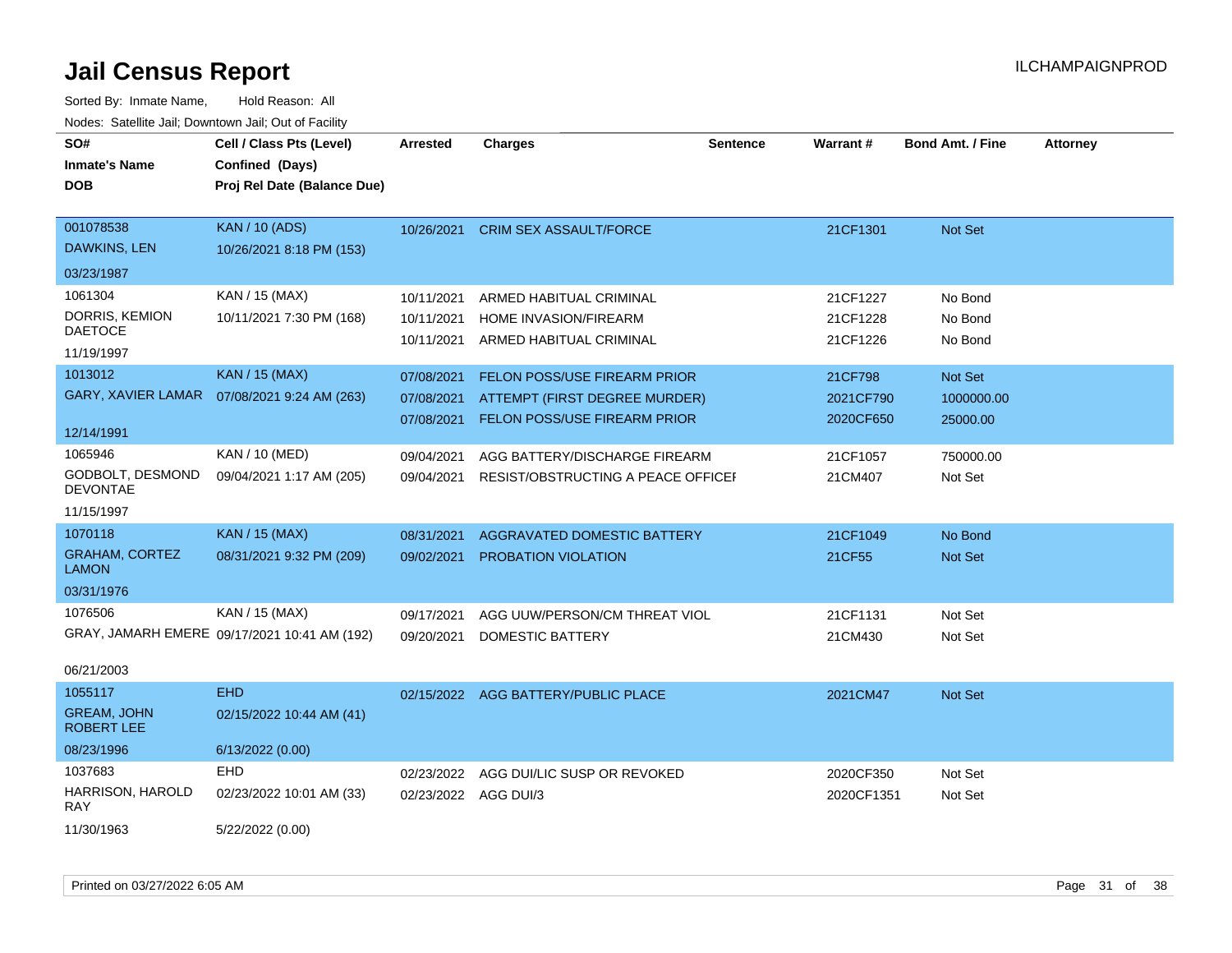| SO#                                  | Cell / Class Pts (Level)    | <b>Arrested</b> | <b>Charges</b>                           | <b>Sentence</b> | Warrant #  | <b>Bond Amt. / Fine</b> | <b>Attorney</b> |
|--------------------------------------|-----------------------------|-----------------|------------------------------------------|-----------------|------------|-------------------------|-----------------|
| <b>Inmate's Name</b>                 | Confined (Days)             |                 |                                          |                 |            |                         |                 |
| <b>DOB</b>                           | Proj Rel Date (Balance Due) |                 |                                          |                 |            |                         |                 |
|                                      |                             |                 |                                          |                 |            |                         |                 |
| 1045186                              | <b>KAN / 15 (MAX)</b>       | 08/16/2021      | ARMED VIOLENCE/CATEGORY I                |                 | 21CF934    | 1000000.00              |                 |
| HOLBROOK, JOHNNIE                    | 08/16/2021 11:07 AM (224)   | 08/16/2021      | FELON POSS/USE WEAPON/FIREARM            |                 | 19CF968    | Not Set                 |                 |
| <b>MATHIS</b>                        |                             | 08/16/2021      | AGG FLEEING POLICE/21 MPH OVER           |                 | 21CF988    | <b>Not Set</b>          |                 |
|                                      |                             | 08/16/2021      | FELON POSS/USE WEAPON/FIREARM            |                 | 21CF989    | Not Set                 |                 |
| 07/19/1996                           |                             |                 |                                          |                 |            |                         |                 |
| 972300                               | KAN / 10 (MED)              | 12/22/2021      | <b>RESIDENTIAL BURGLARY</b>              |                 | 18CF1691   | 25000.00                |                 |
| HOLT, MICHAEL<br><b>TERRELL</b>      | 12/22/2021 8:36 AM (96)     | 12/22/2021      | AGG CRIM SEX ABUSE/VICTIM <9             |                 | 19CF1277   | 250000.00               |                 |
| 12/25/1989                           |                             |                 |                                          |                 |            |                         |                 |
| 001078146                            | <b>KAN / 15 (MAX)</b>       | 07/09/2021      | AGG BATTERY/DISCHARGE FIREARM            |                 | 21CF795    | 1000000.00              |                 |
| HUNT, TEIGAN<br><b>JAZAIREO</b>      | 07/09/2021 12:41 PM (262)   |                 | 07/09/2021 ARMED ROBBERY/ARMED W/FIREARM |                 | 21CF806    | <b>Not Set</b>          |                 |
| 05/14/2003                           |                             |                 |                                          |                 |            |                         |                 |
| 989743                               | KAN / 15 (ADS)              | 04/13/2021      | AGGRAVATED DOMESTIC BATTERY              |                 | 21CF399    | Not Set                 |                 |
| JACKSON, STEVE<br><b>ALLEN</b>       | 04/13/2021 2:45 AM (349)    |                 |                                          |                 |            |                         |                 |
| 06/04/1991                           |                             |                 |                                          |                 |            |                         |                 |
| 001078788                            | <b>KAN / 5 (ADS)</b>        |                 | 01/21/2022 AGGRAVATED BATTERY            |                 | 22CF93     | Not Set                 |                 |
| <b>JOHNSON, BRENTON</b><br>ZAE       | 01/21/2022 8:33 PM (66)     |                 |                                          |                 |            |                         |                 |
| 08/07/1987                           |                             |                 |                                          |                 |            |                         |                 |
| 57271                                | EHD                         | 03/08/2022      | DRIVING RVK/SUSP DUI/SSS 4-9             |                 | 2021CF34   | Not Set                 |                 |
| <b>KEYS, CAPREE</b><br><b>REMONE</b> | 03/08/2022 9:17 AM (20)     | 03/08/2022      | DRIVING RVK/SUSP DUI/SSS 4-9             |                 | 2020CF1116 | Not Set                 |                 |
| 11/23/1982                           | 9/3/2022 (0.00)             |                 |                                          |                 |            |                         |                 |
| 1064445                              | <b>KAN / 15 (MAX)</b>       | 04/23/2021      | AGG DISCHARGE FIREARM/OCC VEH            |                 | 2021CF295  | 500000.00               |                 |
| LARUE, TERENCE                       | 04/23/2021 11:18 AM (339)   | 04/23/2021      | POSSESS 15<100 GRAMS COCAINE             |                 | 19CF1052   | 10000.00                |                 |
| <b>TRAMEL</b>                        |                             | 04/23/2021      | FELON POSS/USE FIREARM/PAROLE            |                 | 21CF899    | Not Set                 |                 |
| 12/23/1998                           |                             |                 |                                          |                 |            |                         |                 |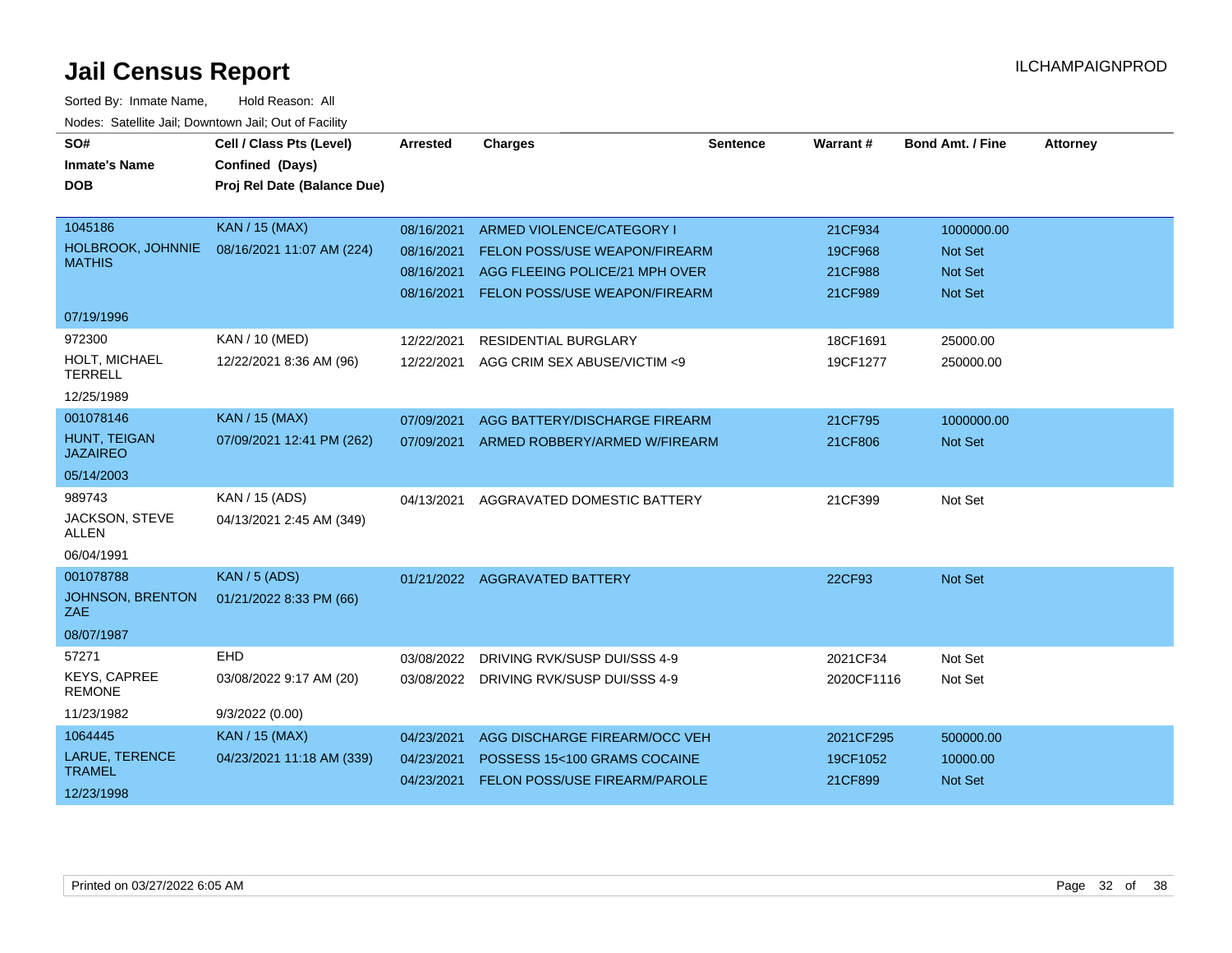| roaco. Catolino dall, Downtown dall, Out of Fability |                                           |                      |                                          |                 |                 |                         |                 |
|------------------------------------------------------|-------------------------------------------|----------------------|------------------------------------------|-----------------|-----------------|-------------------------|-----------------|
| SO#                                                  | Cell / Class Pts (Level)                  | <b>Arrested</b>      | Charges                                  | <b>Sentence</b> | <b>Warrant#</b> | <b>Bond Amt. / Fine</b> | <b>Attorney</b> |
| <b>Inmate's Name</b>                                 | Confined (Days)                           |                      |                                          |                 |                 |                         |                 |
| <b>DOB</b>                                           | Proj Rel Date (Balance Due)               |                      |                                          |                 |                 |                         |                 |
|                                                      |                                           |                      |                                          |                 |                 |                         |                 |
| 001078237                                            | <b>KAN / 15 (ADS)</b>                     |                      | 08/03/2021 AGG DISCHARGE FIREARM/OCC VEH |                 | 21CF928         | No Bond                 |                 |
| <b>LAWS, TERON</b><br><b>RAMONTE</b>                 | 08/03/2021 6:29 PM (237)                  |                      |                                          |                 |                 |                         |                 |
| 04/03/2001                                           |                                           |                      |                                          |                 |                 |                         |                 |
| 001078470                                            | KAN / 15 (MAX)                            | 10/10/2021           | MURDER/INTENT TO KILL/INJURE             |                 | 21CF1221        | Not Set                 |                 |
| LEE, AMAHRION<br><b>JA'MERE</b>                      | 10/10/2021 1:23 PM (169)                  |                      |                                          |                 |                 |                         |                 |
| 11/05/2002                                           |                                           |                      |                                          |                 |                 |                         |                 |
| 56792                                                | <b>KAN / 10 (MED)</b>                     | 02/02/2021           | <b>ARMED HABITUAL CRIMINAL</b>           |                 | 2021CF141       | 500000.00               |                 |
| LILLARD, LAWRENCE<br><b>TYRONE</b>                   | 02/02/2021 2:11 PM (419)                  | 02/22/2021           | DRIVING ON REVOKED LICENSE               |                 | 21TR426         | 5000.00                 |                 |
| 10/20/1982                                           |                                           |                      |                                          |                 |                 |                         |                 |
| 40877                                                | <b>EHD</b>                                | 02/01/2022 AGG DUI/3 |                                          |                 | 2020CF986       | Not Set                 |                 |
| MABRY-HALL,<br>REBECCA SUE                           | 02/01/2022 9:32 AM (55)                   |                      |                                          |                 |                 |                         |                 |
| 03/21/1971                                           | 5/1/2022 (0.00)                           |                      |                                          |                 |                 |                         |                 |
| 001078896                                            | <b>KAN / 15 (MAX)</b>                     | 03/01/2022           | ARMED HABITUAL CRIMINAL                  |                 | 22CF239         | <b>Not Set</b>          |                 |
| MANN, DAVID<br><b>WILBERT, Junior</b>                | 03/01/2022 4:35 AM (27)                   |                      |                                          |                 |                 |                         |                 |
| 04/02/1976                                           |                                           |                      |                                          |                 |                 |                         |                 |
| 1004137                                              | KAN / 15 (MAX)                            | 02/14/2022           | AGG CRIM SEX ABUSE/VIC 13-17             |                 | 22CF165         | 250000.00               |                 |
|                                                      | MCDONALD, DAVON D 02/14/2022 4:21 PM (42) |                      |                                          |                 |                 |                         |                 |
|                                                      |                                           |                      |                                          |                 |                 |                         |                 |
| 11/08/1992                                           |                                           |                      |                                          |                 |                 |                         |                 |
| 001078575                                            | <b>KAN / 10 (MED)</b>                     | 11/09/2021           | <b>GUNRUNNING</b>                        |                 | 21CF1330        | 750000.00               |                 |
| MCLAURIN, KEYON A                                    | 11/09/2021 12:41 PM (139)                 |                      |                                          |                 |                 |                         |                 |
| 11/19/2002                                           |                                           |                      |                                          |                 |                 |                         |                 |
| 1011046                                              | KAN / 15 (ADS)                            | 04/10/2021           | ATTEMPT (FIRST DEGREE MURDER)            |                 | 21CF392         | Not Set                 |                 |
| MILES, DARRION<br><b>ANTONIO KEVONTA</b>             | 04/11/2021 12:46 AM (351)                 | 03/24/2022 MURDER    |                                          |                 | 22CF346         | Not Set                 |                 |
| 03/18/1990                                           |                                           |                      |                                          |                 |                 |                         |                 |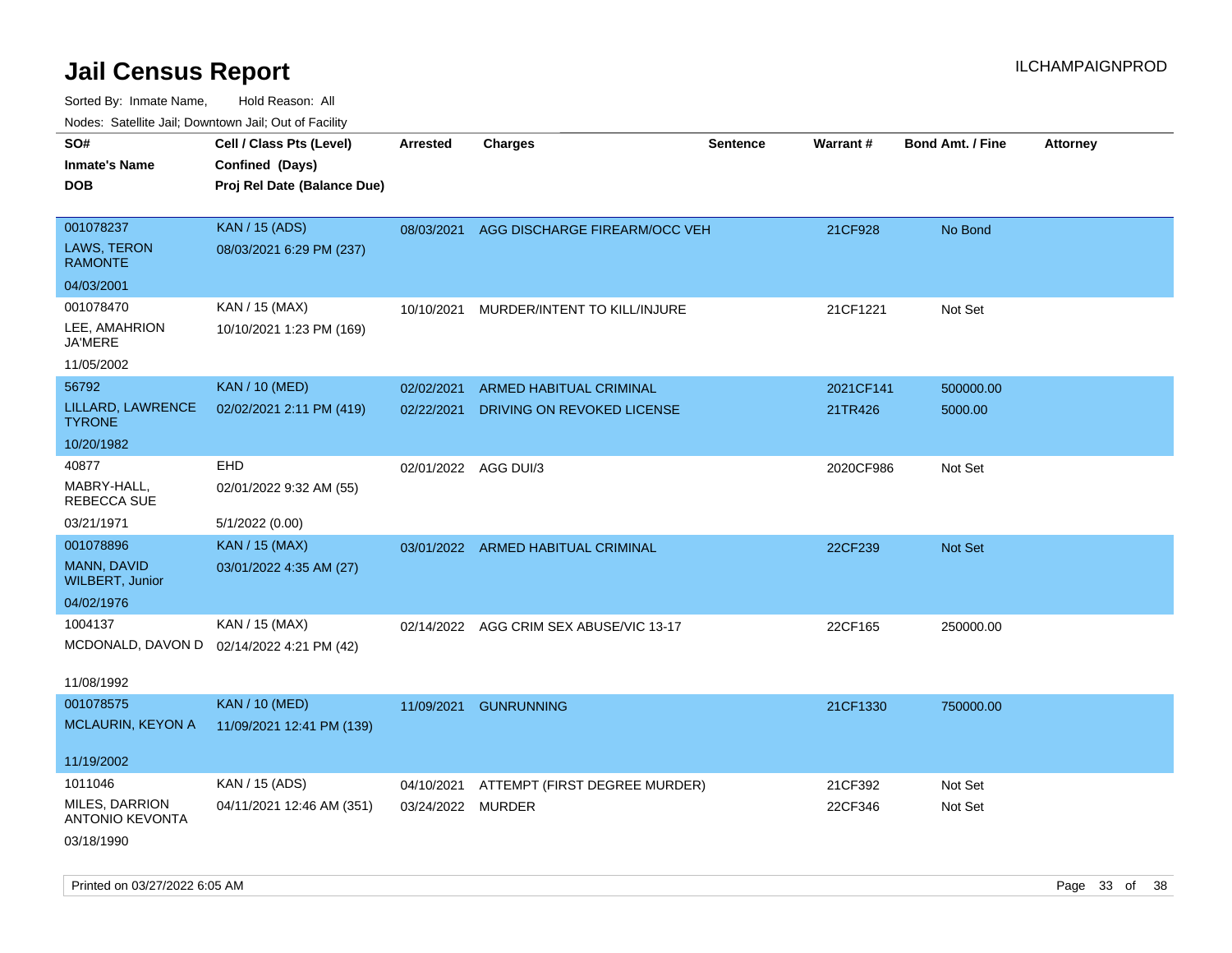| SO#                               | Cell / Class Pts (Level)                      | <b>Arrested</b> | <b>Charges</b>                           | <b>Sentence</b> | Warrant#    | <b>Bond Amt. / Fine</b> | <b>Attorney</b> |
|-----------------------------------|-----------------------------------------------|-----------------|------------------------------------------|-----------------|-------------|-------------------------|-----------------|
| <b>Inmate's Name</b>              | Confined (Days)                               |                 |                                          |                 |             |                         |                 |
| <b>DOB</b>                        | Proj Rel Date (Balance Due)                   |                 |                                          |                 |             |                         |                 |
|                                   |                                               |                 |                                          |                 |             |                         |                 |
| 001077278                         | <b>KAN / 15 (MAX)</b>                         | 10/06/2020      | MURDER/INTENT TO KILL/INJURE             |                 | 2020CF146   | 2000000.00              |                 |
| MILLER, D'ANDRE                   | 10/06/2020 12:49 PM (538)                     | 10/06/2020      | AGG FLEEING POLICE/21 MPH OVER           |                 | 2019CF1171  | 50000.00                |                 |
| 09/08/1986                        |                                               |                 |                                          |                 |             |                         |                 |
| 001078712                         | KAN / 10 (MED)                                | 12/23/2021      | AGG DISCH FIREARM/1ST AID PERS           |                 | 21CF1581    | Not Set                 |                 |
| MONTGOMERY,<br>RASHARD MYKI       | 12/23/2021 4:27 PM (95)                       |                 |                                          |                 |             |                         |                 |
| 11/05/2001                        |                                               |                 |                                          |                 |             |                         |                 |
| 1026477                           | <b>KAN / 15 (ADS)</b>                         | 09/21/2021      | AGG DISCHARGE FIREARM/OCC VEH            |                 | 21CF1138    | Not Set                 |                 |
| NEWBILL, DEVONTRE<br>LAMONT       | 09/21/2021 2:27 AM (188)                      | 09/22/2021      | PROBATION VIOLATION                      |                 | 20CF577     | <b>Not Set</b>          |                 |
| 11/22/1993                        |                                               |                 |                                          |                 |             |                         |                 |
| 1072907                           | <b>KAN</b>                                    | 07/14/2021      | ATTEMPT (FIRST DEGREE MURDER)            |                 | 2021-CF-832 | 2000000.00              |                 |
| NIKOLAEV, YEVGENIY                | 07/14/2021 10:10 PM (257)                     | 07/14/2021      | CRIMINAL DAMAGE <\$500/SCHOOL            |                 | 2021CF840   | 5000.00                 |                 |
| 10/06/1983                        |                                               |                 |                                          |                 |             |                         |                 |
| 001078558                         | <b>KAN / 10 (MED)</b>                         | 11/03/2021      | UNLAWFUL USE OF A WEAPON                 |                 | 21CF1352    | <b>Not Set</b>          |                 |
| PARRISH, DOMINIC<br><b>WALTER</b> | 11/03/2021 1:25 PM (145)                      |                 |                                          |                 |             |                         |                 |
| 08/23/2001                        |                                               |                 |                                          |                 |             |                         |                 |
| 001078063                         | KAN / 15 (MAX)                                | 06/15/2021      | AGG CRIM SEX ASSAULT/WEAPON              |                 | 2021CF678   | 1000000.00              |                 |
|                                   | PERRY, ROBERT Junior 06/15/2021 4:37 PM (286) | 06/15/2021      | <b>ROBBERY</b>                           |                 | 2021CF159   | 25000.00                |                 |
| 12/21/1990                        |                                               |                 |                                          |                 |             |                         |                 |
| 001078799                         | <b>KAN / 10 (MED)</b>                         |                 | 01/27/2022 FIREARM/FOID INVALID/NOT ELIG |                 | 22CF116     | Not Set                 |                 |
| PURNELL, MARKISE<br><b>MONROE</b> | 01/27/2022 9:50 AM (60)                       |                 |                                          |                 |             |                         |                 |
| 07/13/2002                        |                                               |                 |                                          |                 |             |                         |                 |
| 001077614                         | KAN / 15 (MAX)                                | 01/17/2021      | ATTEMPT (FIRST DEGREE MURDER)            |                 | 21CF66      | Not Set                 |                 |
| <b>DEVON</b>                      | ROBINSON, DONTRELL 01/17/2021 3:08 PM (435)   |                 |                                          |                 |             |                         |                 |
| 09/22/2002                        |                                               |                 |                                          |                 |             |                         |                 |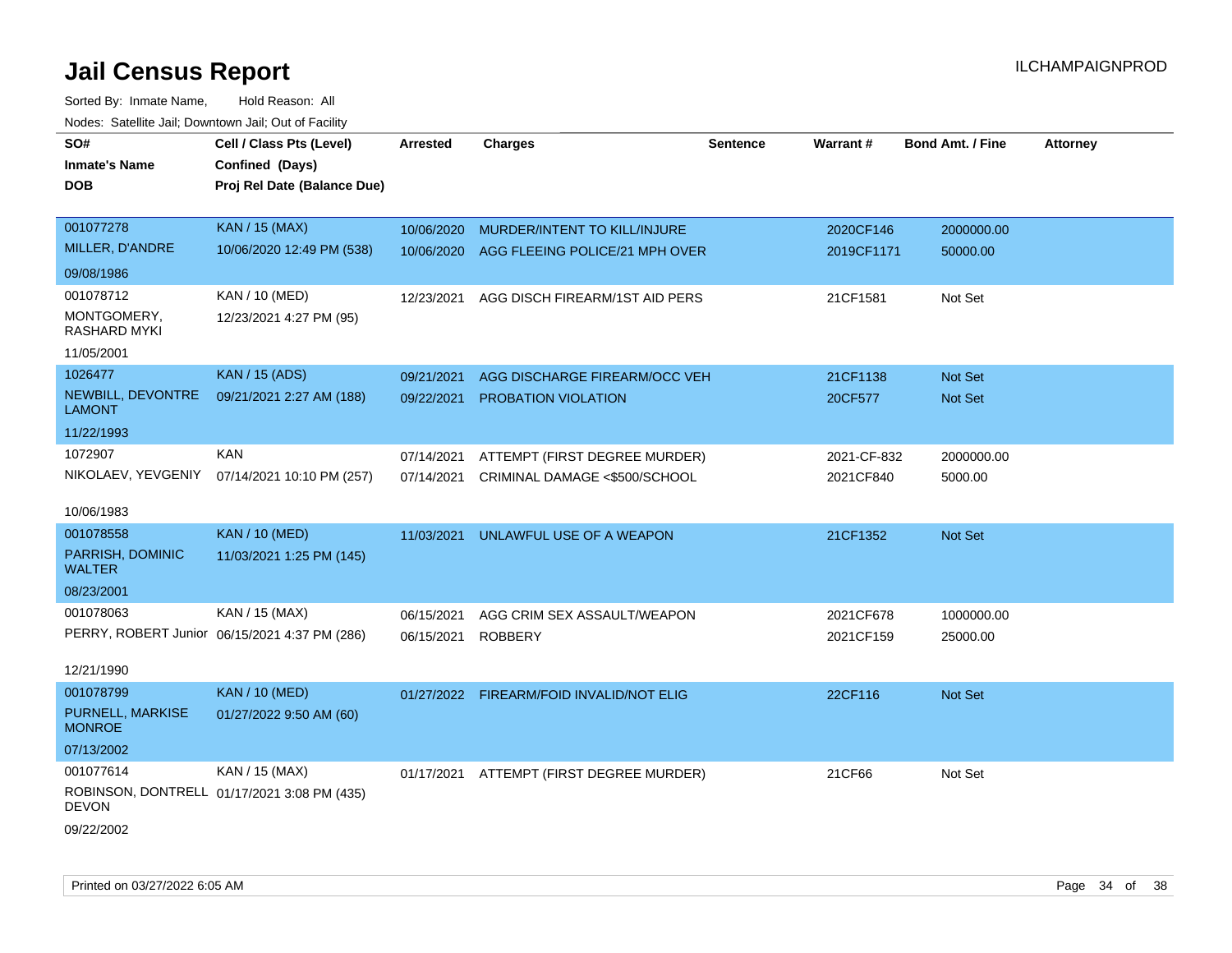| SO#<br><b>Inmate's Name</b><br><b>DOB</b> | Cell / Class Pts (Level)<br>Confined (Days)<br>Proj Rel Date (Balance Due) | Arrested   | <b>Charges</b>                       | <b>Sentence</b> | Warrant#    | <b>Bond Amt. / Fine</b> | <b>Attorney</b> |
|-------------------------------------------|----------------------------------------------------------------------------|------------|--------------------------------------|-----------------|-------------|-------------------------|-----------------|
|                                           |                                                                            |            |                                      |                 |             |                         |                 |
| 1061216                                   | <b>KAN / 10 (MED)</b>                                                      | 06/22/2021 | <b>HOME INVASION/FIREARM</b>         |                 | 21CF727     | Not Set                 |                 |
| <b>RUNGE, ANDRE</b><br><b>MARSEAN</b>     | 06/22/2021 4:42 PM (279)                                                   |            |                                      |                 |             |                         |                 |
| 12/05/1997                                |                                                                            |            |                                      |                 |             |                         |                 |
| 650295                                    | PIA / 50 (MAX)                                                             | 04/22/2020 | CRIMINAL SEXUAL ASSAULT              |                 | 2020-CF407  | 750000.00               |                 |
| SANDAGE, JERALD                           | 04/22/2020 6:30 AM (705)                                                   | 04/22/2020 | <b>CRIMINAL SEXUAL ASSAULT</b>       |                 | 2020-CF408  | 750000.00               |                 |
| <b>EUGENE</b>                             |                                                                            | 04/22/2020 | <b>CRIMINAL SEXUAL ABUSE</b>         |                 | 2020-CF409  | 750000.00               |                 |
| 06/07/1971                                |                                                                            | 04/22/2020 | CRIMINAL SEXUAL ASSAULT              |                 | 2020-CF410  | 750000.00               |                 |
|                                           |                                                                            | 04/22/2020 | OFFICIAL MISCONDUCT                  |                 | 2019-CF1811 | 25000.00                |                 |
| 59178                                     | <b>KAN / 15 (MAX)</b>                                                      | 12/13/2021 | AGG DISCHARGE FIREARM/OCC VEH        |                 | 21CF1274    | 1500000.00              |                 |
| SANDERS, MICHAEL<br>JEAN                  | 12/13/2021 4:17 PM (105)                                                   |            |                                      |                 |             |                         |                 |
| 12/22/1967                                |                                                                            |            |                                      |                 |             |                         |                 |
| 001078704                                 | KAN / 15 (MAX)                                                             | 12/21/2021 | MURDER/INTENT TO KILL/INJURE         |                 | 21CF1575    | Not Set                 |                 |
| SHORTER, JAQUAN<br><b>MAURICE</b>         | 12/23/2021 1:23 AM (95)                                                    |            |                                      |                 |             |                         |                 |
| 10/08/1998                                |                                                                            |            |                                      |                 |             |                         |                 |
| 1062194                                   | <b>KAN / 15 (MAX)</b>                                                      | 02/27/2020 | MURDER/OTHER FORCIBLE FELONY         |                 | 20CF-247    | 1000000.00              |                 |
| SIMMONS, MICHAEL<br><b>JAMAL</b>          | 02/27/2020 1:11 PM (760)                                                   | 09/23/2020 | AGG BATTERY/DISCHARGE FIREARM        |                 | 20CF1061    | <b>Not Set</b>          |                 |
| 11/03/1997                                |                                                                            |            |                                      |                 |             |                         |                 |
| 1038158                                   | KAN / 10 (MED)                                                             | 02/04/2022 | CRIMINAL SEX ASSAULT/CONSENT         |                 | 22CF146     | Not Set                 |                 |
| SMITH, RASHAD<br><b>JARECE</b>            | 02/04/2022 11:42 PM (52)                                                   |            |                                      |                 |             |                         |                 |
| 09/16/1995                                |                                                                            |            |                                      |                 |             |                         |                 |
| 001077868                                 | <b>KAN / 15 (MAX)</b>                                                      | 04/21/2021 | ARMED ROBBERY/ARMED W/FIREARM        |                 | 21CF445     | Not Set                 |                 |
| SPEARMENT,<br><b>KENTRELL</b>             | 04/21/2021 9:48 PM (341)                                                   | 08/19/2021 | <b>FLEEING/ATTEMPT ELUDE OFFICER</b> |                 | 2021TR1053  | 1000.00                 |                 |
| 01/21/2002                                |                                                                            |            |                                      |                 |             |                         |                 |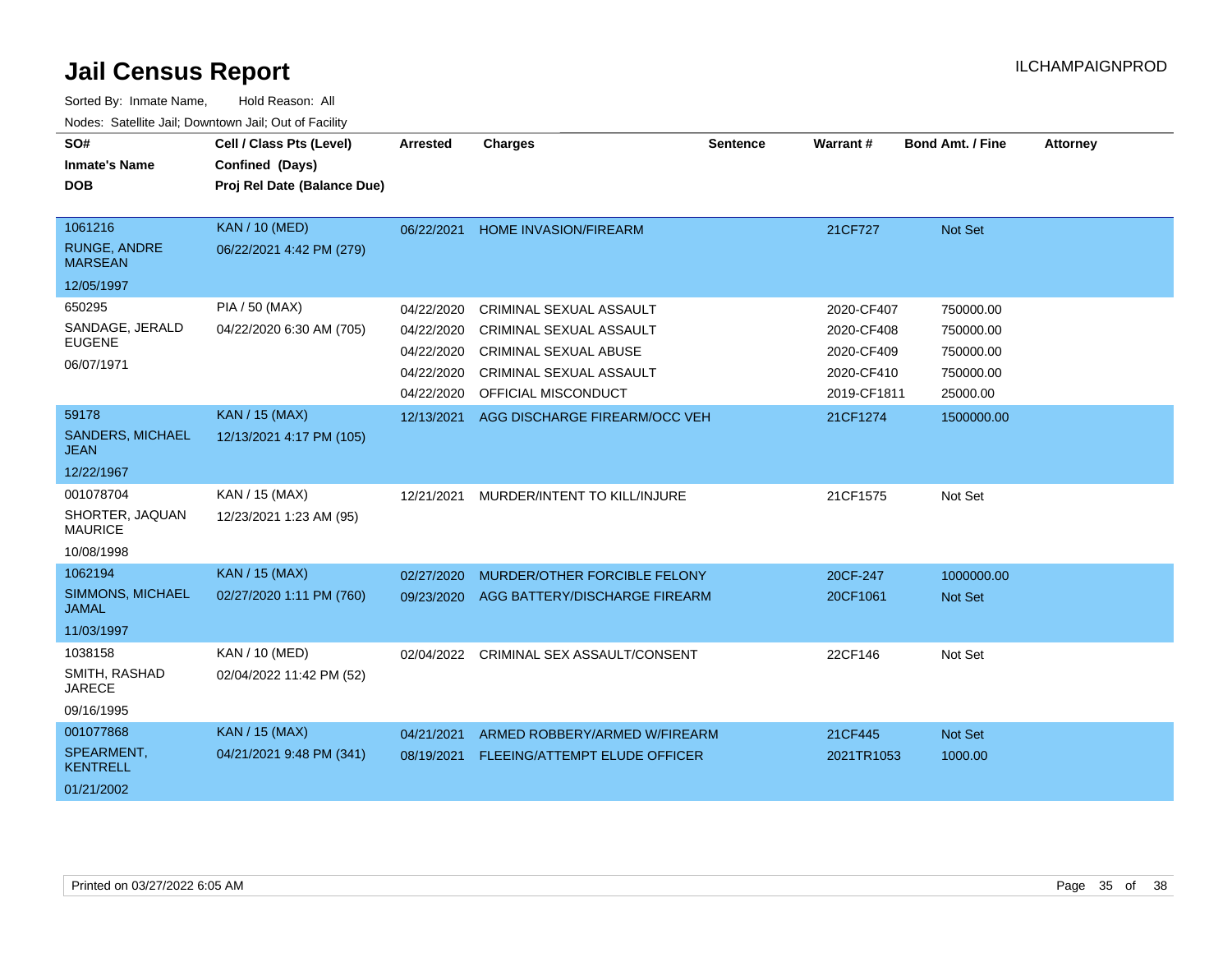| ivuutos. Saltiilit Jali, Duwilluwii Jali, Oul of Facility |                                               |                 |                                           |                 |            |                  |                 |  |
|-----------------------------------------------------------|-----------------------------------------------|-----------------|-------------------------------------------|-----------------|------------|------------------|-----------------|--|
| SO#                                                       | Cell / Class Pts (Level)                      | <b>Arrested</b> | <b>Charges</b>                            | <b>Sentence</b> | Warrant#   | Bond Amt. / Fine | <b>Attorney</b> |  |
| <b>Inmate's Name</b>                                      | Confined (Days)                               |                 |                                           |                 |            |                  |                 |  |
| <b>DOB</b>                                                | Proj Rel Date (Balance Due)                   |                 |                                           |                 |            |                  |                 |  |
|                                                           |                                               |                 |                                           |                 |            |                  |                 |  |
| 11979                                                     | <b>EHD</b>                                    |                 | 01/11/2022 AGG FLEEING POLICE/21 MPH OVER |                 | 2021CF629  | <b>Not Set</b>   |                 |  |
| STARK, JACK LYNN                                          | 01/11/2022 10:13 AM (76)                      |                 |                                           |                 |            |                  |                 |  |
| 12/31/1955                                                | 4/9/2022 (0.00)                               |                 |                                           |                 |            |                  |                 |  |
| 001078182                                                 | EHD / 5 (MIN)                                 | 12/20/2021      | DRIVING ON REVOKED LICENSE                |                 | 2021CF800  | No Bond          |                 |  |
| STRONG, KEVIN<br><b>GARDNER</b>                           | 12/20/2021 4:34 PM (98)                       |                 |                                           |                 |            |                  |                 |  |
| 02/12/1963                                                | 6/18/2022 (0.00)                              |                 |                                           |                 |            |                  |                 |  |
| 65920                                                     | <b>KAN / 15 (MAX)</b>                         | 12/21/2021      | ARMED ROBBERY/ARMED W/FIREARM             |                 | 21CF1543   | 100000.00        |                 |  |
| TAPSCOTT,<br><b>CORNELIUS</b>                             | 12/21/2021 10:57 PM (97)                      |                 |                                           |                 |            |                  |                 |  |
| 07/14/1985                                                |                                               |                 |                                           |                 |            |                  |                 |  |
| 1046632                                                   | KAN / 15 (MAX)                                | 09/14/2021      | ARMED VIOLENCE/CATEGORY II                |                 | 21CF912    | 750000.00        |                 |  |
|                                                           | TATE, JAVON MARQUIS 09/14/2021 12:10 PM (195) |                 |                                           |                 |            |                  |                 |  |
|                                                           |                                               |                 |                                           |                 |            |                  |                 |  |
| 08/10/1996                                                |                                               |                 |                                           |                 |            |                  |                 |  |
| 1033031                                                   | <b>KAN / 15 (MAX)</b>                         |                 | 08/19/2020 *AGG BATTERY W/FIREARM/PERSON  |                 | 2020-CF923 | 500000.00        |                 |  |
| <b>TOMS, ANDREW</b><br><b>CHUCKY</b>                      | 08/19/2020 5:59 PM (586)                      |                 |                                           |                 |            |                  |                 |  |
| 09/28/1978                                                |                                               |                 |                                           |                 |            |                  |                 |  |
| 1004142                                                   | KAN / 15 (MAX)                                | 10/27/2021      | POSSESSION OF METH/15<100GRAMS            |                 | 2021CF1298 | 1500000.00       |                 |  |
| TOY, KAYON LARENZ                                         | 10/22/2021 1:01 PM (157)                      |                 |                                           |                 |            |                  |                 |  |
| 09/12/1991                                                |                                               |                 |                                           |                 |            |                  |                 |  |
| 001078386                                                 | <b>KAN / 10 (MED)</b>                         | 09/14/2021      | POSSESSION OF STOLEN FIREARM              | 3y (DOC)        | 2021CF1099 | No Bond          |                 |  |
| <b>TURNER, AMARIO</b>                                     | 09/14/2021 11:42 PM (195)                     |                 |                                           |                 |            |                  |                 |  |
| 09/23/2002                                                |                                               |                 |                                           |                 |            |                  |                 |  |
| 961786                                                    | KAN / 15 (ADS)                                |                 | 01/24/2022 ARMED HABITUAL CRIMINAL        |                 | 22CF104    | Not Set          |                 |  |
| WARREN, DESIE<br><b>ARNEZ</b>                             | 01/24/2022 7:23 AM (63)                       |                 |                                           |                 |            |                  |                 |  |
| 04/28/1988                                                |                                               |                 |                                           |                 |            |                  |                 |  |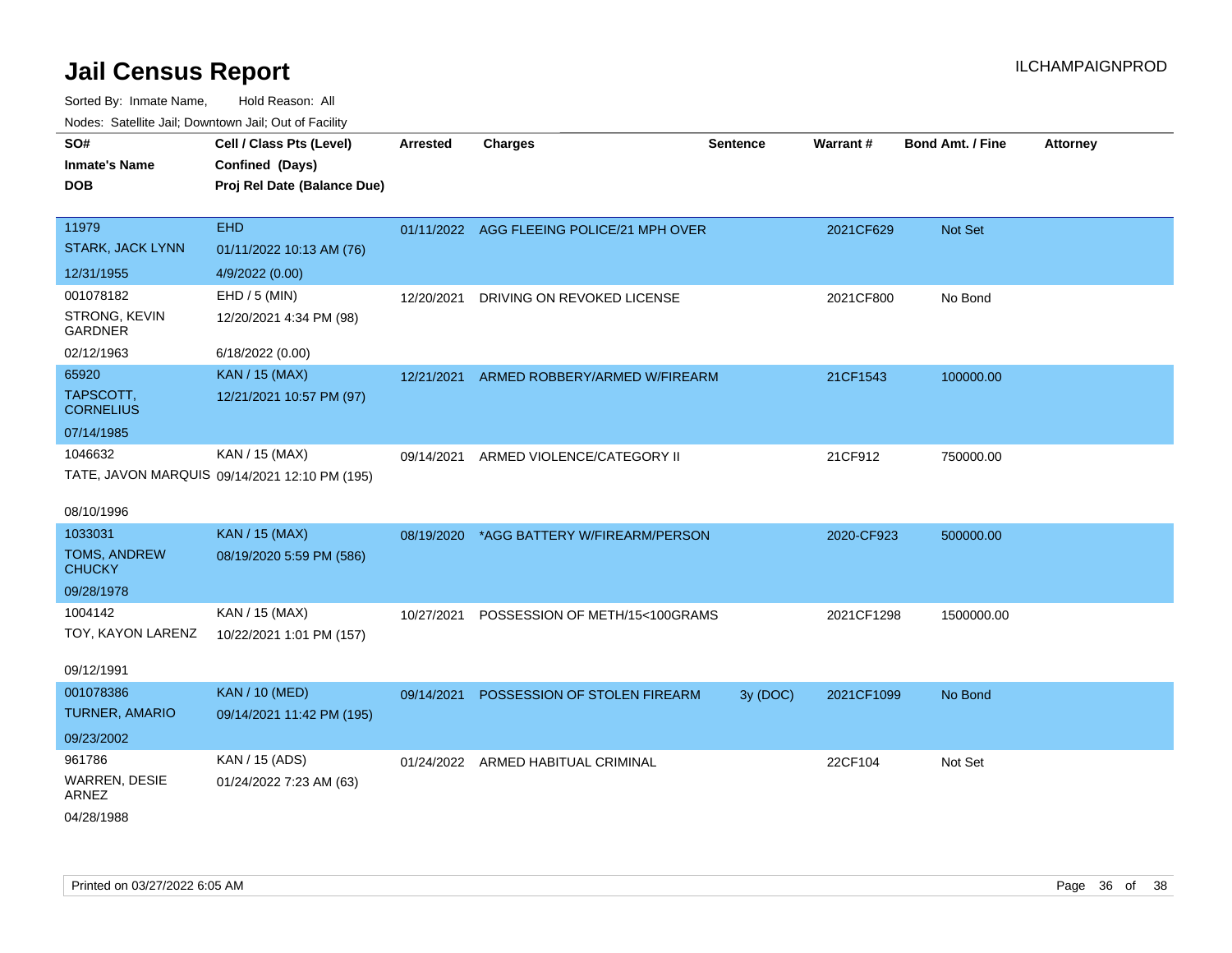| SO#                                               | Cell / Class Pts (Level)    | <b>Arrested</b> | <b>Charges</b>                          | <b>Sentence</b> | <b>Warrant#</b> | <b>Bond Amt. / Fine</b> | <b>Attorney</b> |
|---------------------------------------------------|-----------------------------|-----------------|-----------------------------------------|-----------------|-----------------|-------------------------|-----------------|
| <b>Inmate's Name</b>                              | Confined (Days)             |                 |                                         |                 |                 |                         |                 |
| <b>DOB</b>                                        | Proj Rel Date (Balance Due) |                 |                                         |                 |                 |                         |                 |
|                                                   |                             |                 |                                         |                 |                 |                         |                 |
| 1062558                                           | <b>KAN / 10 (MED)</b>       | 10/02/2021      | FELON POSS/USE WEAPON/FIREARM           |                 | 21CF1185        | Not Set                 |                 |
| <b>WELLS, JIAMANTE</b><br><b>AMORE</b>            | 10/02/2021 8:29 PM (177)    |                 |                                         |                 |                 |                         |                 |
| 09/02/1995                                        |                             |                 |                                         |                 |                 |                         |                 |
| 1002033                                           | KAN / 15 (MAX)              | 09/08/2021      | DRIVING ON SUSPENDED LICENSE            |                 | 2019-TR-11944   | 5000.00                 |                 |
| <b>WEST, ANTONIO</b>                              | 09/08/2021 11:01 PM (201)   | 09/08/2021      | ARMED VIOLENCE/CATEGORY I               |                 | 2021-CF-AWOW    | Not Set                 |                 |
| <b>DEONTA</b>                                     |                             | 09/08/2021      | ARMED ROBBERY/ARMED W/FIREARM           |                 | 2020-CF-1406    | 500000.00               |                 |
| 04/15/1992                                        |                             | 09/08/2021      | AGG UNLAWFUL USE OF WEAPON/VEH          |                 | 2021-CF-AWOW    | Not Set                 |                 |
|                                                   |                             | 09/08/2021      | <b>OBSTRCT JUSTICE/LEAVE STATE</b>      |                 | 2021-CF-AWOW    | Not Set                 |                 |
| 1022068                                           | <b>KAN / 15 (ADS)</b>       | 10/10/2021      | FELON POSS/USE WEAPON/FIREARM           |                 | 21CF1212        | Not Set                 |                 |
| <b>WILKINS, MICHAEL</b><br>CARL                   | 10/10/2021 5:07 AM (169)    |                 |                                         |                 |                 |                         |                 |
| 07/10/1992                                        |                             |                 |                                         |                 |                 |                         |                 |
| 001078709                                         | KAN / 15 (MAX)              | 12/22/2021      | ARMED VIOLENCE/CATEGORY I               |                 | 21CF1586        | Not Set                 |                 |
| WILLIAMS, DAVID LEE                               | 12/22/2021 11:00 AM (96)    |                 |                                         |                 |                 |                         |                 |
|                                                   |                             |                 |                                         |                 |                 |                         |                 |
| 12/18/1989                                        |                             |                 |                                         |                 |                 |                         |                 |
| 1075313                                           | <b>KAN / 15 (ADS)</b>       | 01/29/2022      | POSSESSION OF STOLEN FIREARM            |                 | 22CF132         | Not Set                 |                 |
| <b>WILLIAMS, EARDIS</b><br><b>ANTONIO, Junior</b> | 01/29/2022 1:23 AM (58)     | 01/29/2022      | MFG/DEL CANNABIS/30-500 GRAMS           |                 | 20CF51          | 5000.00                 |                 |
| 01/21/1999                                        |                             |                 | 01/29/2022 POSSESSION OF STOLEN FIREARM |                 | 20CF1048        | 500000.00               |                 |
| 539662                                            | KAN / 10 (MED)              | 08/14/2021      | DOM BTRY/CONTACT/1-2 PRECONV            | 7y (DOC)        | 2021CF770       | 250000.00               |                 |
| WILLIAMS, JAVONTAE                                | 08/14/2021 1:28 AM (226)    | 08/14/2021      | <b>CITY OV ARREST</b>                   |                 | 2017OV893       | 1000.00                 |                 |
| <b>DEMAR</b>                                      |                             |                 |                                         |                 |                 |                         |                 |
| 07/28/1991                                        |                             |                 |                                         |                 |                 |                         |                 |
| 1049234                                           | <b>KAN / 10 (MED)</b>       |                 | 01/22/2022 AGGRAVATED DOMESTIC BATTERY  |                 | 22CF94          | Not Set                 |                 |
| <b>WILLIAMS, KHAMRON</b><br><b>MARCELL</b>        | 01/22/2022 9:30 AM (65)     |                 |                                         |                 |                 |                         |                 |
| 08/15/1995                                        |                             |                 |                                         |                 |                 |                         |                 |